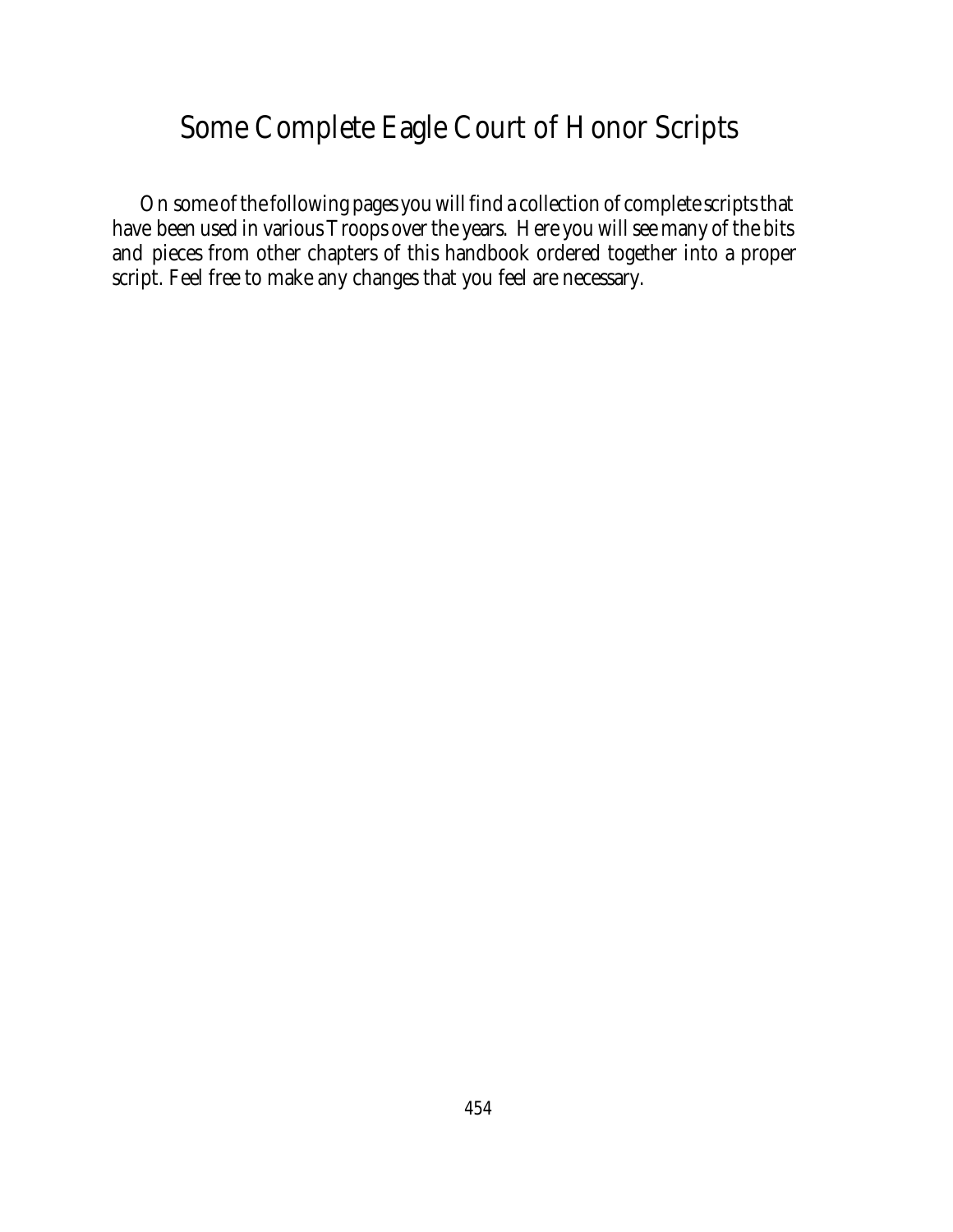## Eagle Court Of Honor In Troop 30

This ceremony was adapted from Woods Wisdom and variations of it have been used in Troop 30 of Newark Valley, NY. One thing which should be noted is that this ceremony lists some of the actual achievements of the Eagle Scout. The list of achievements should be customized for the Scout who is being honored. The specific Scout for whom this ceremony was customized earned part of his ranks before the end of 1989 and the rest afterwards. The list of achievements reflects this because it speaks of skill awards for Tenderfoot and Second Class, but not for First Class.

CEREMONY:

SCOUTMASTER: [Welcome and introduction of minister doing the **invocation** There is a guest book which we would like to have everyone present sign.

MINISTER: [ Invocation ]

MC: Would everyone please rise for the playing of the Star-Spangled Banner.

[Music is played on the organ. ]

Color guard, post the colors.

[Pause while the color guard brings the flags forward and places them in the stands.]

Everyone please remain standing for the Pledge of Allegiance.

[Recitation of Pledge of Allegiance |

Scouts, please remain standing for the Scout Oath.

[Pause for audience to resume seats.]

[Recitation of Scout Oath ]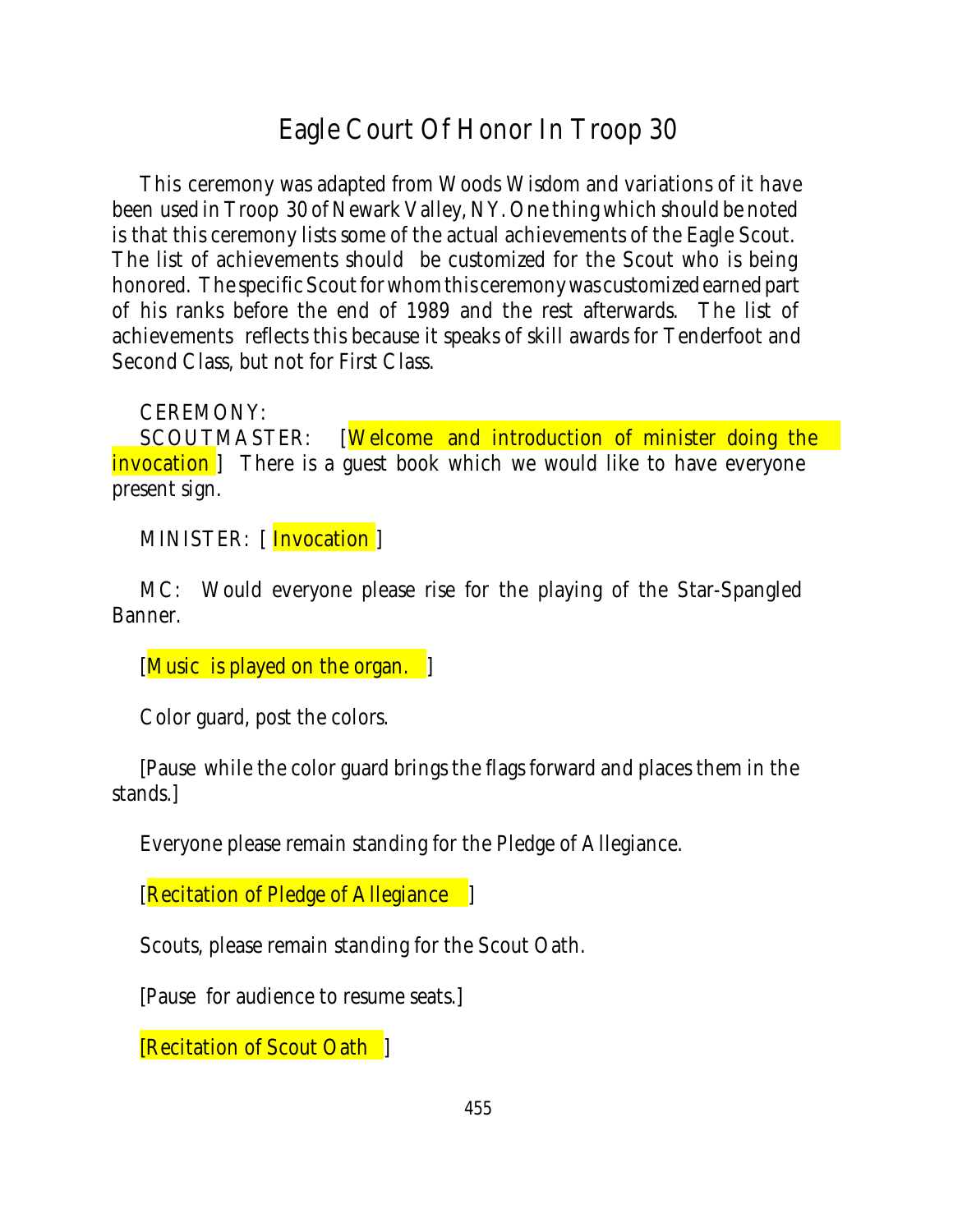SCOUTMASTER: [Introductions]

COORDINATOR: As scouting coordinator for Troop \_\_, it is my pleasure to declare that this Eagle court of honor for  $\lceil \frac{\text{S}\text{cout's name}}{\text{S}\text{cout's name}} \rceil$  is now officially open.

MC: Would the honor guard please escort [ Scout's name ] forward.

[Pause for honor guard to escort scout to front.]

As we begin this Eagle Court of Honor and examine the "Trail to Eagle," it is fitting that we start with the fundamental principles of Scouting: the Scout Oath and the Scout Law. We have just joined together in reciting the oath. Let us begin our ceremony by lighting candles symbolic of the three parts of the Scout Oath:

Duty to G-d and country [pause for a scout to light candle] Duty to others [pause for a scout to light candle] Duty to self [pause for a scout to light candle]

MC: In Scouting, as in most activities of life, there are rules. The rules of Scouting are found in the twelve points of the Scout Law. As a candle is lit for each point of the Scout Law, let us pay careful attention to the words and rededicate ourselves to the principles contained in those words.

MC: A SCOUT IS TRUSTWORTHY.

ANOTHER SCOUT: A Scout tells the truth. He keeps his promises. Honesty is a part of his code of conduct.

MC: A SCOUT IS LOYAL.

ANOTHER SCOUT: A Scout is true to his family, friends, Scout leaders, school, nation, and world community.

MC: A SCOUT IS HELPFUL.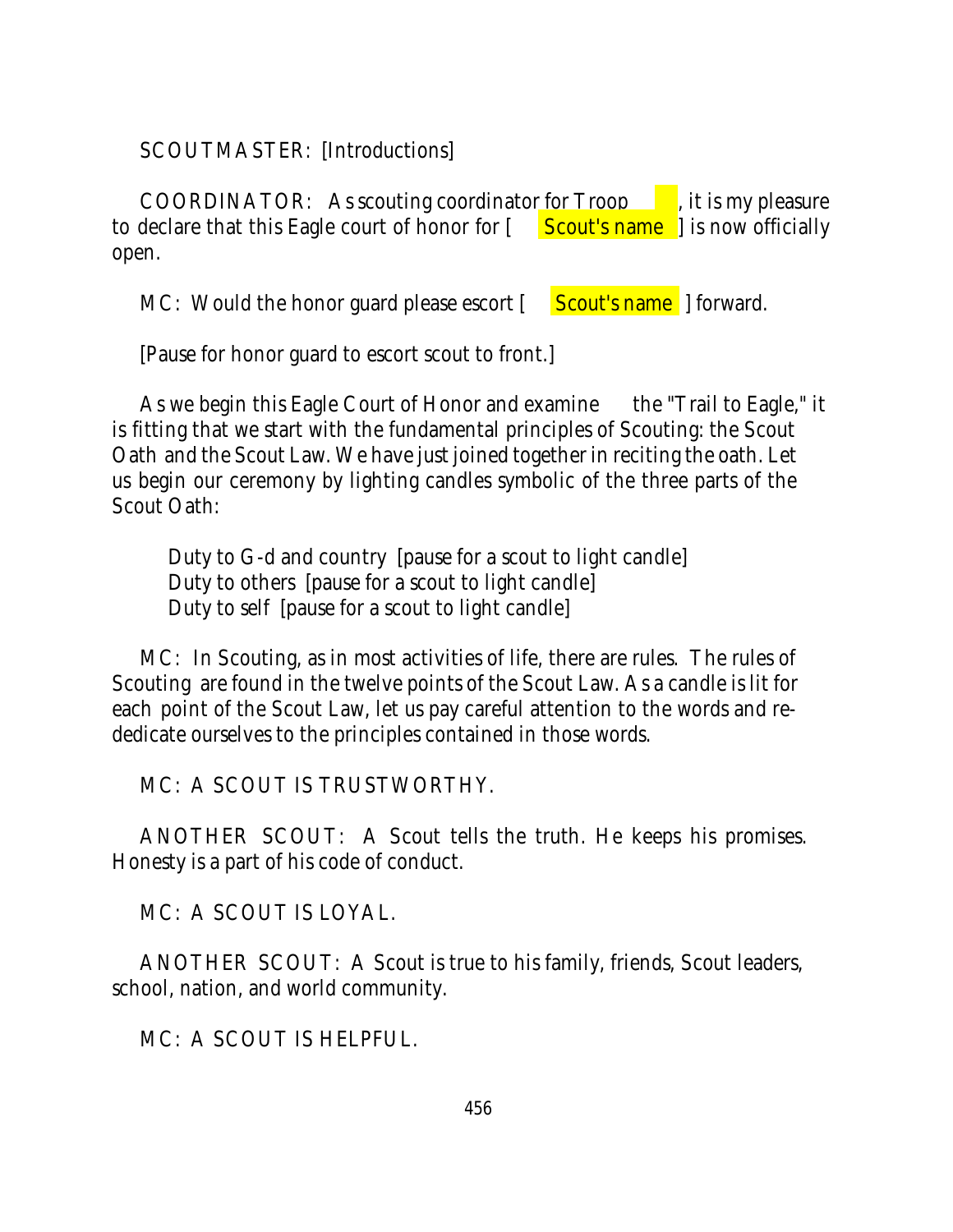ANOTHER SCOUT: A Scout is concerned about other people. He willingly volunteers to help others without expecting payment or reward.

MC: A SCOUT IS FRIENDLY.

ANOTHER SCOUT: A Scout is a friend to all. He is a brother to other Scouts. He seeks to understand others. He respects those with ideas and customs that are different from his own.

MC: A SCOUT IS COURTEOUS.

ANOTHER SCOUT: A Scout is polite to everyone regardless of age or position. He knows that good manners make it easier for people to get along together.

MC: A SCOUT IS KIND.

ANOTHER SCOUT: A Scout understands there is strength in being gentle. He treats others as he wants to be treated. He does not harm or kill anything without reason.

MC: A SCOUT IS OBEDIENT.

ANOTHER SCOUT: A Scout follows the rules of his family, school, and troop. He obeys the laws of his community and country. If he thinks these rules and laws are unfair, he tries to have them changed in an orderly manner rather than disobey them.

MC: A SCOUT IS CHEERFUL.

ANOTHER SCOUT: A Scout looks for the bright side of life. He cheerfully does tasks that come his way. He tries to make others happy.

MC: A SCOUT IS THRIFTY.

ANOTHER SCOUT: A Scout works to pay his way and to help others. He saves for the future. He protects and conserves natural resources. He carefully uses time and property.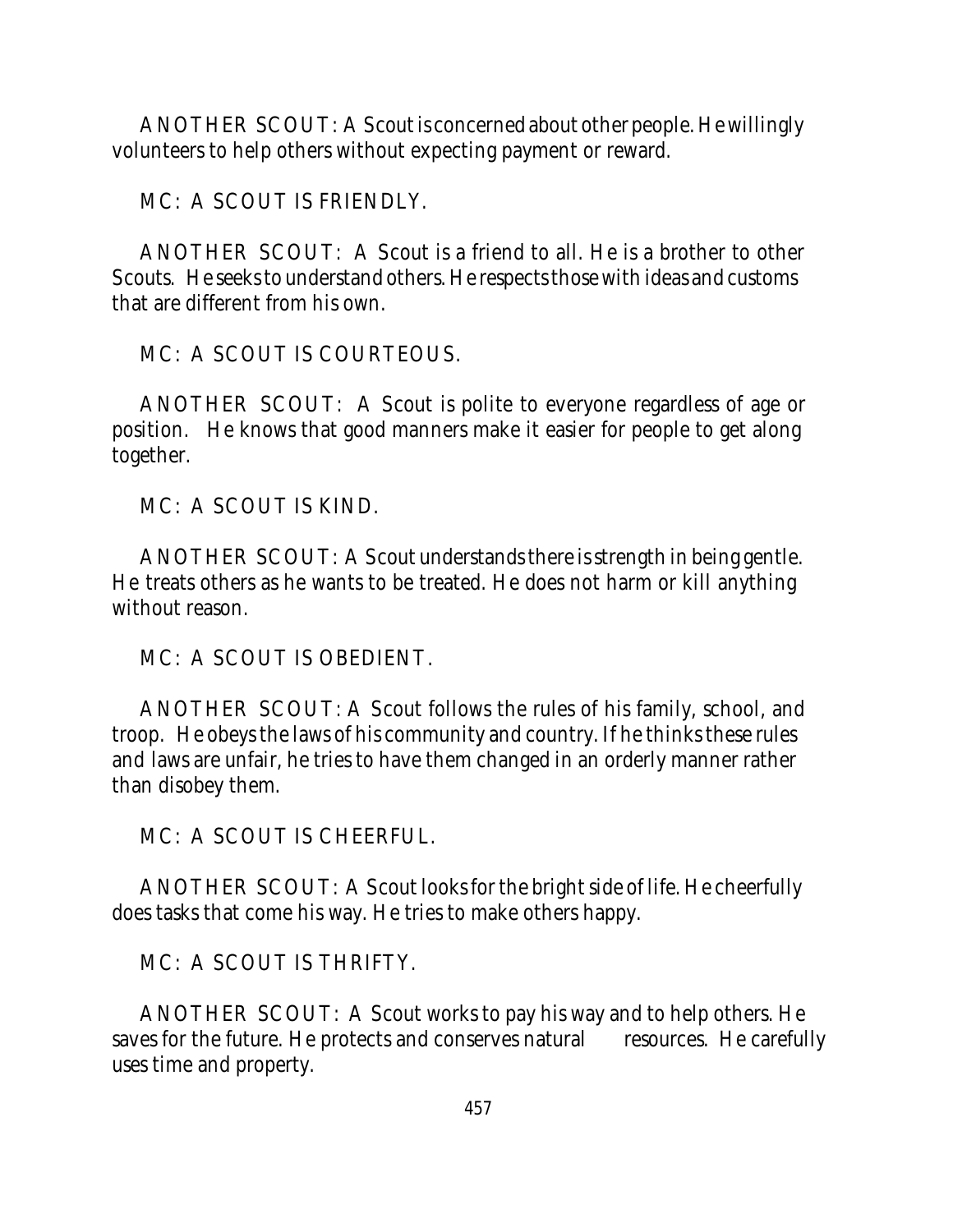MC: A SCOUT IS BRAVE.

ANOTHER SCOUT: A Scout can face danger even if he is afraid. He has the courage to stand for what he thinks is right even if others laugh at him or threaten him.

MC: A SCOUT IS CLEAN.

ANOTHER SCOUT: A Scout keeps his body and mind fit and clean. He goes around with those who believe in living by these same ideals. He helps keep his home and community clean.

MC: A SCOUT IS REVERENT.

ANOTHER SCOUT: A Scout is reverent toward G-d. He is faithful in his religious duties. He respects the beliefs of others.

MC: The pathway to Eagle can be described as a steep trail leading up to three peaks, the highest being that of Eagle Scout. Officially, the trail starts with the Tenderfoot rank and continues through Second and First Class ranks. Then, the mountain climbing begins. The path is marked with merit badges, leadership responsibilities, service projects, and the practice of Scouting skills and ideals. The first peak reached is that of Star Scout, the second is Life Scout, and, finally, Eagle Scout.

Would the honor guard please escort  $\left[ \right]$  Scout's name is parents forward.

[Pause for honor guard to escort parents to front.]

It is my pleasure to introduce <u>Later and Later Later Later Later Later</u>

Now we shall hear the story of [ Scout's name ]'s "Trail to Eagle." Each part will be told by a scout holding the respective rank.

TENDERFOOT SCOUT: To earn the rank of Tenderfoot Scout, [ Scout's name] did the following: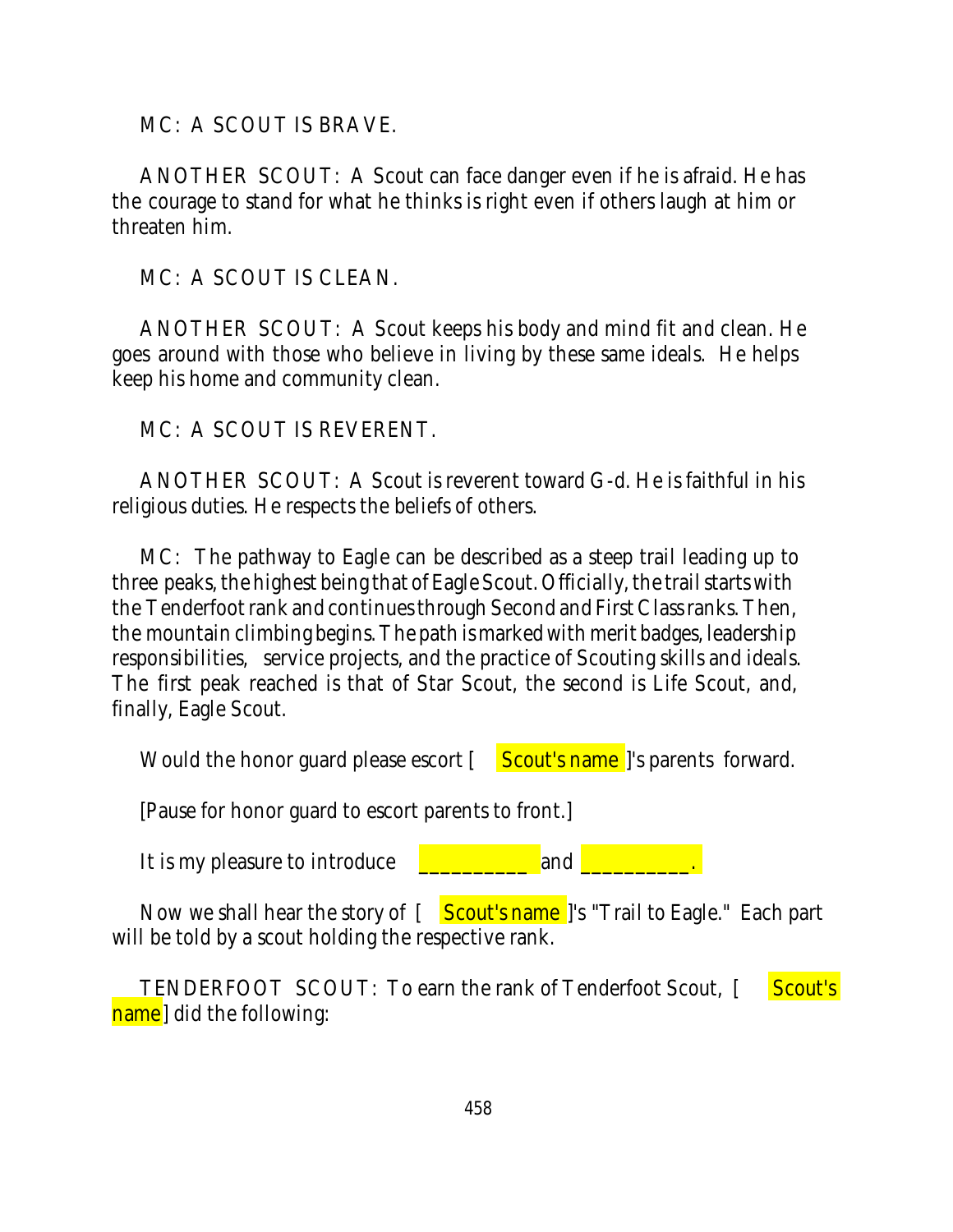He was active in the troop and his patrol for at least two months. He memorized the Scout Oath and Law. He explained the meaning of each point of the Scout Law. He practiced these ideals in his everyday life. He earned the **Latter Latter School** skill award and the **Latter Latter School**  skill award. He had a personal growth conference and a board of review. SECOND CLASS SCOUT: In earning the rank of Second Class Scout, [Scout's name] did the following: He was active in the troop and his patrol for at least two months after earning Tenderfoot. He showed Scout spirit. He earned **Latter Latter Latter and Latter and Latter and Latter School** skill awards. He had a personal growth conference and a board of review. FIRST CLASS SCOUT: To earn the rank of First Class Scout, [ Scout's name did the following: He demonstrated basic orienteering skills. He participated in ten troop or patrol activities. He served as patrol cook on a camp out. He discussed the rights and obligations of a citizen. He identified ten kinds of native plants. He demonstrated ability with knots and lashings. He demonstrated first aid skills He swam 100 yards. He showed Scout spirit. He had a personal growth conference and a board of review. STAR SCOUT: In earning the rank of Star Scout, [ Scout's name] did the following:

He was active in the troop for at least four months after earning First Class.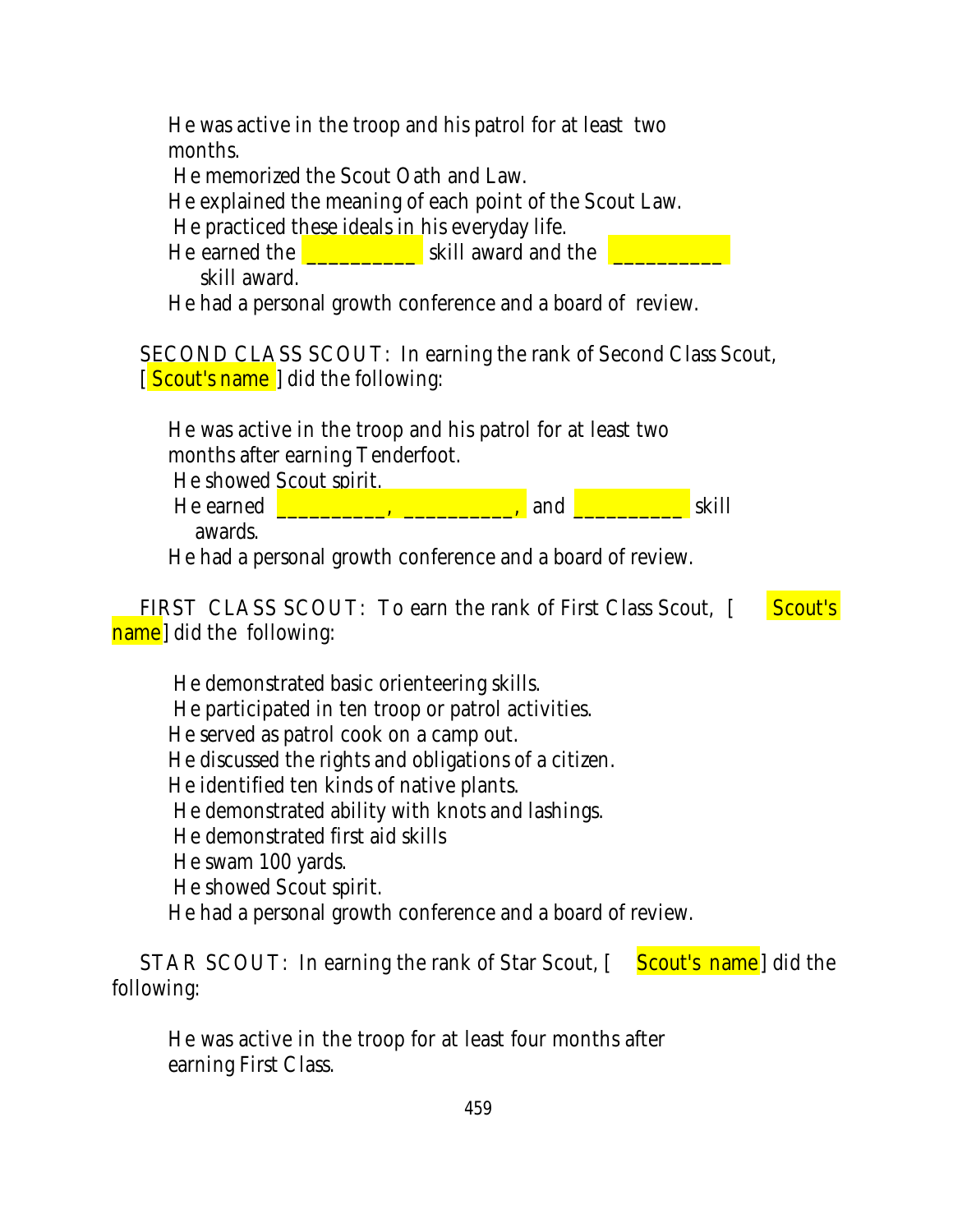| He showed Scout spirit.<br>He earned <b>Later and Allen and Allen Contract Section</b> merit badges.                                                                           |
|--------------------------------------------------------------------------------------------------------------------------------------------------------------------------------|
| From the list of required merit badges for Eagle, he earned                                                                                                                    |
| He did at least six hours of service projects.<br>He served at least four months in a troop leadership position.<br>He had a personal growth conference and a board of review. |
| LIFE SCOUT: In order to earn the rank of Life Scout, [ Scout's name ] did<br>the following:                                                                                    |
| He was active in the troop for at least six months after earning<br>Star.                                                                                                      |
| He showed Scout spirit.                                                                                                                                                        |
| He earned<br>merit<br>badges.                                                                                                                                                  |
| From the list of required merit badges for Eagle, he earned<br>and<br><u>a sa salawan sa sana</u>                                                                              |
| He did at least six hours of service projects.                                                                                                                                 |
| He served at least six months in a troop leadership position.                                                                                                                  |
| He had a personal growth conference and a board of review.                                                                                                                     |
| did the<br>EAGLE SCOUT: To complete the rank of Eagle Scout,<br>following:                                                                                                     |
| He was active in the troop for at least six months after earning<br>Life.                                                                                                      |
| He showed Scout spirit.                                                                                                                                                        |
| He earned<br>and                                                                                                                                                               |
| merit badges.                                                                                                                                                                  |
| From the list of required merit badges for Eagle, he earned                                                                                                                    |
| and                                                                                                                                                                            |
| He served at least six months in a troop leadership position.                                                                                                                  |
| He planned, developed, and gave leadership to others in a                                                                                                                      |
| service project. His project was<br><u> 1990 - Jan Barnett, fransk politik (</u>                                                                                               |
|                                                                                                                                                                                |

[Describe the project to some level of detail.]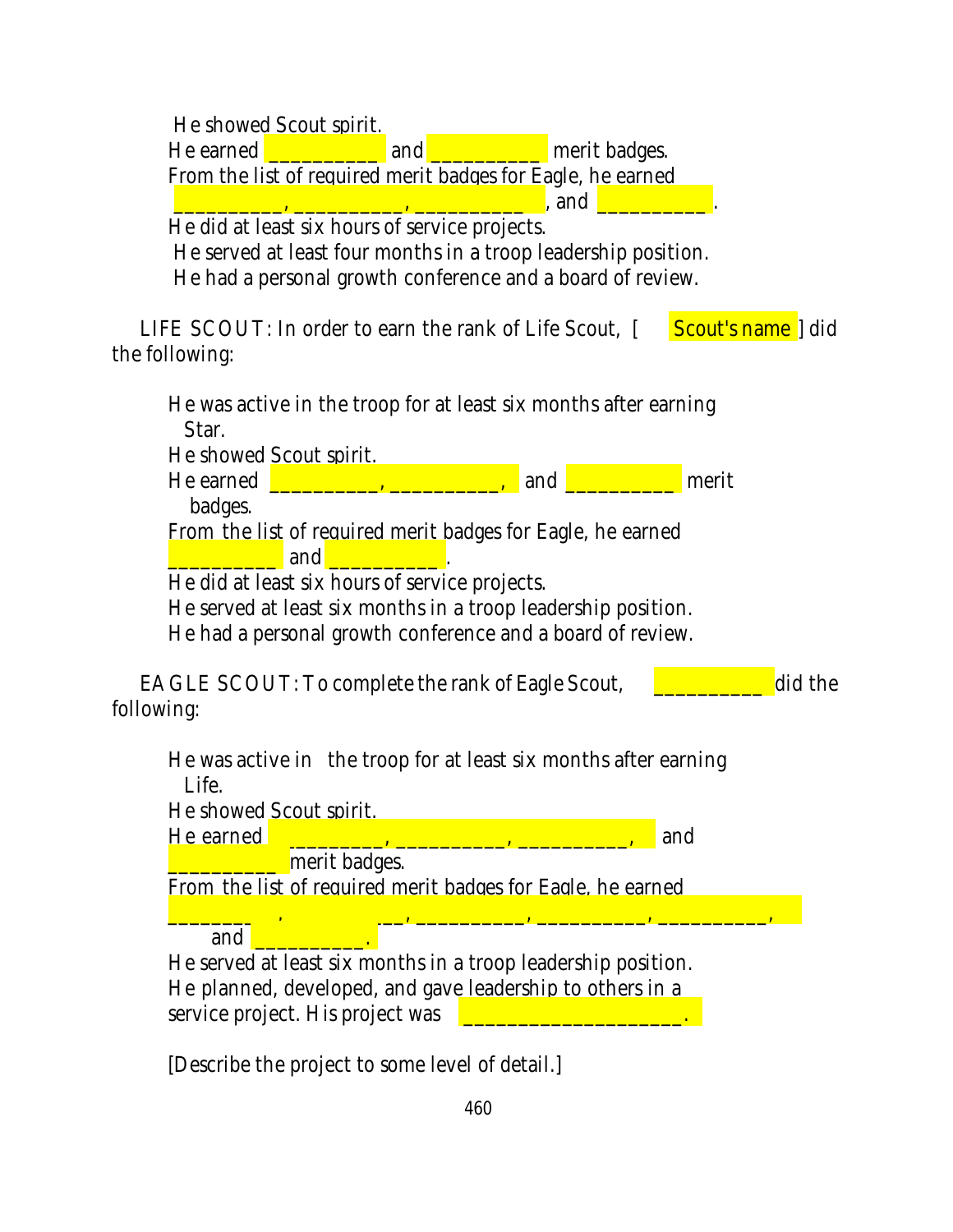He participated in a personal growth conference. He was reviewed by a board of review which included representatives from **Languary 2.1** District as well as members of the committee of Troop

MC: Would all Eagle Scouts present please come forward and stand behind as he re-dedicates himself to the principles of Scouting by repeating the Scout Oath.

CANDIDATE: [Recitation of Scout Oath]

MC: I would like to introduce **LECTER 10.**, who will deliver the Eagle charge.

[Give as much introduction as is appropriate.]

SPEAKER: [Challenge and Charge to Eagle Scout]

SCOUTMASTER: The symbol of your success is the Eagle badge which I now present to your mother. Your mother will, in turn, pin the badge over your heart

[Presentation of Eagle badge]

Eagle Scout [ Scout's name ], in recognition of the wisdom and guidance given to you by your father, will you present to him this Eagle tie tack, which he will be proud to wear in your honor.

[Presentation of Eagle tie tack]

And now, also in recognition of the many hours of patient guidance given by her in your efforts, will you pin the Eagle mother's pin on your mother.

[Presentation of Eagle mother's pin]

MC: Committee Member **LEVING 2008** will present letters and certificates which have been sent by people who could not attend this afternoon's ceremony and will introduce others who will make presentations in person.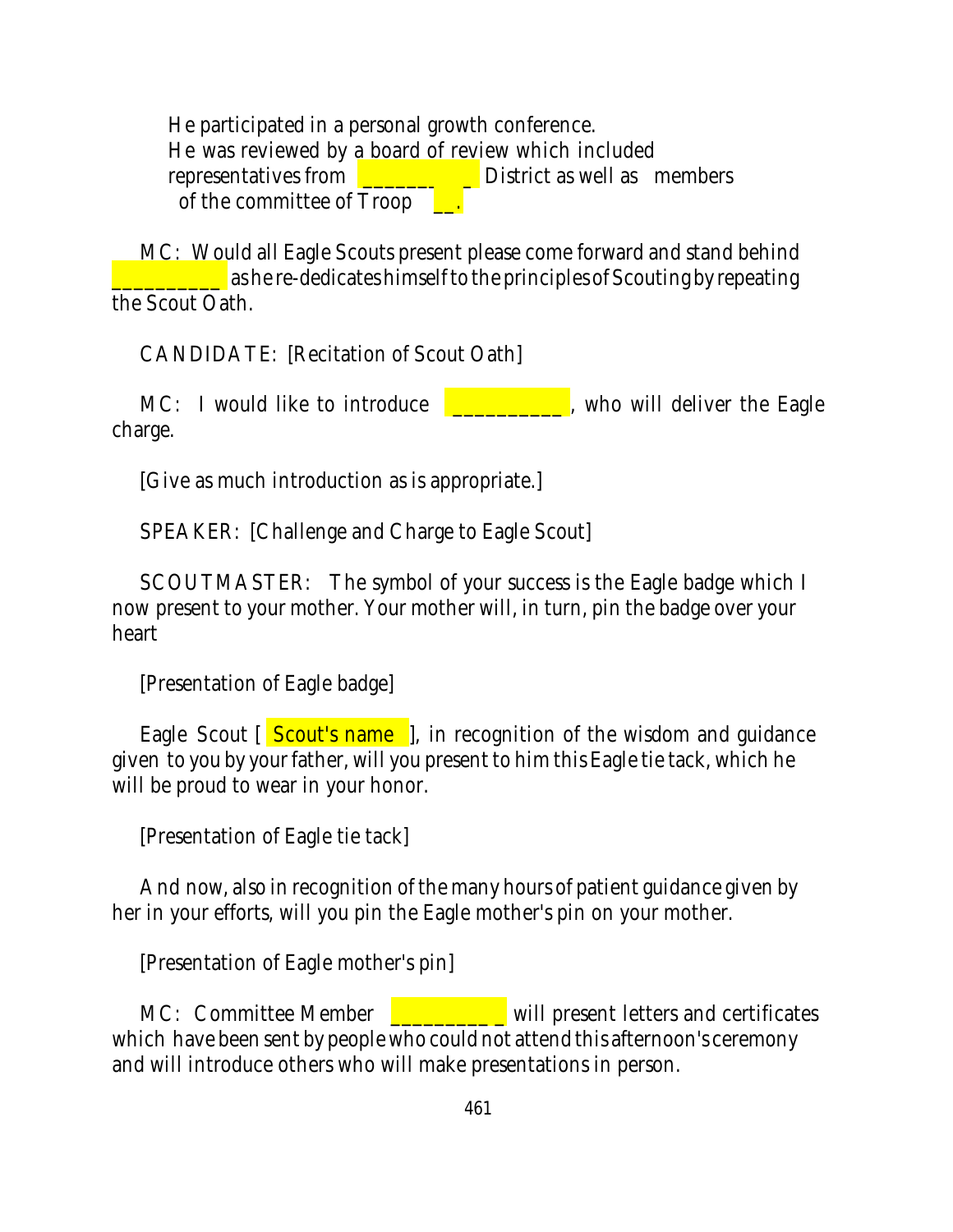COMMITTEE MEMBER: [Presentation of letters and certificates sent by people not present and introduction of others who are present]

MC: At this point in the court of honor, the new Eagle Scout,  $\left[\right]$  Scout's name , would like to make a few remarks.

NEW EAGLE SCOUT: [Remarks by new Eagle Scout]

COORDINATOR: As scouting coordinator for Troop \_\_, I would like to offer my congratulations to  $\left[\right]$  Scout's name for achieving the rank of Eagle Scout. I now declare this Eagle court of honor closed.

MINISTER: [Benediction]

MC: We invite everyone present to come forward to congratulate the new Eagle Scout and his parents and to join us for refreshments.  $[$  Scout's name  $]$ 's project workbook and letters and certificates of congratulations will also be available for viewing at this time. I would also remind everyone to sign the guest book for this occasion. Thank you for joining us today.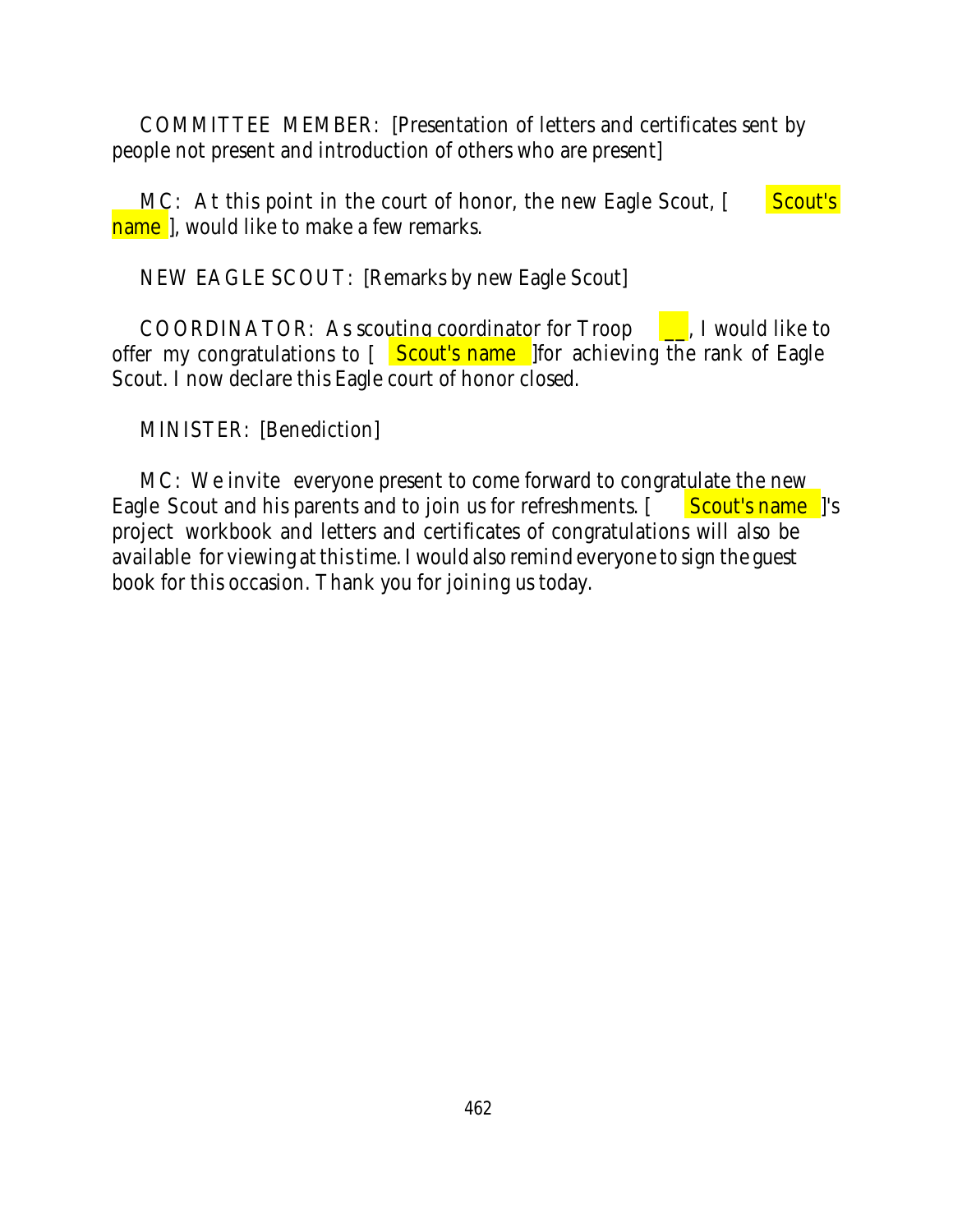## Eagle Court Of Honor In Troop 57

This ceremony is used by Troop 57 of Owego, NY. The version as presented here was used at a court of honor for three Eagle Scouts. The words can be adapted for a single Eagle Scout.

CEREMONY:

SCOUTMASTER: [Step to microphone.] Senior Patrol Leader, front and center.

SPL: [Color guard is in position at the rear of room: American flag, troop flag, four honor guards.]

[Step to microphone.]

Ladies and gentlemen, please rise for the opening ceremonies.

[Wait until the audience is standing and quiet.]

Color guard, advance the colors.

[When color guard is in position]

Scout salute.

[Pledge of Allegiance]

Two. Scout Sign

[Scout Oath]

Two. Color guard, post the colors.

[Wait until colors are in place.]

Everyone, please be seated.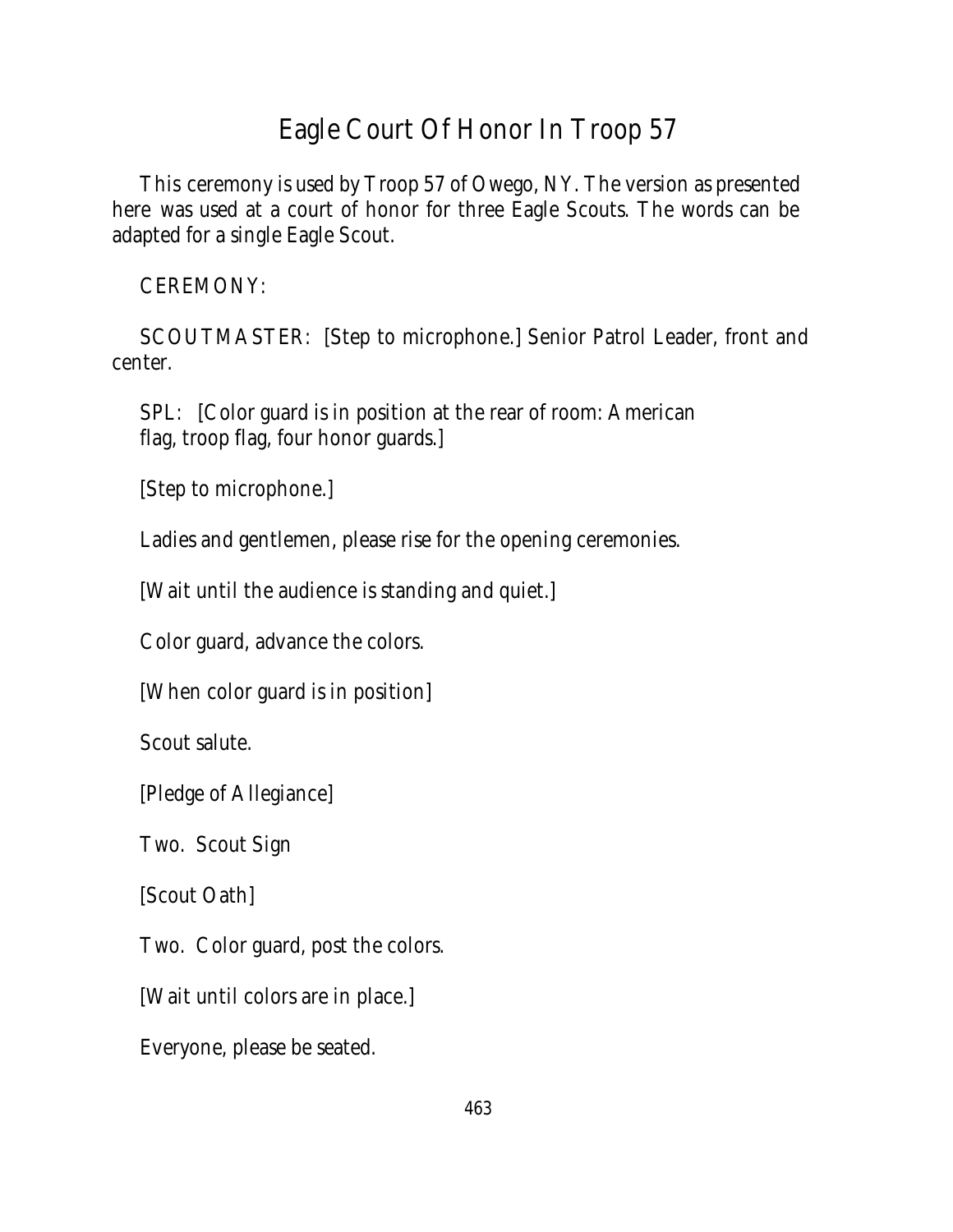SCOUTMASTER: My name is **LEACULT 4**, Scoutmaster of Troop **LE**. I'd like to welcome everyone and thank you for coming. Our master of ceremonies for today is  $\Box$ 

MC: Good evening. I would now like to introduce our honored guests and ask them to stand. Please hold your applause until they are all standing. [Introduce guests who are present.]

MC: Will the guard of honor please escort Life Scouts  $\frac{1}{2}$  and  $\frac{1}{2}$  and  $\frac{1}{2}$  to the stage.

[Wait until they are seated.]

At this point, I call upon **Latter as a controller to ask G-d's** blessing upon this ceremony.

MINISTER: [Invocation]

MC: I now present **LETTE LAN**, Scouting Coordinator for Troop **LA** to open this court of honor.

COORDINATOR: I now declare this court of honor in session. Today we have the honor and pleasure of recognizing three candidates for the award of Eagle Rank. This is an important and serious matter. In full awareness of the challenge of these times, the parents and leaders of these candidates have labored long and faithfully to develop them to be alert and to participate in citizenship through the Scouting program. Their efforts culminate tonight in the presentation of the Eagle Scout Badge. The success of these efforts will become evident in the way these Eagle Scouts will set their social pattern for all the lives they may touch. Democracy is a fresh conquest for each generation.

MC When a boy becomes a Boy Scout, there should be instilled within him that which we call the "Spirit of Scouting."

[Light a candle.]

This lighted candle symbolizes that spirit. Because the "Spirit of Scouting" embodies the fine principles of the Scout Oath and Law, it becomes a shining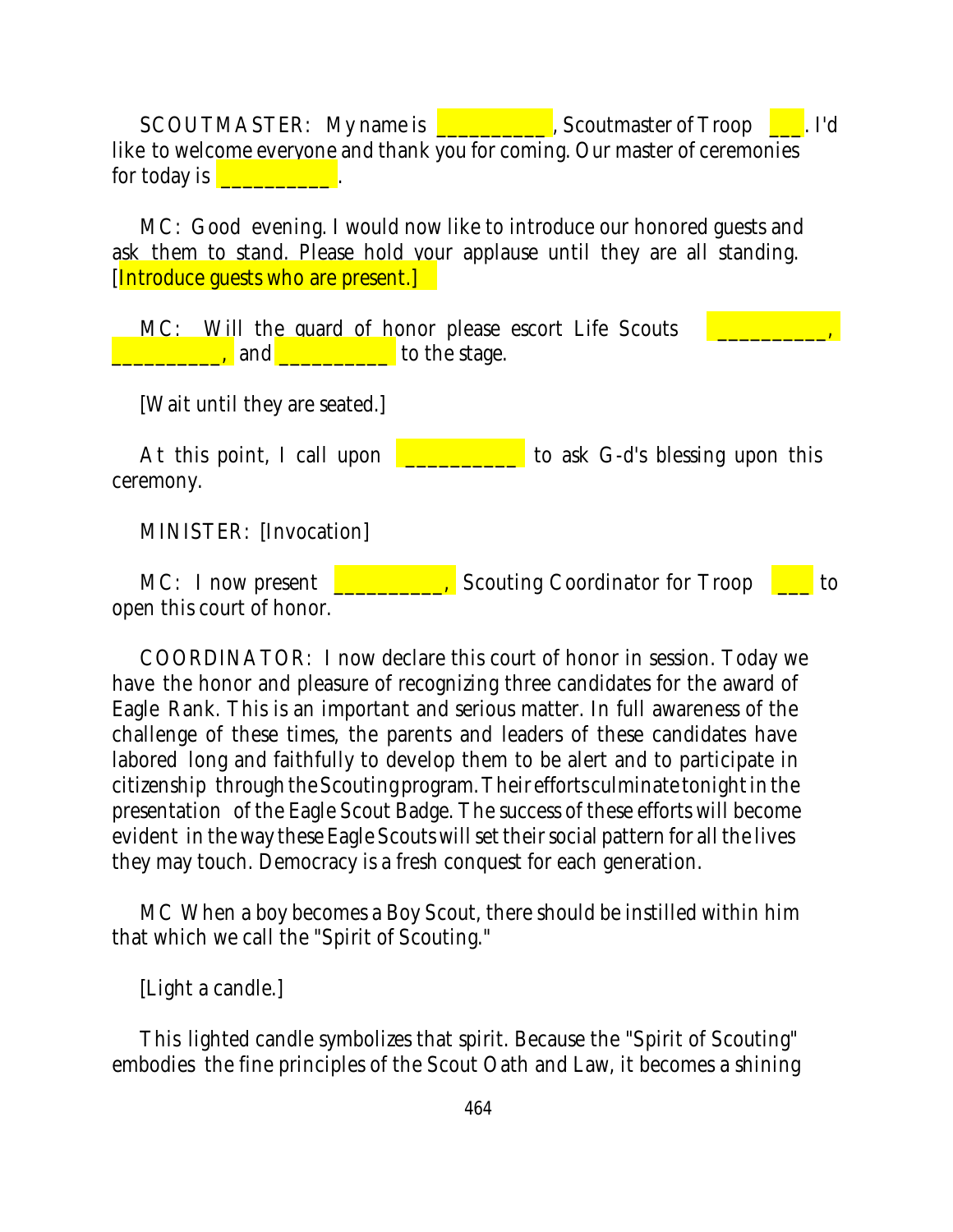beacon of inspiration. Alone, this light may be feeble, but when multiplied by the millions of boys in Scouting, it can become very powerful indeed.

[Step out. Take candle and move to other candles.]

After a boy has entered Scouting, the Scout Law that he has promised to obey, is put into effect as occasions may demand, and so, one by one, the symbols that stand for the parts of the Scout Law are lighted. There are twelve parts, all important and all meaningful.

[Light a candle at each point of the Scout Law]

Each is an important cornerstone in the building of a strong character. A scout is trustworthy, loyal, helpful, friendly, courteous, kind, obedient, cheerful, thrifty, brave. clean, and reverent.

And finally, in the three points of the Scout Oath which we heard during the opening ceremony, he promises on his honor to do his best to do his duty.

First [light candle] to G-d and his country.

Second [light candle] to others by helping other people at all times.

And third [light candle] to himself by keeping himself physically strong, mentally awake, and morally straight.

You see how the light from this "Spirit of Scouting" grows and becomes stronger. These, in outline, are the basic ideals of Scouting, to which each boy subscribes when he becomes a Boy Scout.

It is, therefore, right and proper that we have made a careful review of the qualifications of these candidates. In order that all may understand the completeness of our review, **Later Levitterian Levitterian Completeness** of our review, qualifications to First Class.

[Takes "Spirit of Scouting" candle and goes to the First Class Scout poster and candle.]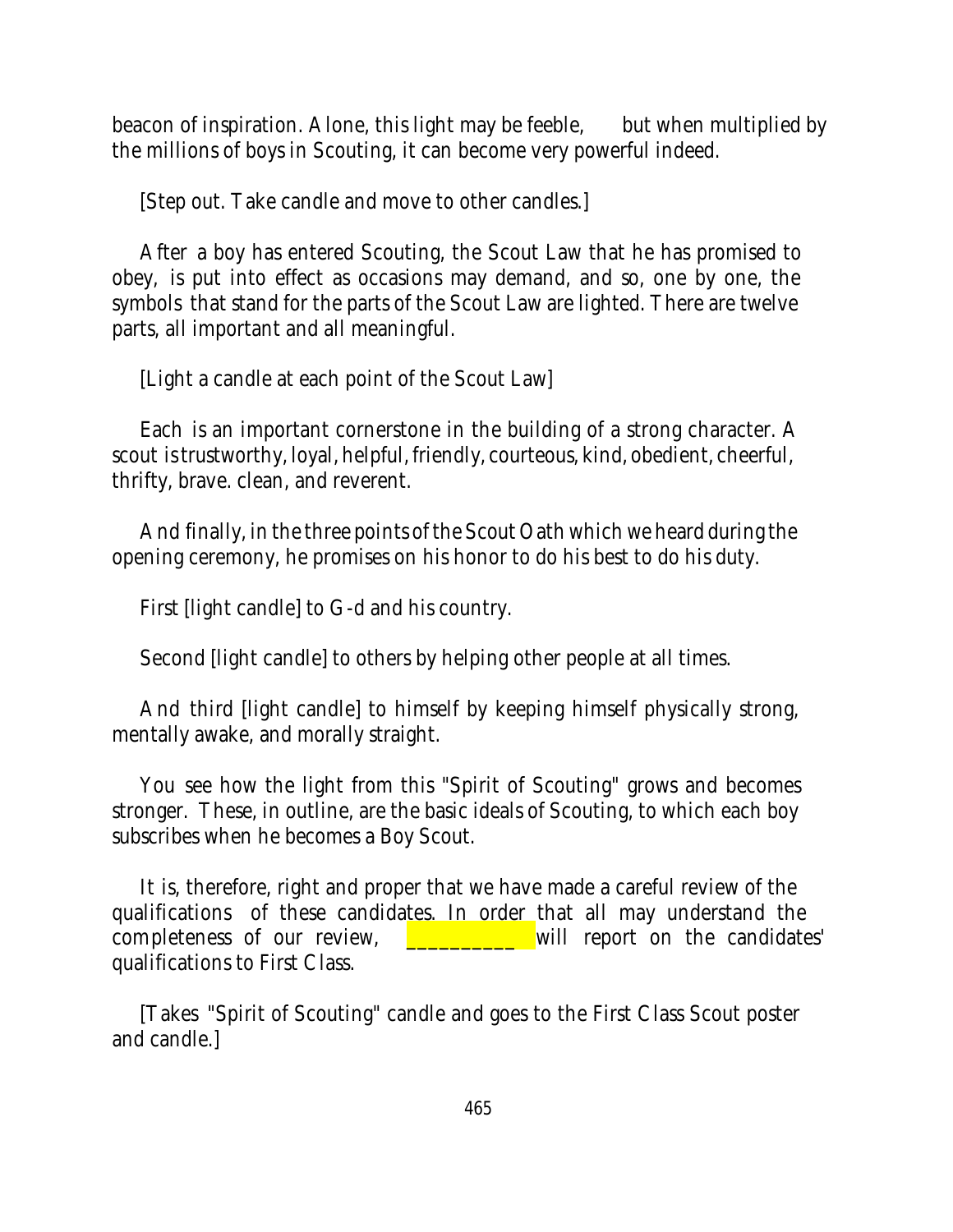#### REVIEWER: [Light Scout candle]

Our candidates earned Scout by understanding and promising to live by the Scout Oath and Law. They learned the Scout Motto, Slogan, Salute, and Handclasp and understood the significance of the Scout Badge. They also took part in a personal growth agreement conference with their scoutmaster.

[Light Tenderfoot candle]

As Scout, our candidates were active in their troop and patrols for at least two months. They repeated from memory the Scout Oath and Law and demonstrated how they practices them in everyday life. They also earned Citizenship and one other skill award, and after a personal growth agreement conference with their Scoutmaster, and a Troop Leaders Council review, they became Tenderfoot Scouts.

[Light Second Class candle]

After showing Scout Spirit and being active for at least two months as Tenderfoot Scouts and earning the First Aid, Hiking, and one other skill award, they had a personal growth agreement conference with their scoutmaster and a Troop Leaders Council review and they became Second Class Scouts.

[Light First Class candle]

For at least two months as Second Class Scouts, our candidates were active in their troop and patrols and showed Scout Spirit. They earned the Camping, Cooking, and one other skill award and the First Aid merit badge. After having a person growth agreement conference with their scoutmaster and a Troop Leaders Council review, they became First Class Scouts.

Now, Senior Patrol Leader **Exercise 20** will continue with our review.

SPL: [Light Star candle]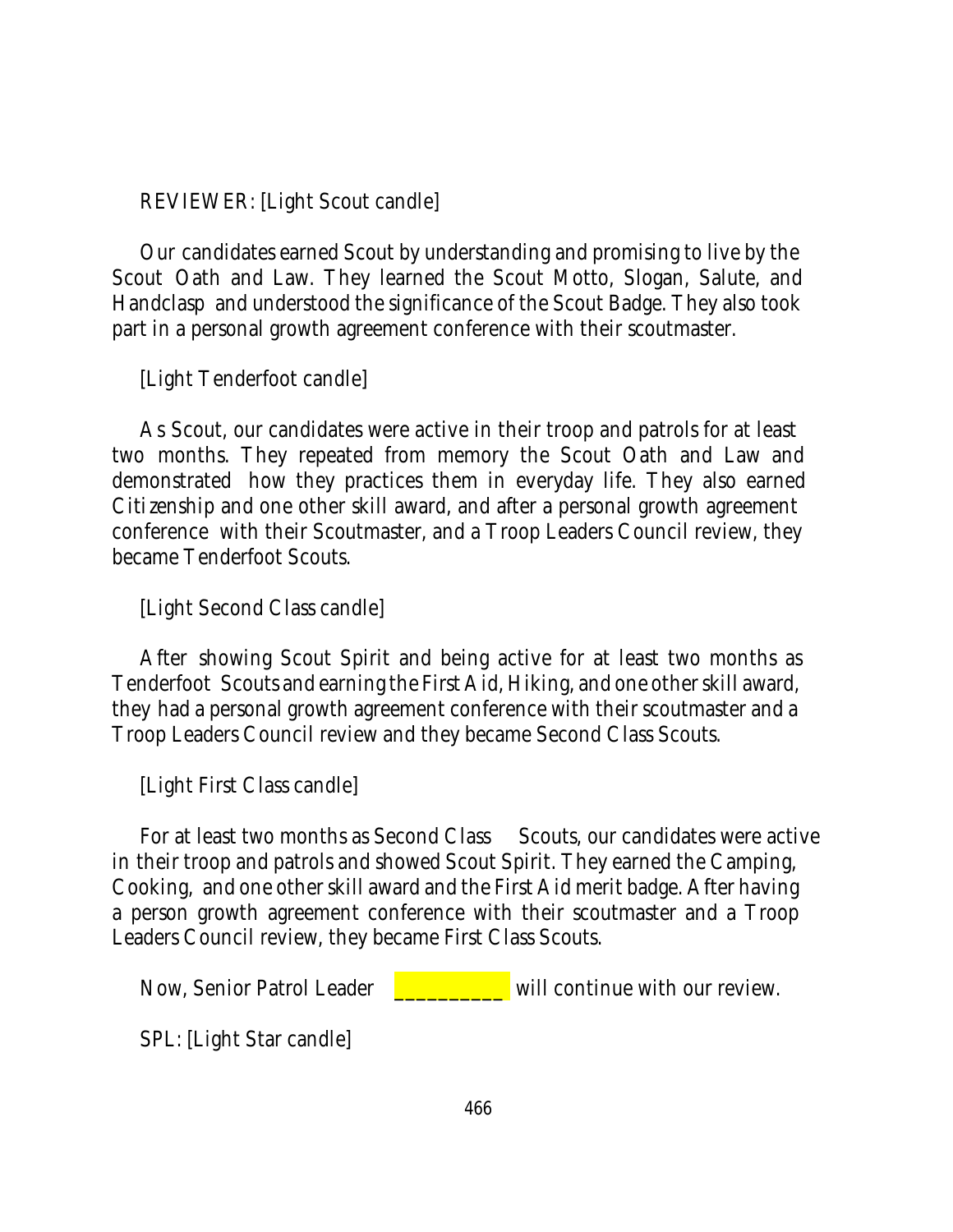As First Class scouts for at least four months, our candidates were active and showed scout spirit in their troop and patrols. They earned five more merit badges, three of which are from the required list, and did service projects of at least six hours. They also served for four months or more in troop leadership positions and after a person growth agreement conference with their scoutmaster and a Troop Committee review, they became Star Scouts.

[Light Life candle]

Continuing along the scouting trail, our candidates were active as Star Scouts for at least six months and showed scout spirit and leadership. They earned five more merit badges, three of which were from the required list for Eagle. After doing service projects of at least six hours and having a personal growth conference with their scoutmaster, they had a Troop Committee review and became Life Scouts.

Will the honor guard please escort our candidates' parents to the stage.

[Wait for parents to reach stage and be seated.]

To attain the highest rank in Scouting, our candidates were active in the troop and their patrols for at least six months, showing scout spirit and leadership. They earned ten more merit badges for a total of twenty-one, twelve of which were from the required list. They planned, developed, and gave leadersh ip to a service project which was helpful to their school, religious institution, or community. They passed a troop and district board of review. Tonight you will witness the presentation of their well-earned award.

Now, **Now, Will describe their Eagle projects.** 

DESCRIBER: [Give description of the Eagle service projects. This may be broken up among several speakers.]

SPEAKER: Webster's dictionary describes an eagle as a large bird of prey with sharp vision and powerful wings, famous for their strength, size, grace, and keen vision. It is the national emblem for the United States: the Bald Eagle. Though the eagle is found throughout the world, he is never found in abundance; he is always rare and he is always a superb specimen. In Scouting the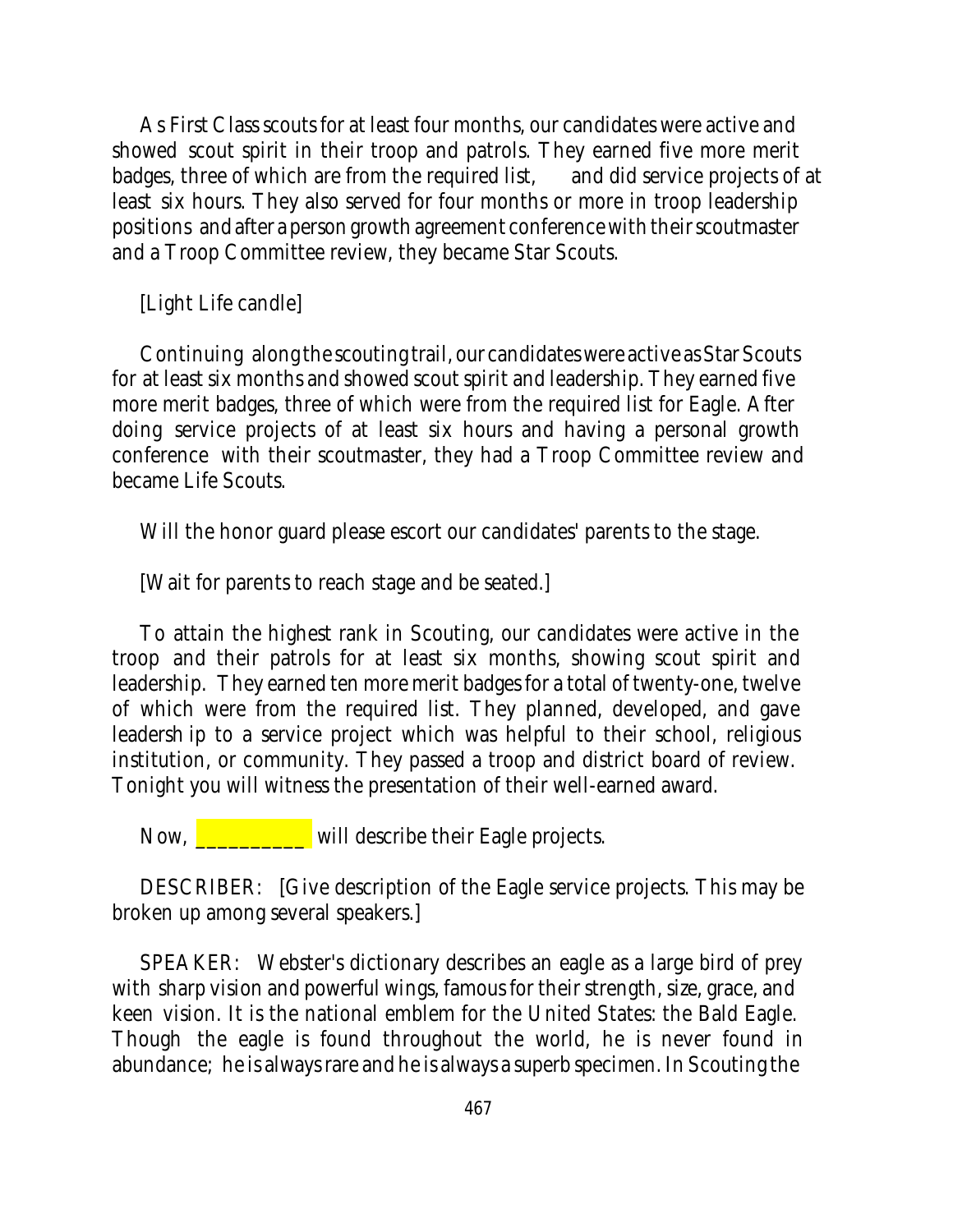eagle stands for strength of character. The eagle stands for knowledge of all phases of Scouting. The eagle represents an understanding of community and nation, and a deep respect for same. The eagle is a symbol of what a young man has done as well as what that young man will do, and will be, when he grows to manhood. The eagle is a leader. The eagle is respected, both by his peers and by his adult leaders.

MC: Eagle Scout candidates, please rise.

I would like to call upon  $\boxed{\phantom{a} \phantom{a}}$  to give the Eagle Scout charge to these scouts.

CHARGER: [Eagle Charge]

MC: Would the parents of these Eagle Scout candidates please stand behind their sons.

Will  $\frac{N}{N}$  , Scoutmaster of Troop  $\frac{N}{N}$ , please come up and present our new Eagles with their medals.

[After he is finished and returns to his seat]

Will **Will Will Will Will Will Will Will Will Will Will Will Will Will Will Will Will Will Will Will Will Will Will Will Will Will Will Will Will Will Will Will** patches.

[After he is finished and returns to his seat]

Will **Will Will EXECUTE:** please come up and present our new Eagles with their certificates.

[After he is finished and returns to his seat]

Will **Will Will Will Will Will** the new Eagles please present their mothers with the mothers' pins.

[After he is finished and returns to his seat]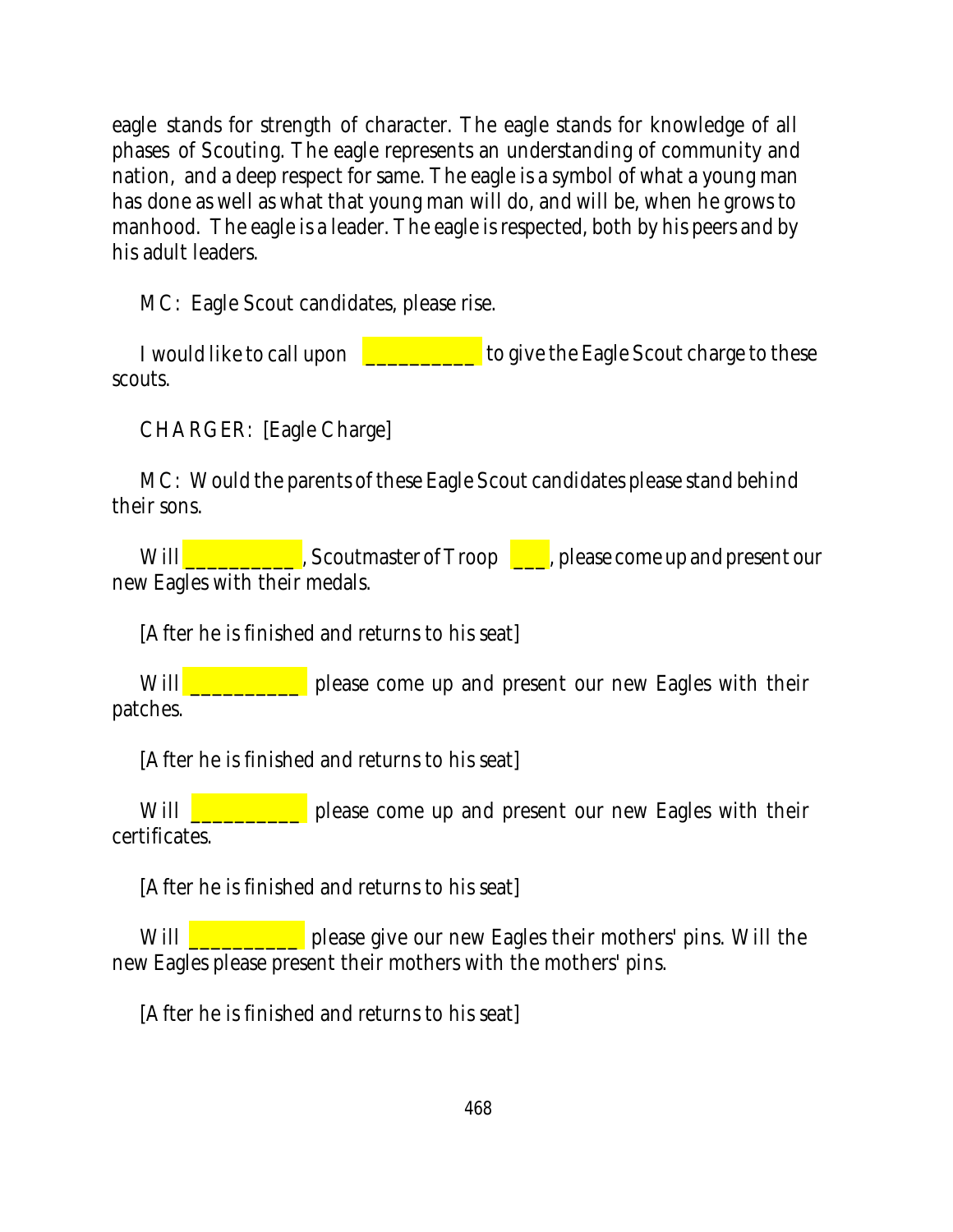Will **Will Will Will Will Will** the new please give our new Eagles their fathers' pins. Will the new Eagles please present their fathers with the fathers' pins.

MC: The parents of the new Eagle Scouts may be seated.

[Read letters of congratulations. This may be done by someone else. If there are many to be read, excerpt should be used instead of the letters in their entirety.]

[If any of the guests have presentations to make, this is the time for them.]

[If any of the guests wish to speak, this is the time for them.]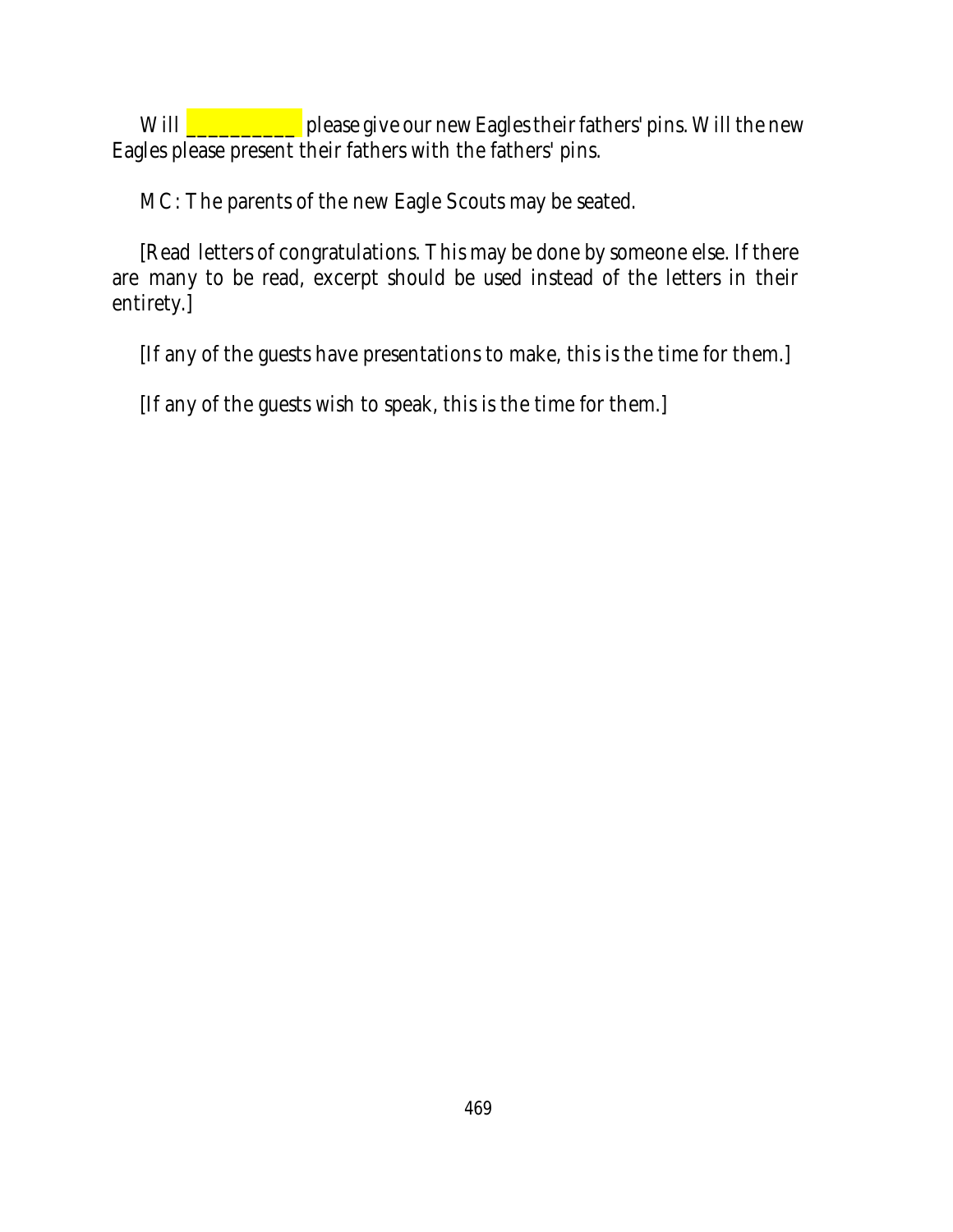### Eagle Ceremony Script for Damon Drown, October 16, 1993

The following is an adaptation of the original Court of Honor Script. Most of the names have been replaced with position titles.

4:45 PM Ushers start

About 5 PM Scoutmaster steps to podium. Asks everyone to take their seats.

When everyone is seated:

Scoutmaster: Welcome to this Eagle Court of Honor for Damon Drown. It has been 7 months since our last Eagle Court of Honor.

Assistant Senior Patrol Ldr.: Will everyone please rise for the presentation of the colors by the Honor Guard.

The Honor Guard brings up the colors and posts them.

Please join me in the Pledge of Allegiance. I pledge . . . . . .

All members of the Honor Guard can be seated except who will return to the back of the Hall to line up for the candle lighting.

Scoutmaster: I would like at this time to introduce the Master of Ceremonies for tonight. [Scout master introduces MC and can be seated.]

[Have scouts line up in rank order at the back of the hall, Scout, Tenderfoot, Second Class, First Class , Star, and Life. Issue each one a white candle.]

[Instruct each one to keep their hands out of their pockets, walk down the center aisle at the proper time and move to each side with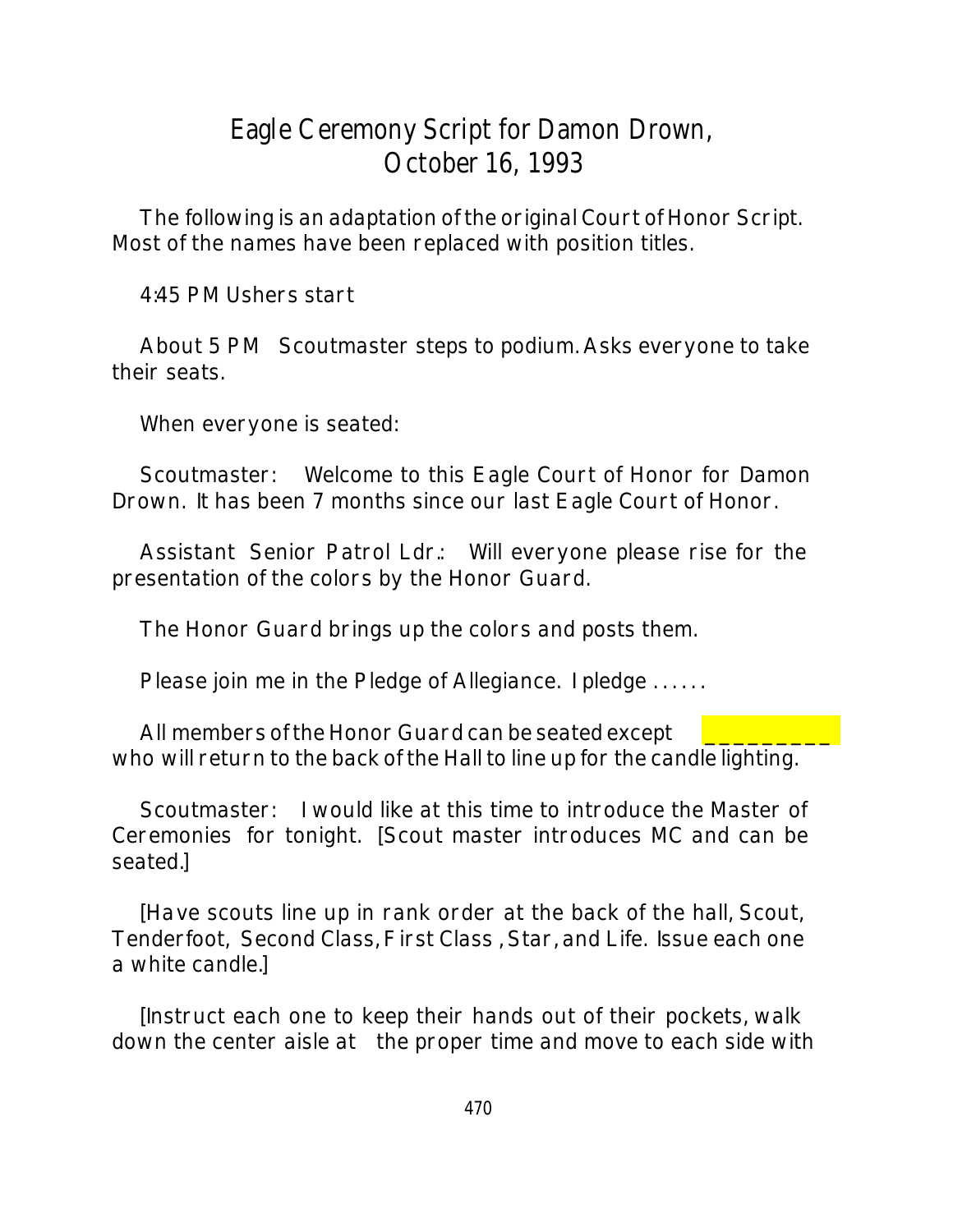their lighted candles until the Eagle Escort has finished bringing the candidate to the front. They may then be seated, after blowing out the candles.]

MC: Thank you. And now, let us begin. [The MC removes and lights a large candle, lights it and leaves it on top of or near the podium. Lights are then dimmed. (Turn off flourescents)]

MC: Our theme tonight is "The Trail to Eagle". The pathway to Eagle can be described as a steep trail, leading to the peak of Eagle rank.

Along that trail are 6 steps, the ranks of Scouting that you had to pass on the trail. Damon, it is fitting that you look back before you go on to other challenges to see what you have accomplished. These experiences should not be forgotten - You should benefit from them. Cherish the valuable ones, and make sure the bad ones do not happen again.

Remember your first trip along that steep trail? At first, you were called Scout by your brothers.

A Scout marches slowly down the aisle with an unlighted candle, steps up to the podium and lights his candle. He then walks solemnly to the left side of the stage and waits.

MC: Remember when you received the Scout Badge? You learned the trefoil or Fleur-de-lis shape was to resemble the Mariner compass as it would always point you along the true path towards tonight. It had three points which you learned like the three fingers of the Scout Sign were for the three points of the Scout Oath.

Remember when you took those first steps up the long scouting trail? You began to build yourself physically, mentally, and morally by learning the Scout Oath and Law. Before you knew it you were a Tenderfoot Scout.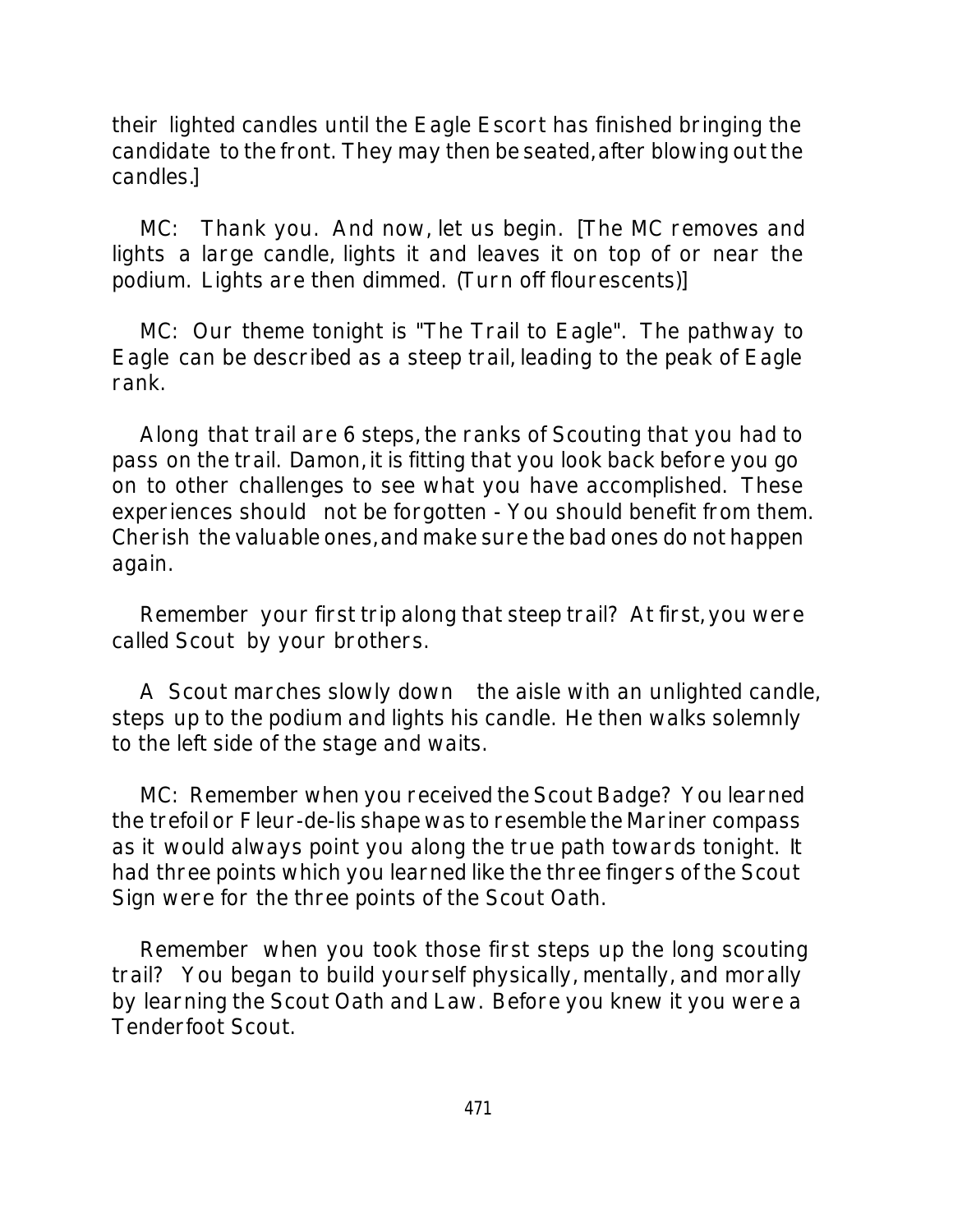[A Tenderfoot Scout marches slowly down the aisle with an unlighted candle, steps up to the podium and lights his candle. He then walks solemnly to the left side of the stage and waits. The Scout waits next to Tenderfoot.]

MC: Your Scout Badge was replaced by the badge of a Tenderfoot. It still pointed you in the right direction but added were the two stars which represented the truth and knowledge you had gained in Scouting. Also was the bald eagle, our national symbol. You learned from the shield on the eagle's breast that the freedom of America is not without cost that it must be defended.

Soon, you set out for another ledge. There you were greeted by a larger group of second class scouts.

[A Second Class Scout marches slowly down the aisle with an unlighted candle, steps up to the podium and lights his candle. He then walks solemnly to the left side of the stage and waits. The Second Class Scout waits next to Tenderfoot and Scout.]

MC: The second class badge showed you a scroll with your motto "Be Prepared". It's ends were turned up in a smile and that is what you were to do as the bottom knot reminded you to "Do a Good Turn Daily" which is the Scout slogan.

You found that some second class scouts had been there for a long time and were content with their achievement. You continued onward. You studied and before you realized it, you had come to a new ledge, one where First Class Scouts dwell.

[A First Class marches slowly down the aisle with an unlighted candle, steps up to the podium and lights his candle. He then walks solemnly to the right side of the stage and waits. The First Class Scout waits next to Second Class, Tenderfoot and Scout.]

MC: Your First Class badge showed you that it was time to put everything you had learned thus far together and this is what you did.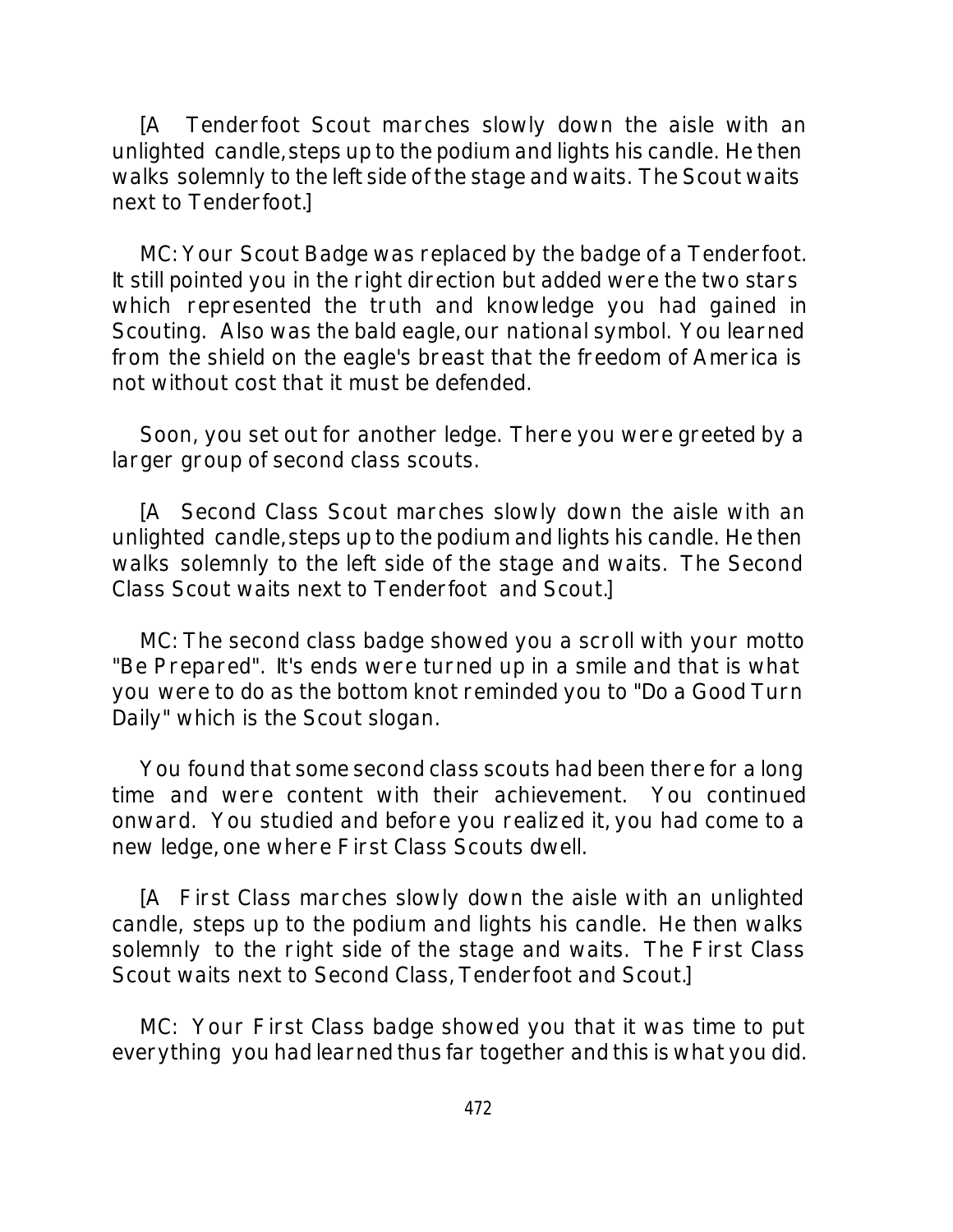You found that the trail to Fist Class had not been all that difficult. You wanted to learn more in Scouting so you continued onward, earning specific skills through merit badges.

Your next step was to be come a Star Scout.

[A Star Scout marches slowly down the aisle with an unlighted candle, steps up to the podium and lights his candle. He then walks solemnly to the right side of the stage and waits next to the First Class Scout.]

MC: The Star badge, a golden star was to symbolize your new role as a leader. You were called upon to be a guiding light in the darkness for those who were to follow. No longer were you receiving Scouting but now you were expected to teach new skills to others.

Now the Trail was steeper. Leadership was challenging and also hard work. But you persevered, climbing the steep trail. Soon it led you to Life Rank.

[A Life Scout marches slowly down the aisle with an unlighted candle, steps up to the podium and lights his candle. He then walks solemnly to the right side of the stage and waits next to First Class and Star Scouts.

MC: The Badge of Life, a pure red heart on a golden field was to show all the world the path you had chosen. True to the ideals of Scouting you had gained an inner confidence that was to prepare you for the rest of your life. The trail became even tougher, but more interesting. You thought, now I am close to the Eagle. I will carry on.

[The Eagle escort should be ready in the back of the Hall with Damon between them. A Scout should lead the escort with a single lit candle.]

MC: We in Troop 39 have watched you as you have worked towards your Eagle. We have watched your mind develop and your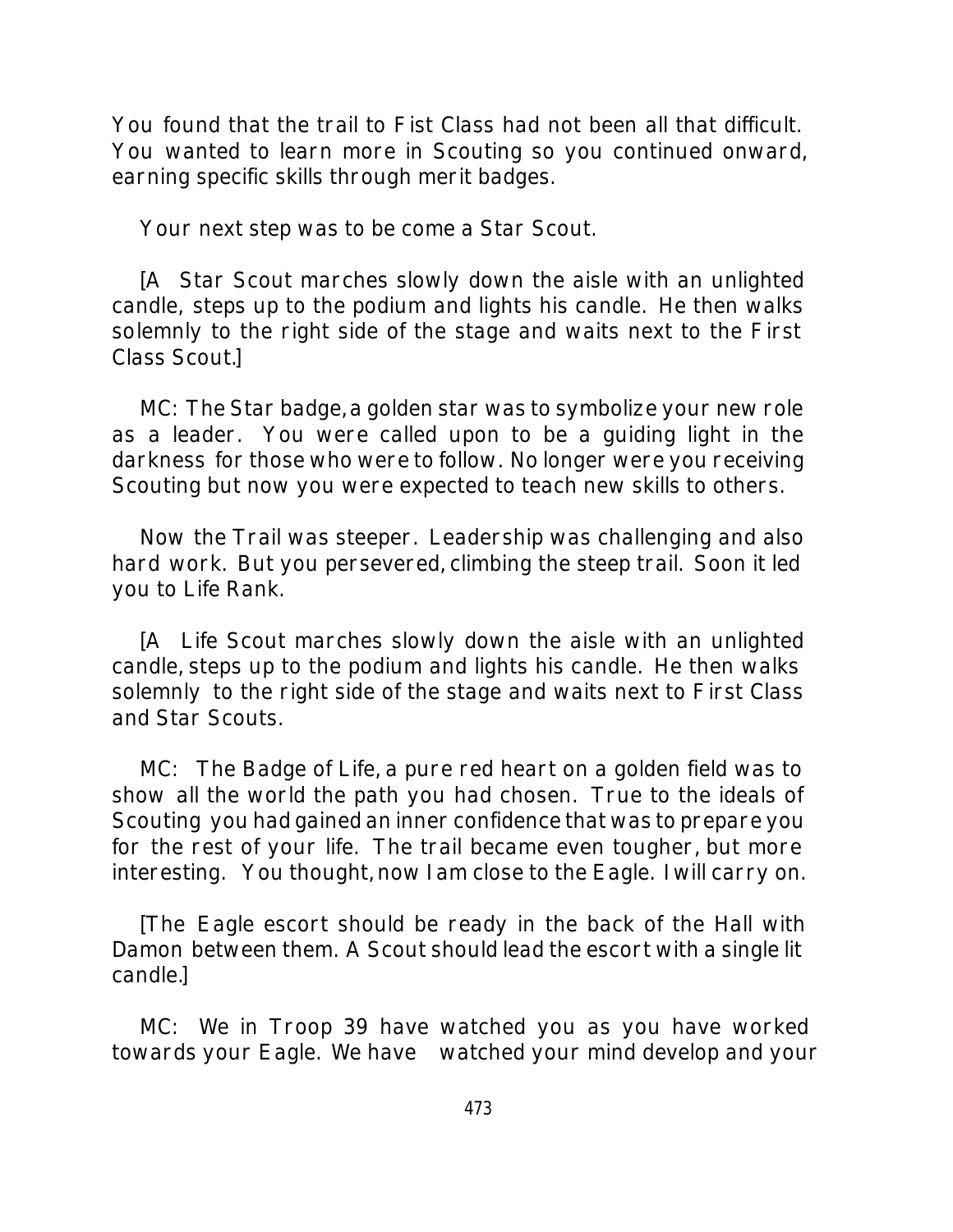knowledge increase. We have seen you grow in many ways and now that you are on the threshold of your goal, we welcome you, for you have done your climbing in a Scout-like manner

Would the Eagle Escort please bring the candidate forward.

[Pause while the Eagle escort brings Damon to the front. After escorting him to the front, the lead Scout gives the lit candle to Damon. The Eagle Escort then returns to the back of the hall. The other Scouts with lit candles, blow out their candles and take their seats. The lights can now be turned back on.]

MC: Will the Scoutmaster please come forward?

[The Scoutmaster comes to the front.]

MC: [ Scoutmaster's name ], as Scoutmaster of this troop, is it your judgment that he has fulfilled the requirements to become an Eagle and exemplifies the idea of Scouting?

Scoutmaster: I am proud to say he has.

MC: Could you now give some of Damon's background?

[Scoutmaster reads the biography.]

Scoutmaster: Damon, I now ask you to repeat the Scout Oath rededicating yourself to it's principles.

[Two Scouts, the First Class and Star, should be ready to come forward to light candles for the Law. Using the candles from the previous part of the ceremony, light their candles from Damon's.]

Scoutmaster: The law of the Eagle is the Scout Law. I would now like to have the Scouts stand and repeat the Scout Law as Damon lights the candles representing each Law. Would **Law.** and **with a set of the candles which represent the Laws?**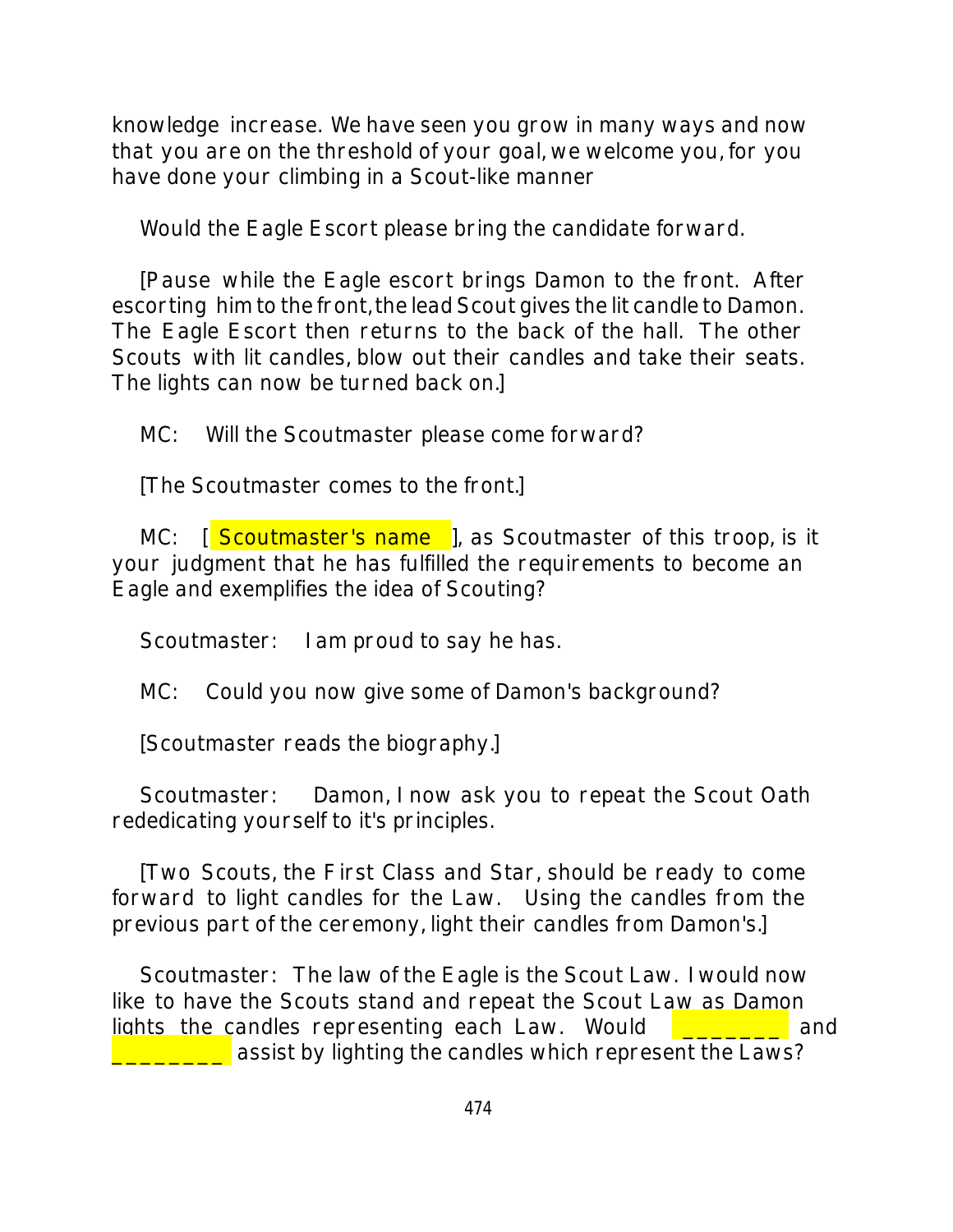First Class and Star should now come forward and light their candles from Damon's.

[Scouts should repeat Law slowly, giving time to light the12 candles. Scoutmaster stays at front to assist with awards.]

MC: Your conduct along the trail of has been excellent. You have rededicated yourself to the principles of Scouting. You have heard the Law of the Eagle, but one more thing is important - your future.

As an Eagle you become a guiding light to other Scouts below you. You become an example to your community. Remember that people expect more of you.

To falter in your duties would not only reflect on you, but your fellow Eagles. The torch you carry is not only yours, but theirs.

MC: Would [ name of Charger ] please come forward to give the Eagle Charge?

Charger: This is not the end of the trail but rather the beginning of a new era in your life. You are now entering a brotherhood of boys and men who have not only achieved the Eagle Scout rank but have made a commitment to the Scout Oath and Law. You will always be an Eagle Scout and will be expected to conduct yourself accordingly.

Would the Eagle Scouts in the Audience please stand.

Damon Drown, I charge you to enter this Eagle Scout Brotherhood holding, without reservation, the ideals of honor and service. Repeating the Eagle Scout promise before your fellow members, you will be sealing your eternal loyalty to the code of the Eagle Scout.

Scout Sign, Repeat the Charge after me: I reaffirm my allegiance to the three promises of the Scout Oath.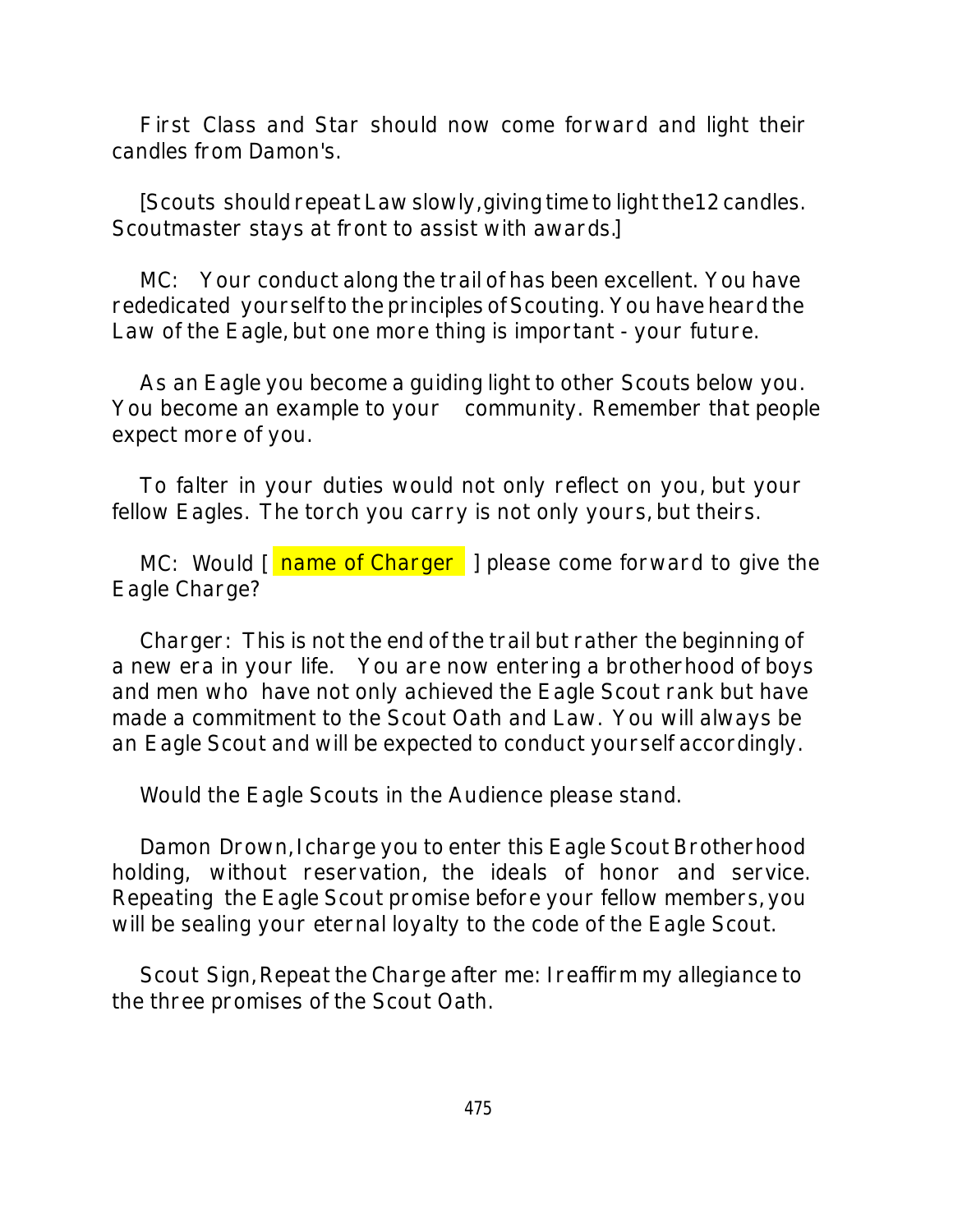I thoughtfully recognize and take upon myself the obligations and responsibilities of the Eagle Scout.

On my honor, I will do me best to make my training an example, my rank and my influence count strongly for better Scouting and for better citizenship, in my Troop, in my community, and in my contacts with other people.

To this I pledge my sacred honor.

MC: Would you now light the candle representing the rank of Eagle?

[The Eagle Honor guard should now be ready to escort the parents to the front and retire to the rear of the Hall. Pause while the last candle is lit. Damon's candle can be put out.]

Charger: Congratulations. I would now like to present you with the Eagle neckerchief.

[Charger removes Troop neckerchief and places Eagle neckerchief on, shakes Damon's hand. Charger can now retire to the back of the Hall to join the Eagle Honor Guard.]

MC: The Scoutmaster will now present the Certificate. [Certificate presented.]

MC: Will the Eagle Scout Honor Guard please escort Damon's parents to the front. [Pause while Guard comes to front and the returns to the rear.]

MC: What Damon has accomplished is with your support and guidance. It is fitting that you present the Eagle award to him.

Scoutmaster takes the badge from the bearer's box and hands it to the father who pins it on the candidate. [Scoutmaster will hand the candidate the mother's and father's pin when needed.]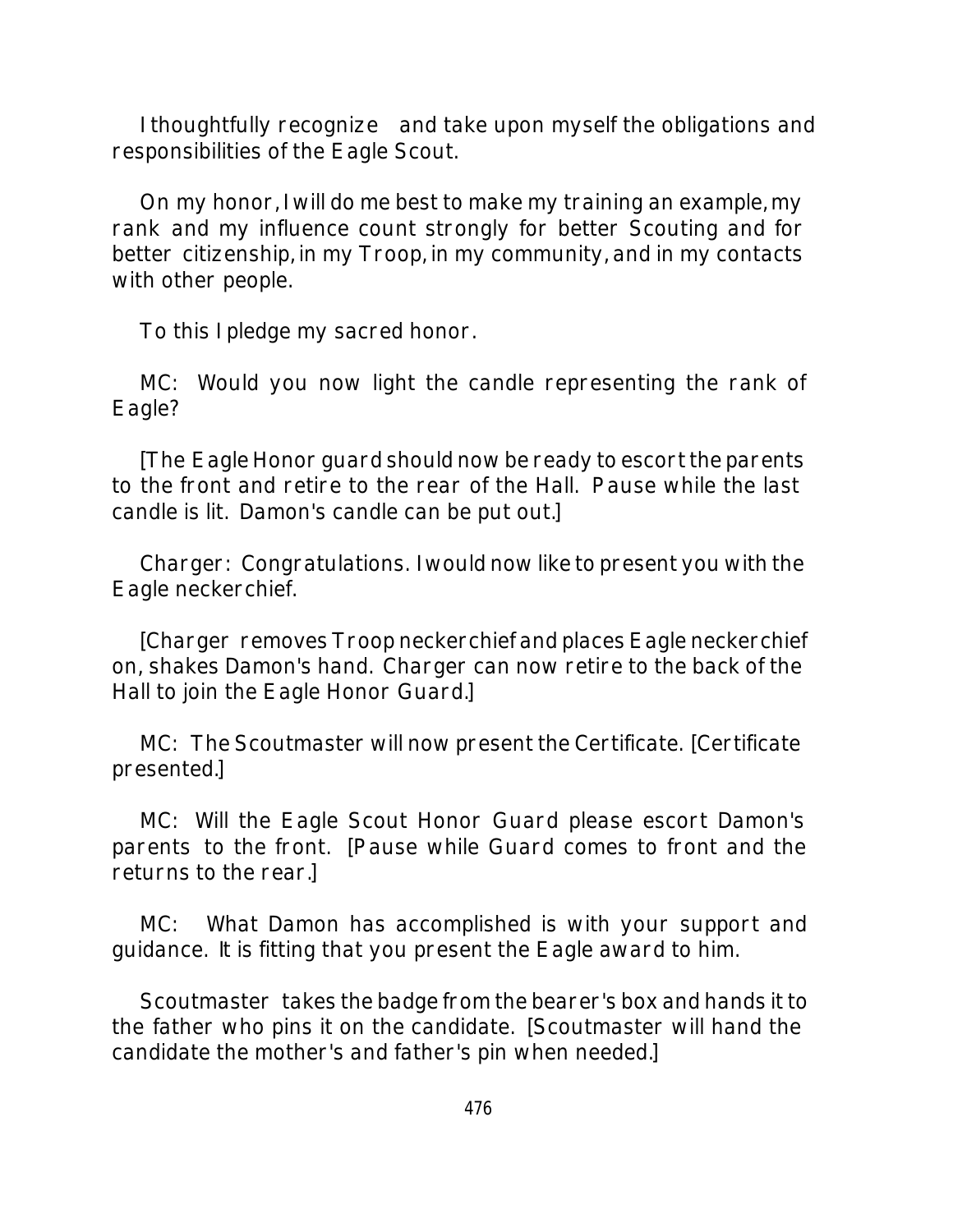MC: In recognition of the many hours of patient guidance given by her to you in your efforts, will you present this pin to your mother. [Pause for pinning.]

MC: And will you give your father the Eagle Tie pin? [Pause. When done, parents can be seated.

MC: I would now like to ask Damon's grandfather, [ name ], to come forward to say a few words and read some letters of congratulations. [Pause for words and reading.]

[Eagle Honor Guard comes to front, congratulates the candidate and escorts him to the rear. Color guard should be ready.]

MC: Will the Assistant Senior Patrol Leader please lead us in the closing ceremony? [Pause while ASPL comes to front.]

Adam: Please rise. Color guard, prepare to retire the colors

Retire the colors. Please salute.

Adam: At Ease. This concludes our ceremony. Thank you for coming. We hope that you will join us for some refreshments. [Scouts should allow adults to line up for refreshments first.]

-- Thanks to Scott Drown, SM Troop 39, Maltby, Mt. Baker Council, Everett Wa.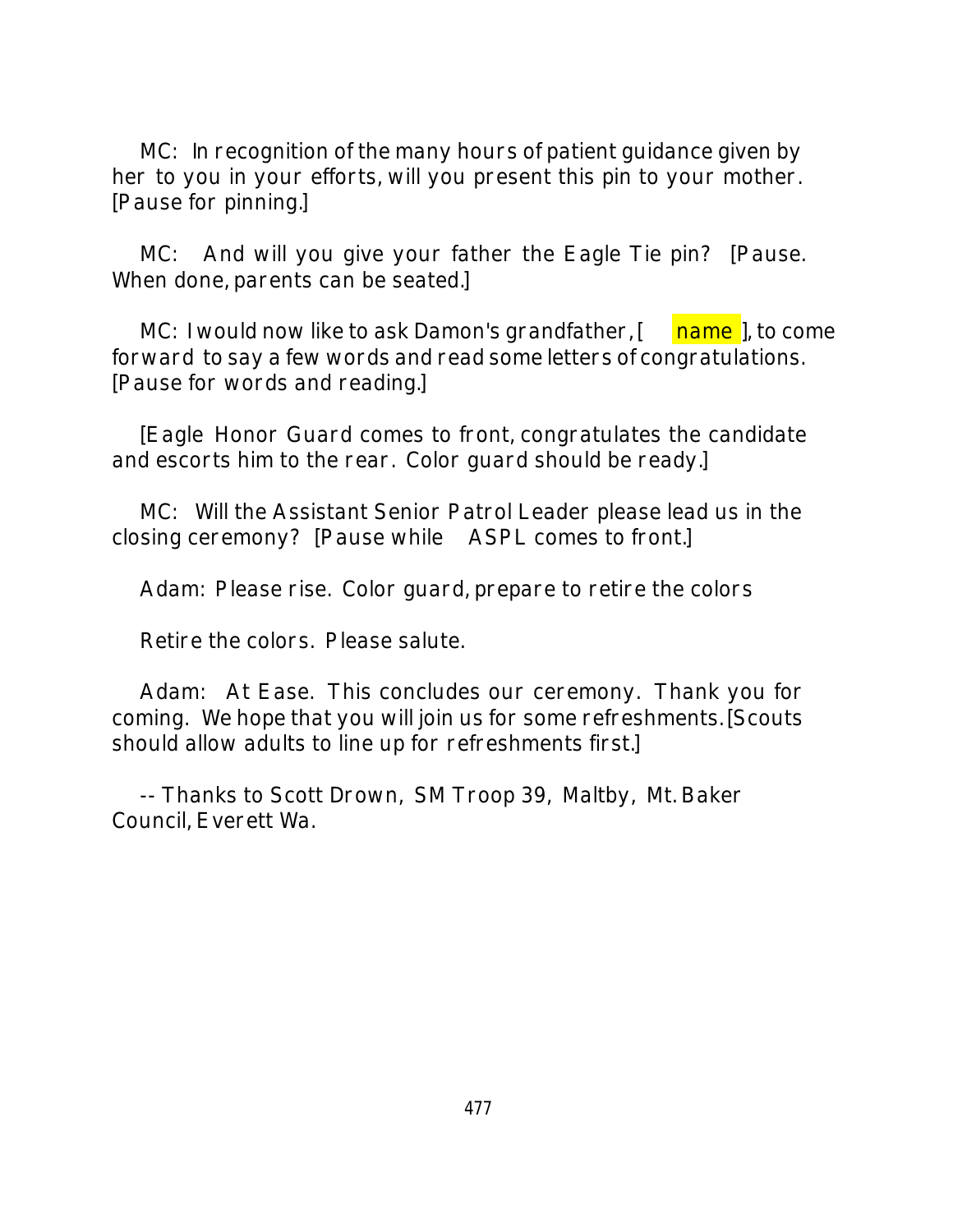#### Eagle Ceremony for Casey McCollum

Opening: Flag Ceremony (SPL Matt Newberry)

Welcome: Kirklin (assisted by SPL Matt Newberry)

SPL - light Red candle

The red candle represents the lifeblood of brave men ready to die or worthily live for this, our country.

SPL - light White candle

The white candle represents purity, cleanliness of purpose, thought, word and deed

SPL - light Blue candle

The blue candle represents faith and loyalty, like the eternal blue of the star-filled heavens

By the authority vested in me as a representative of the Circle Ten Council and the National Council, Boy Scouts of America, I declare this court of honor to be duly convened.

Mr. Russell McLaughlin will now deliver our invocation.

Invocation: Russell McLaughlin

Ceremony: Ken Kirklin

Scouting is no doubt one of the greatest organizations in the world to foster the highest ideals of citizenship. It is little wonder then that so many of our nation's greatest leaders had some of their earliest leadership experiences in Scouting. Now Scouting is changing, but one thing remains constant and that is that the total development from boyhood to manhood depends upon physical, mental, and moral growth as expressed in the Scout Oath. The skills are so demanding and the challenges are so great that it is not surprising to learn that only about 2 percent of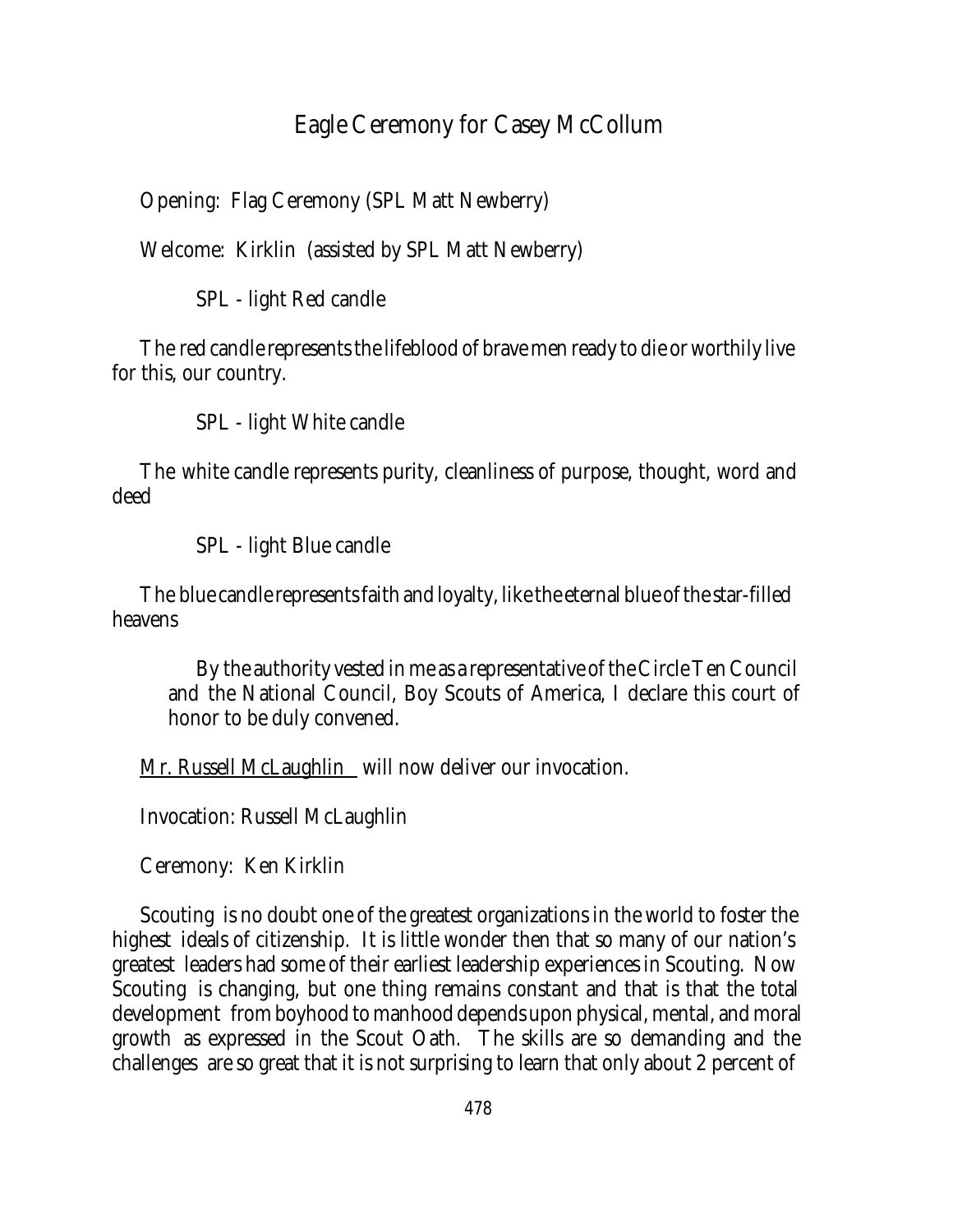all boys in Scouting achieve the rank of Eagle Scout each year. When most boys enter Scouting they picture themselves as some day becoming Eagle Scouts, but as you know, there are just too many activities and interest clamoring for their attention and the flames that were burning aspirations dim to ashes and flicker away and they stop short.

What does the Eagle Badge represent? It means that a Scout has set a goal and worked to achieve that goal. The Eagle Scout badge stands for strength of character. The Eagle Scout badge is a symbol of what a boy has done but, more important, it represents what the boy will be in the future as he grows to manhood.

Casey McCollum is to be recognized today as an Eagle Scout.

Honor guard, please escort Casey to the front. (Honor guard: ???????????????????????????????????????????????????)

The Scouting movement constitutes one of the most wholesome and significant developments of our day. Casey, you have been deemed worthy of the high rank in its membership. This is a great undertaking, it is therefore right and proper that a board of review make a careful examination of each candidate prior to the presentation of an Eagle Award. This candidate has presented a record of merit badges earned, and these have been carefully checked against council records and certified by duly appointed merit badge counselors.

The board of review has carefully checked the record of this candidate as to leadership in his troop, school affairs, in his community, and in the conduct of his Eagle service project. He has demonstrated his capacity and willingness to exert leadership in activities that are constructive and worthwhile. It has been satisfactorily established by the board of review that he is putting into daily practice the principles of the Scout Oath and Law. In light of the inquiries made, and the favorable results in each case, the board of review has found Casey McCollum qualified and has authorized this court of honor to bestow upon him the rank of Eagle Scout.

Stan Thomas will now describe Casey's climb along the Eagle trail. Eagle Trail: Stan Thomas

Casey, we remember well when you first came to the base of the trail, and how you looked up with ambition and determination.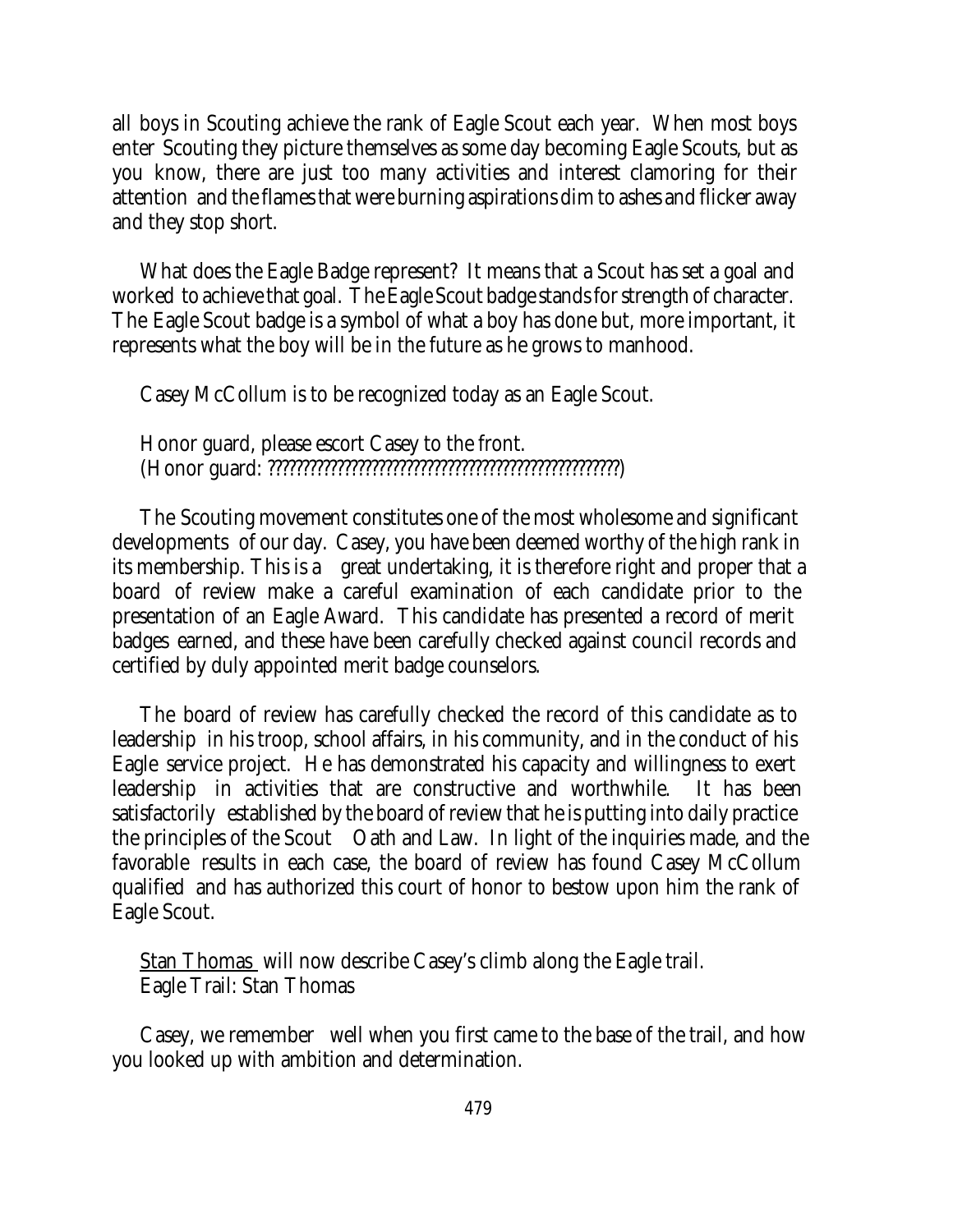Look back for a moment, over the mountain you have climbed; look back at the experiences you have encountered in your ascent. These experiences should not be forgotten, and you should profit by making sure that the adverse ones do not occur again. Experience is a valuable teacher if you heed its teachings.

We remember when you took your first step upon the trail that leads upward.

Motion to 'Scout' Scout to stand

With your first step, you began living the Scout Oath and Law. While you were on the trail, we watched you study and then we watched you learn by doing. First you were only a candidate, building yourself physically, mentally, and morally. Then your brother Scouts called you a Tenderfoot and they were right, you were indeed a Tenderfoot.

Motion to 'Tenderfoot' Scout to stand.

But not for long, for soon you reached the first ledge where you were greeted by a group of Second Class Scouts.

Motion to '2 nd Class' Scout to stand

Some, like you, were stopping to catch their breath before continuing along the Eagle trail. You began to study more, you worked harder, and almost before you knew it, you came to another ledge, the ledge where First Class Scouts dwell.

Motion to '1 st Class' Scout to stand

There you found a tempting green meadow by a crystal clear stream, bathed by the sun. Here you were tempted to remain. Yes, you could have remained there to live in First Class glory, but your ambition stirred you on.

Motion to 'Star' Scout to stand

We remember your progress to Star Scout. You found the trail from First Class had been an optical illusion, not as difficult as it has seemed. This spurred you on, and again you climbed higher.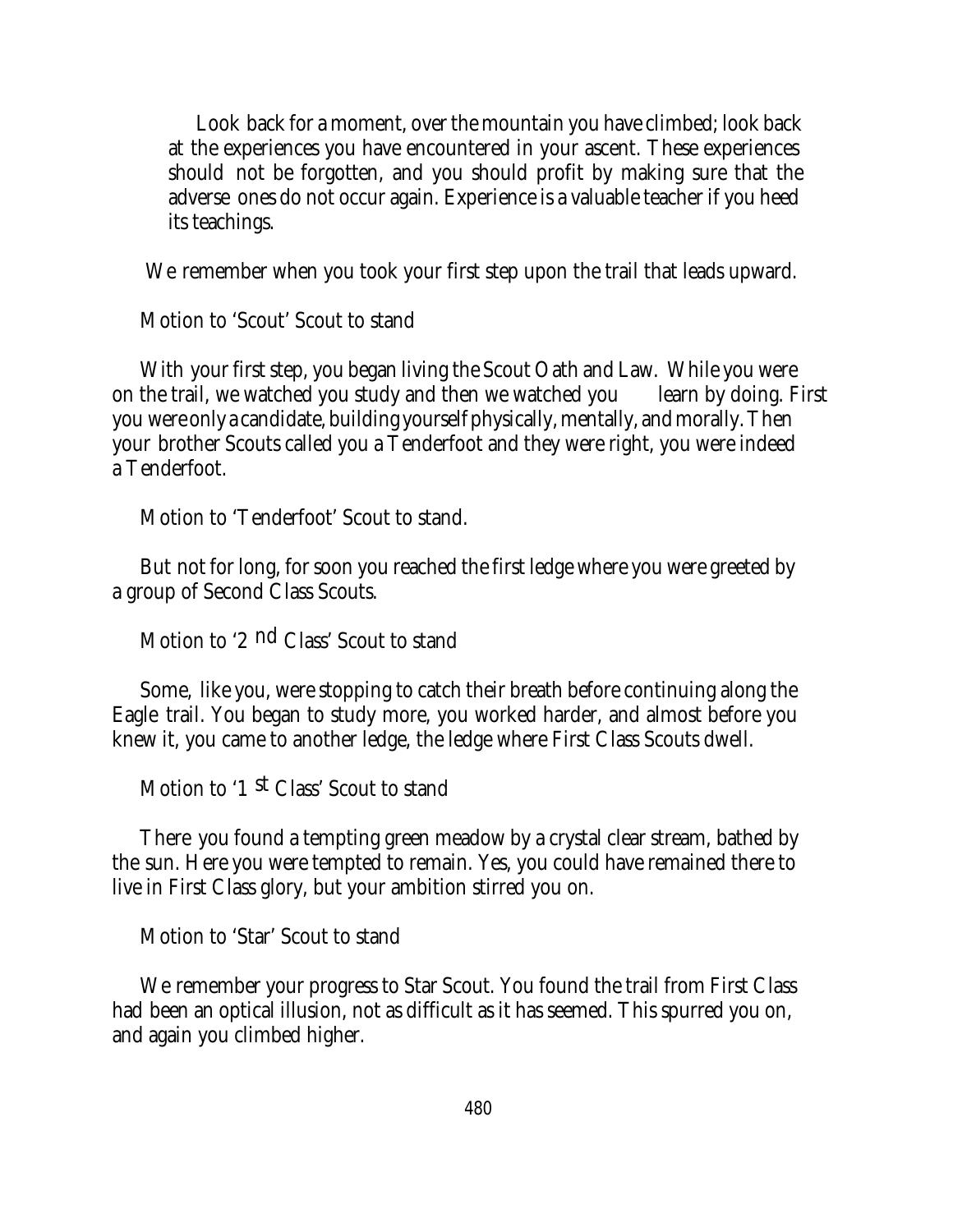Now the trail was steeper, it was less worn. Fewer Scouts seemed to be heading in your direction. You looked back and saw the crowds below you. You looked up and saw the few above you. With the same determination with which you started your climb, you continued on the trail.

Motion to 'Life' Scout to stand

So then, it was the badge of Life Scout, the heart badge, that was placed on your uniform.

You will never forget the thoughts in your heart. It has been experienced by most Scouts on reaching the ledge of Life. "Now I am close to Eagle. I will carry on." The trail became tougher, but more interesting. The original simple principles, the Scout Oath and Law, now had a fuller meaning. Your understanding of them was greater.

Yes, we have watched your character unfold and become manly. We have watched your leadership ability expand into a valuable asset. We have watched your mind develop and your wisdom increase. We have watched all of these things in you. Now that you are at the threshold of your goal, we welcome you. For you have done your climbing in a true Scout-like-manner.

Insert personal comments about Casey's Scouting history……… ….. ?????????????????????????????????????????????????????????????????

Casey, you are now about to join the ranks of Eagle Scouts. Before doing so, however, we ask you to recommit yourself to Scouting's essential principles.

Tom Murphy will assist by delivering the Eagle charge.

Eagle Charge: Tom Murphy

Would all the Eagle Scouts in the audience please stand and form a line behind the new Eagle Scout.

Casey, you have been judged by the Boy Scouts of America of being worthy of the highest rank in this great movement. All who know you rejoice in your achievement.

Your position, as you know, is one of honor and responsibility. You are a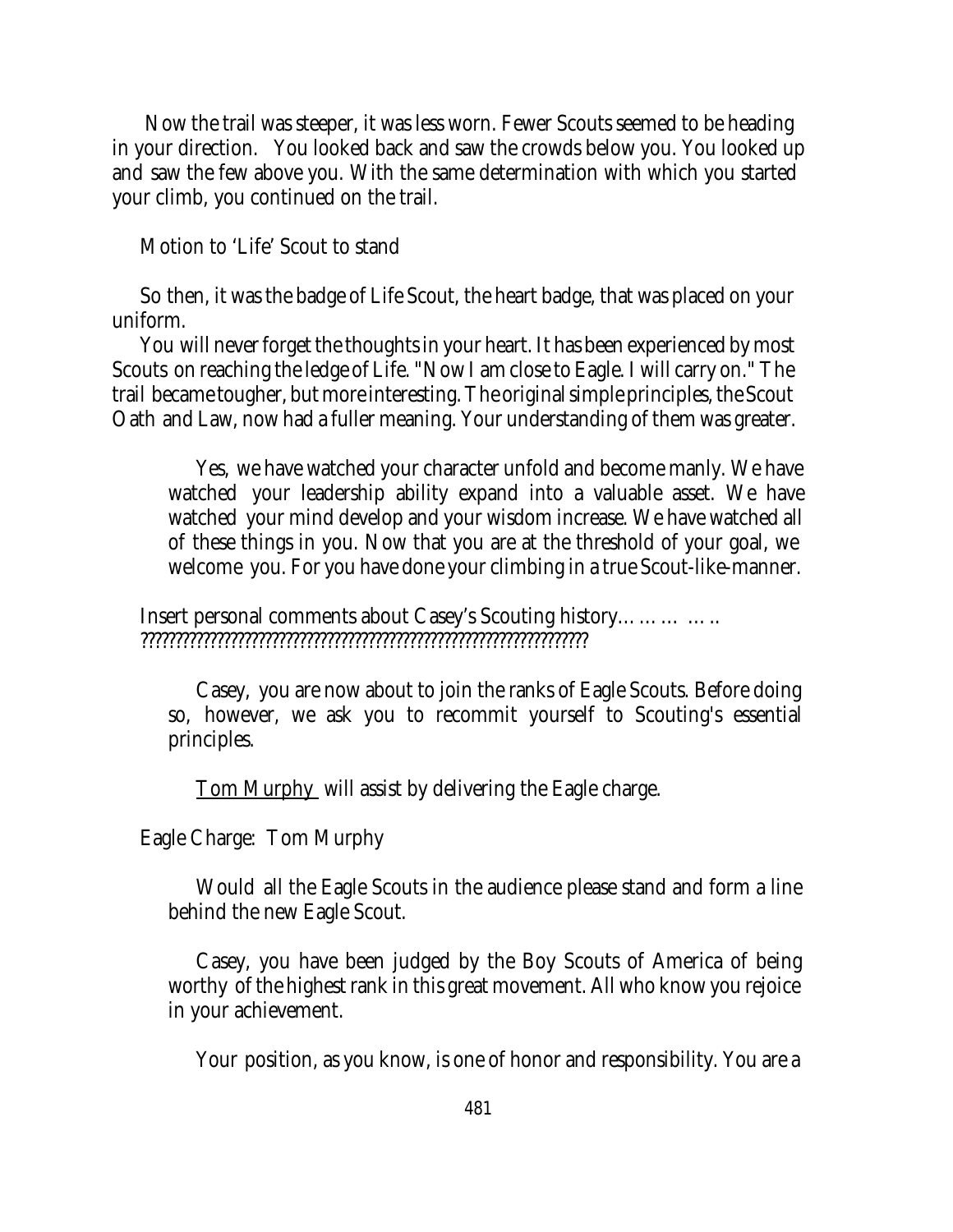marked man. As an Eagle Scout, you have assumed a solemn obligation to do your duty to Go d, to country, to your fellow Scouts, and to mankind in general. This is a great undertaking. As you live up to this obligation, you bring honor to yourself and to your brother Scouts.

Therefore, Casey, I charge you to undertake this obligation with a solemn dedication. Be a leader, but lead only toward the best. Lift up every task you do and every office you hold to the high level of service to G-d and to your fellowman. So live and serve, that those who know you will be inspired to finer living. We have too many who use their strength and their brains to exploit others and to gain selfish ends. I charge you, Casey, to be among those who dedicate their skills and ability to the common good.

Build America on the solid foundation of clean living, honest work, unselfish citizenship, and reverence for G-d; and whatever others may do, you will leave behind a record of which every other Scout may be justly proud.

Casey, you will now rededicate yourself by repeating the Scout Oath. Repeat it slowly, as you stand before the three lighted candles representing the three parts of the Scout Oath. Resolve to maintain the perseverance that has brought you this far.

#### EAGLE SCOUT:

On my honor -- I will do my best -- to do my duty – --to G-d and my country -- and to obey the Scout Law -- to help other people at all times – --to keep myself physically strong -- mentally awake -- and morally straight.

Jim Wolfson will now ask you to reaffirm your commitment to Scouting with the Eagle Pledge.

Eagle Pledge: Jim Wolfson

Eagle is the highest and most coveted award in all Scouting and it is the last major step in the advancement program. If, at this point Scouting has not achieved its purpose in the building of character -- in the training for leadership --in the practice of service -- then it probably never will. These thoughts, which are in effect the basic code of Scouting, are well summed up in a pledge which is taken by every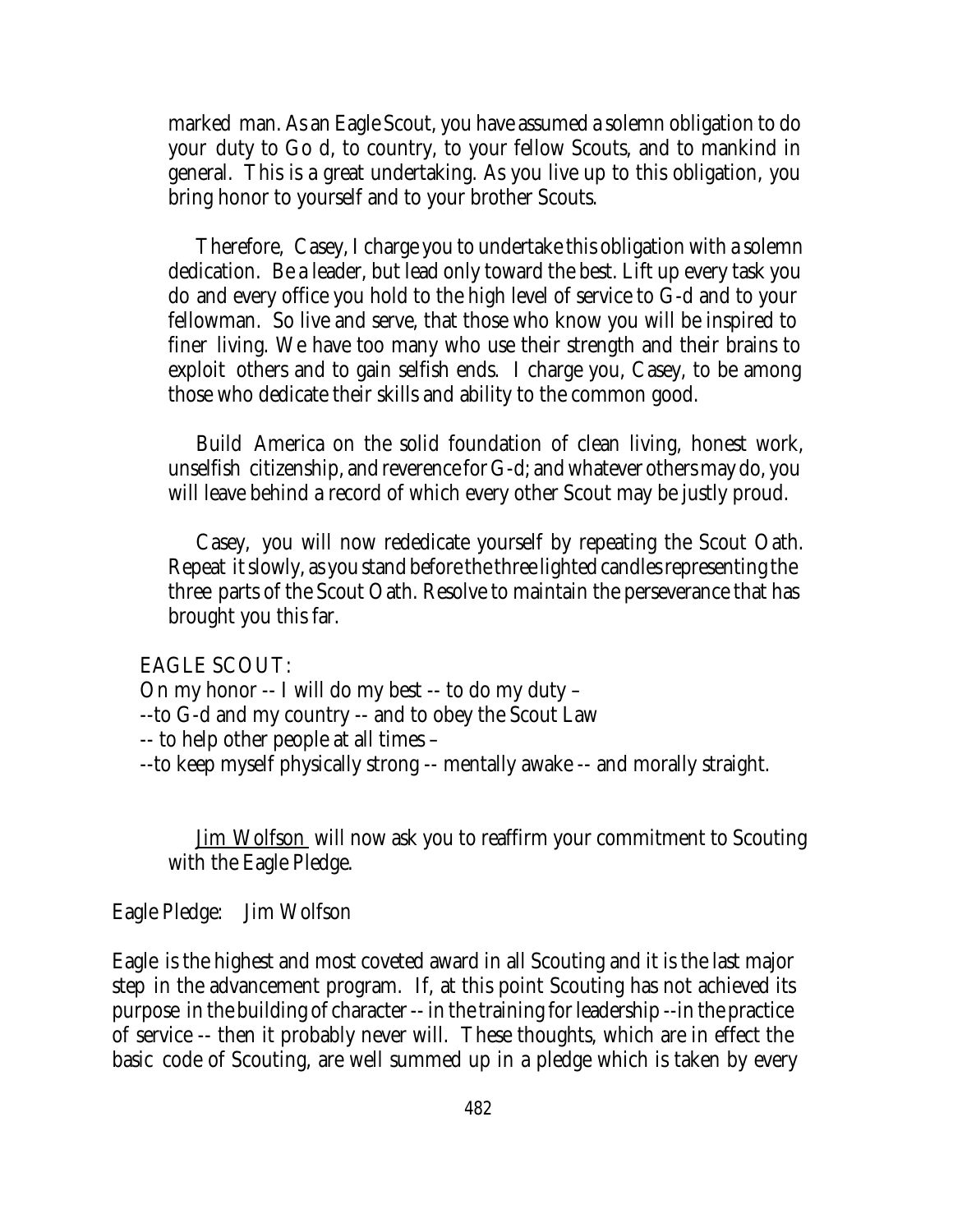Eagle Scout upon advancement to Eagle rank.

Casey, please repeat this pledge after me:

- I, (give your name) believe in the Boy Scouts of America -
- --- as a movement which has as its aim and purpose-
- --- character building and citizenship training.
- --- I believe it to be a movement -
- --- that helps a Scout become master of his own powers -
- --- that helps him get along with others -
- --- and helps him find a worthy use for his powers.
- --- I therefore believe it is my duty -
- --- to do my best to obey the Scout Oath and Law.
- --- I hereby renew my faith in Scouting -
- --- and promise to do what I can -
- --- in service to other Scouts -
- --- who have not come this far along the Eagle trail.

Would the Honor Guard please escort Casey's parents to the front.

Other Eagles, you may be seated.

Casey, your conduct along the trail has been excellent. You have rededicated yourself to the principles of Scouting, but one more thing is important: Your Future.

As an Eagle Scout, you become a guide to other Scouts of lower rank. You become an example in your community. Remember that your actions are now a little more conspicuous and people will expect more of you. To falter in your responsibility would not only reflect upon you, but on your fellow Eagles and all Scouting. The torch you carry is not only yours, but is ours also.

Casey, I challenge you to enter this Eagle brotherhood, holding ever before you, without reservation, the ideals of honor and service. When you repeat the Eagle Scout Promise before your fellow Scouts, you will become an Eagle Scout. Though the words you use are similar to those by which you joined Scouting, they will mean more now than they could have meant at any time in the past. When you pledge yourself on your sacred honor, you will be sealing your eternal loyalty to the code of the Eagle Scout, with the words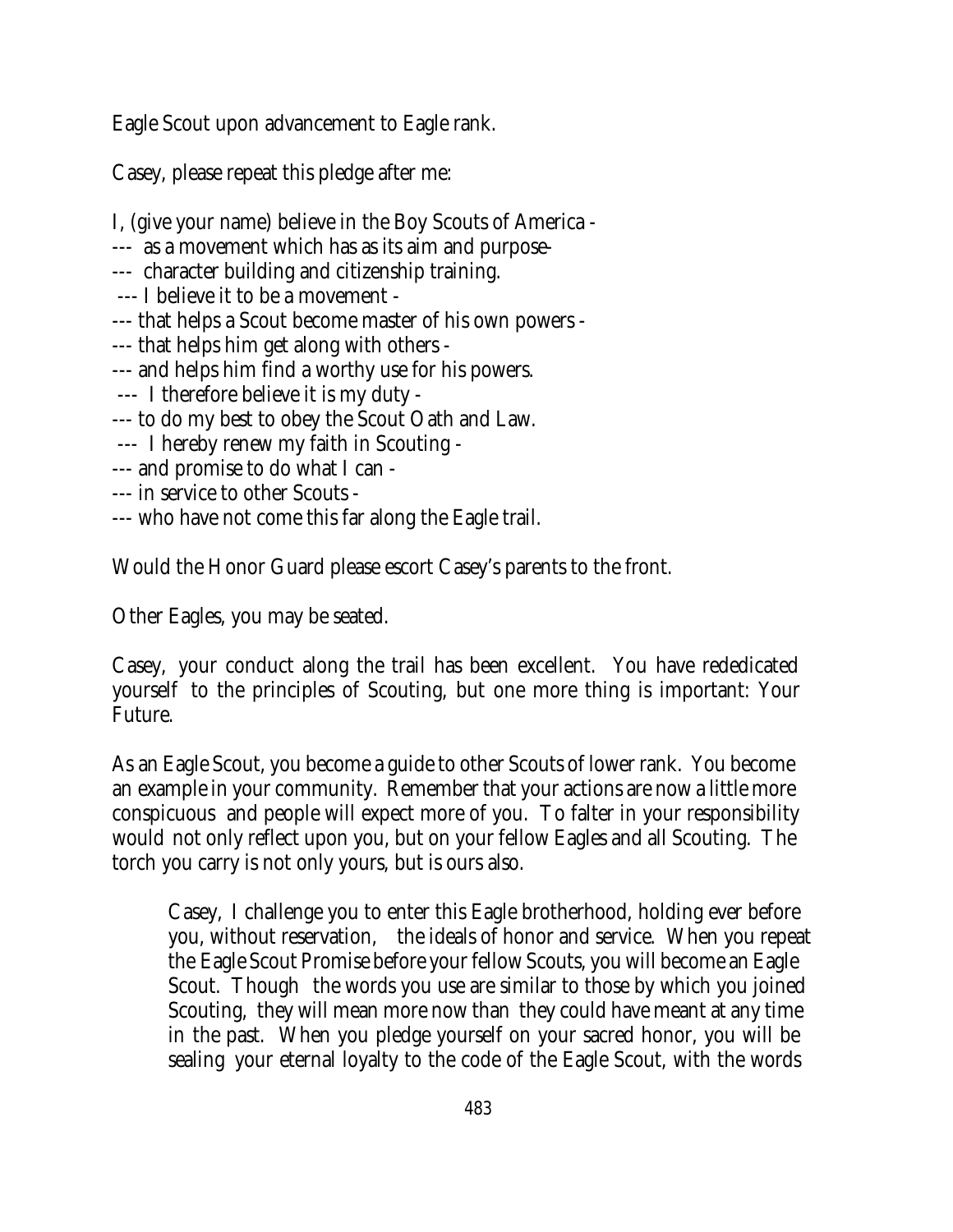which closed the Declaration of Independence.

Scouts and Guests please rise. Casey, Give the Scout sign and repeat after me:

I reaffirm my allegiance ---

--to the three promises of the Scout Oath.

-- I thoughtfully recognize and take upon myself -

-- the obligations and responsibilities of the rank of Eagle Scout. --- On my Honor I will do my best -

- -- to make my training an example -
- -- my rank and influence -
- -- count strongly for better Scouting -
- -- and for better citizenship -
- -- in my Troop and in my community -
- -- and in my contacts with other people -
- -- to this I pledge my Sacred Honor.

Scouts and guest may be seated.

Casey, by the authority vested in me by the National Court of Honor of the Boy Scouts of America, it is my privilege and pleasure to pronounce you an Eagle Scout. May the Oath you have taken remain graven on your heart forever.

Mrs. McCollum, would you please pin the Eagle on your Son's uniform?

(Mother pins Eagle on Casey)

No one will ever know the unnumbered acts of self-sacrifice and helpfulness from the mother of this Eagle Scout which has led us to this day of honor. As a symbol of what your mother has made possible, Casey, I now ask that you present to your mother this miniature Eagle

(Casey gives pin to mother)

Casey, it is also customary to give your mother an Eagle kiss!

Casey, your Father has stood by you over the years and has offered his encouragemen t and assistance. As a symbol of what he has contributed to your attainment of this award I ask that you present him a miniature Eagle pin.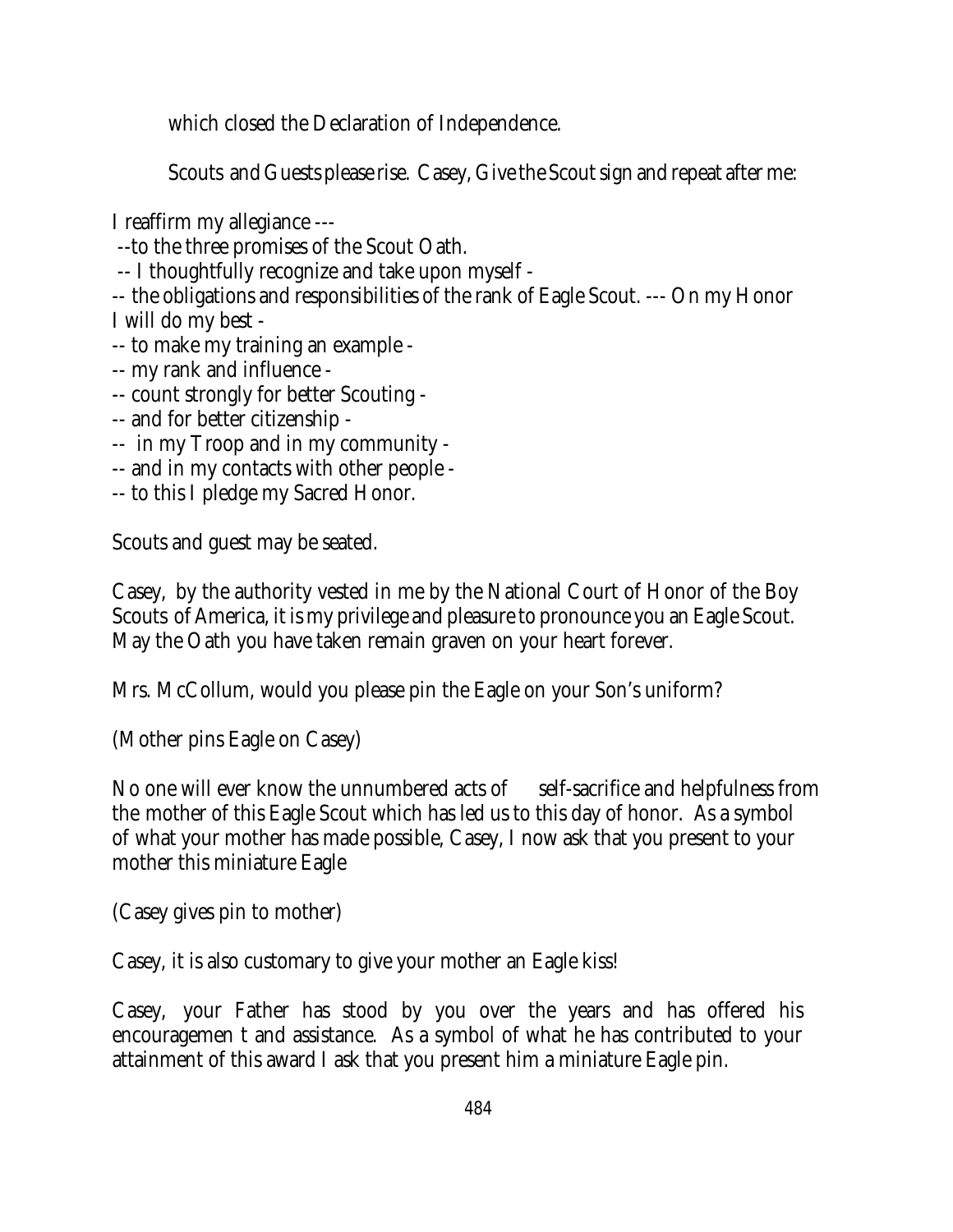(Casey gives pin to father)

And finally, it is my honor and pleasure to present to you the neckerchief worn only by Eagle Scouts. Wear this banner with honor and pride as you continue your Scouting career.

(Place neckerchief on Casey)

Ken Kirklin will now offer you some congratulations.

Congratulation letters: Ken Kirklin

Casey, we have received several congratulatory messages for you, which I would like to read at this time.

```
(???? read letters from: ???????? etc )
```
Also, we have a State of Texas flag, which has been flown over our state capital, which has been sent to you by your Texas State Representative, the Honorable ?????????.

(Present Flag )

I now declare this National Court of Honor Closed. Please join us at a reception honoring Casey in the fellowship hall, which is just as you exit the chapel. Thank you for being here today to honor Casey.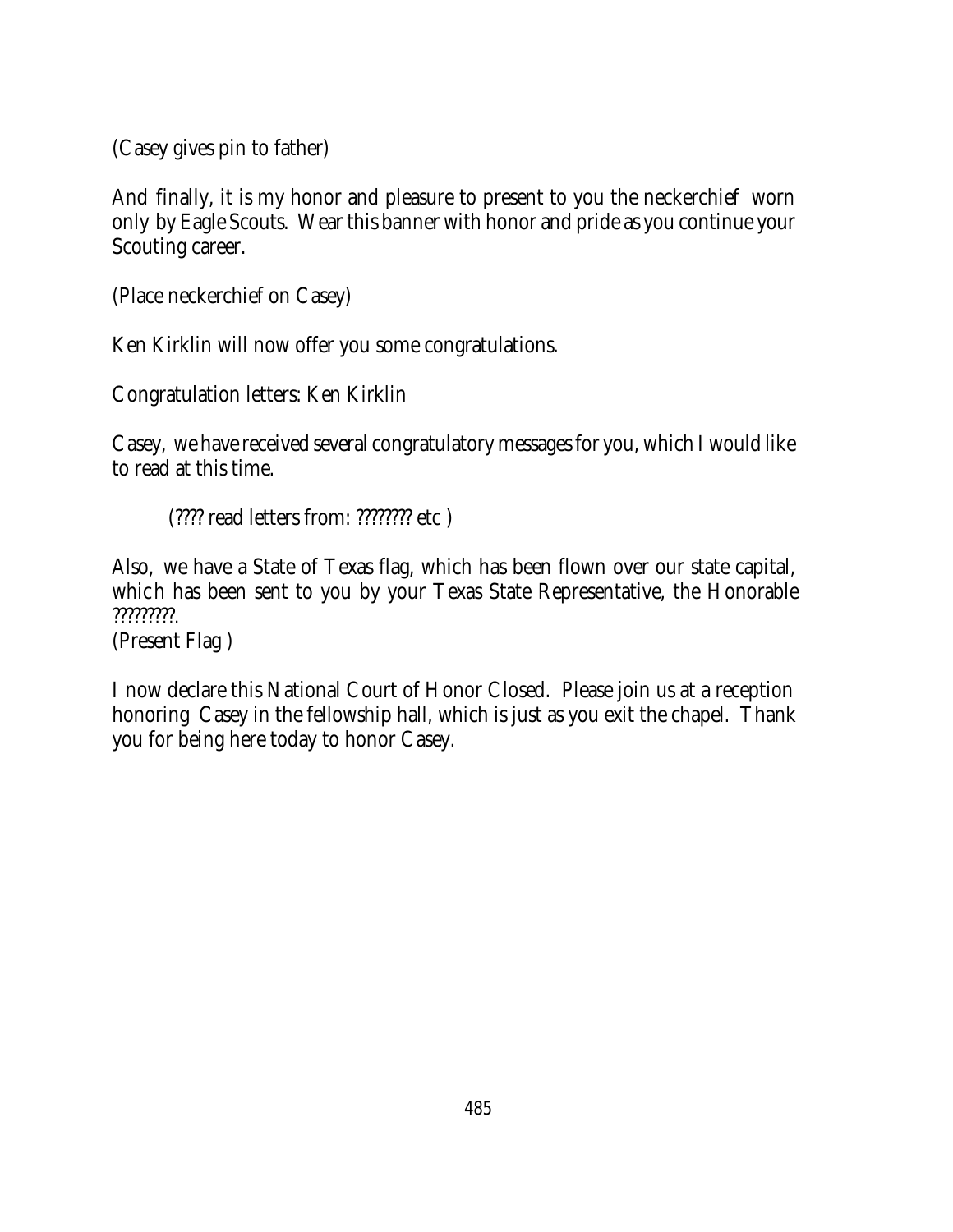## Eagle Scout Court of Honor Script for Bradley Alan Wallace

This is an adaptation of the original Eagle Court of Honor Script. Most of the names have been replaced with position titles.

As the guests enter the Sanctuary, Boy Scouts of Troop 82 hand out programs and usher guests to their seats. All speakers, participants, and their spouses are seated in a special area prior to the opening.

Opening Ceremony:

SPL: (Proceeds to the center front of Communion Rail and turns to face the audience) "Would everyone please stand for the presentation of our Colors and the Pledge of Allegiance."

(Boy Scout Troop and Cub Scout Pack march in and take their places)

SPL: (calls the Color Guard -- Cobra & Trailblazer Webelos Scouts -- to present the colors. Once the Color Guard reaches the front of the Sanctuary and is in place, he calls "Hand Salute" and leads the Pledge of Allegiance. The colors are posted; he asks the audience to "Please be seated". He then dismisses the Color Guard "Color Guard, dismissed", and follows them to the back of the Sanctuary where they then quietly proceed to their seats.

Assistant Scoutmaster: "Scouts, Scouters, and friends of Scouting, I would like to welcome you to this Eagle Court of Honor. This is an occasion for pride and joy, as well as a time for serious reflection. The Eagle is the highest recognition that Scouting offers to Scouts. It is earned through the advancement program, and only a small percentage of boys who begin in Scouting receive this honor. The wearer of the Eagle award is the epitome of Scouting's best efforts and beliefs. Tonight, we have the pleasure of seeing Bradley Wallace climax his Scouting efforts when he joins the company of Eagle Scouts. Before we begin, the Reverend Jim McWhinnie, Pastor of Grace United Methodist Church, will deliver the Invocation."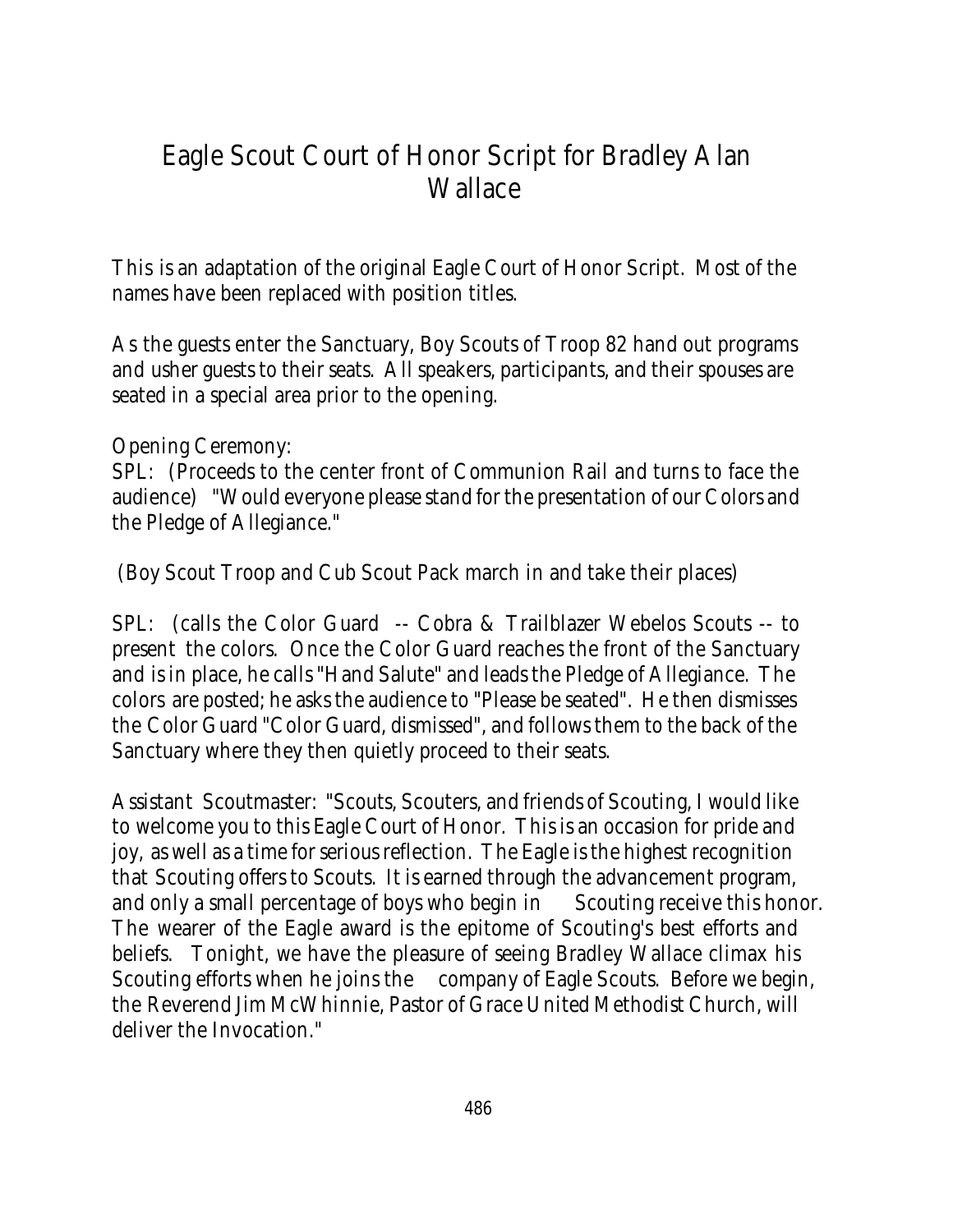#### Invocation

Significance of the Eagle Badge

Presenter 1: "The presentation of the Eagle Scout Award is an important and serious matter. For the Eagle candidate, this is the climax in his Scouting efforts. The attainment of this award is made possible through the assistance of those with the candidate tonight -- his Scoutmasters, Troop leaders, fellow Scouts, parents, family, friends, and members of the community. This is an occasion for pride and joy, as well as a time for serious reflection."

The Eagle is the highest recognition offered in Scouting. It is earned through the advancement program. The wearer of the Eagle award is the embodiment of Scouting's best efforts and beliefs. Bradley Wallace has distinguished himself through his continued performance of active service in Scouting. He is trained and practiced in his leadership abilities. And, he is marked by the character gained through an understanding of his citizenship and religious beliefs. It is important that each of us understands the meaning of the Eagle Badge."

(Lights are dimmed)

[The Eagle Honor Guard speaks from the rear of the sanctuary:]

Scout 1: "The appeal of the majestic eagle has been felt by every great people from prehistoric times to the present day. To the Egyptians, the eagle was the messenger of the G-ds and the sun, a symbol of eternal life. To the Romans, he was the carrier of Jupiter's thunderbolts and a sign of power. To American Indians he stood as the incentive to valor and the pledge of victory. For us today, the eagle is the living symbol of all courageous and freedom-aspiring Americans. When the Eagle Scout badge was designed in 1912, it was decided that a small silver eagle would be suspended from a tricolor ribbon of red, white, and blue. So it remains today."

(The Eagle is lit.)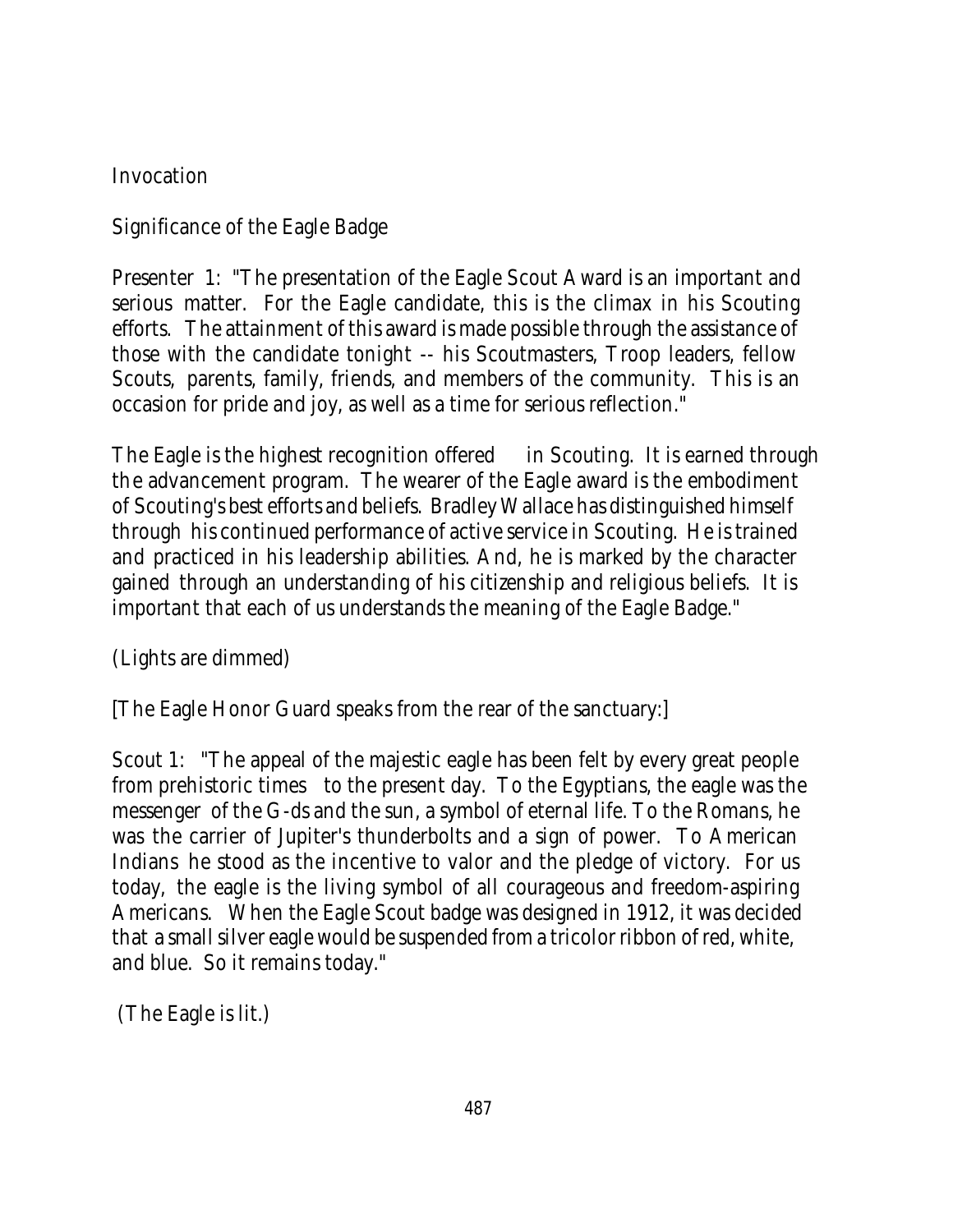Scout 2: "The foremost responsibility of an Eagle Scout is to live with honor. To an Eagle Scout, honor is the foundation of all character. He knows that 'a Scout is trustworthy' is the very first point of the Scout Law for a good reason. An Eagle Scout lives honorably, not only because honor is important to him, but because of the vital significance of the example he sets for other scouts. Living honorably reflects credit on his home, his church, his troop, and his community. May the white of the Eagle Badge remind you to always live with honor."

(The white ribbon is lit.)

Scout 3: "The second obligation of an Eagle Scout is loyalty. A Scout is true to his family, scout leaders, friends, school, and nation. His loyalty to his troop and brother scouts makes him pitch in and carry his share of the load. All of these help to build the loyalty which means devotion to community, to country, to one's own ideals, and to G-d. Let the blue of the Eagle Badge always inspire your loyalty."

(The blue ribbon is lit.)

Scout 4: "The third obligation of an Eagle Scout is to be courageous. Courage has always been a quality by which men measure themselves and others. To a scout, bravery means not only the courage to face physical danger, but the determination to stand up for the right. Trusting in G-d, with faith in his fellow man, he looks forward to each day, seeking his share of the world's work to do. Let the red of the Eagle Badge remind you always of courage."

(The red ribbon is lit.)

Scout 5: The fourth obligation of an Eagle Scout is to be cheerful. To remind the Eagle Scout to always wear a smile, the red, white, and blue ribbon is attached to the scroll of the Second Class Scout award, which has its ends turned up in a smile."

(The Scroll is lit.)

Scout 6: "The final responsibility of an Eagle Scout is service. The Eagle Scout is service. The Eagle Scout extends a helping hand to those who still toil up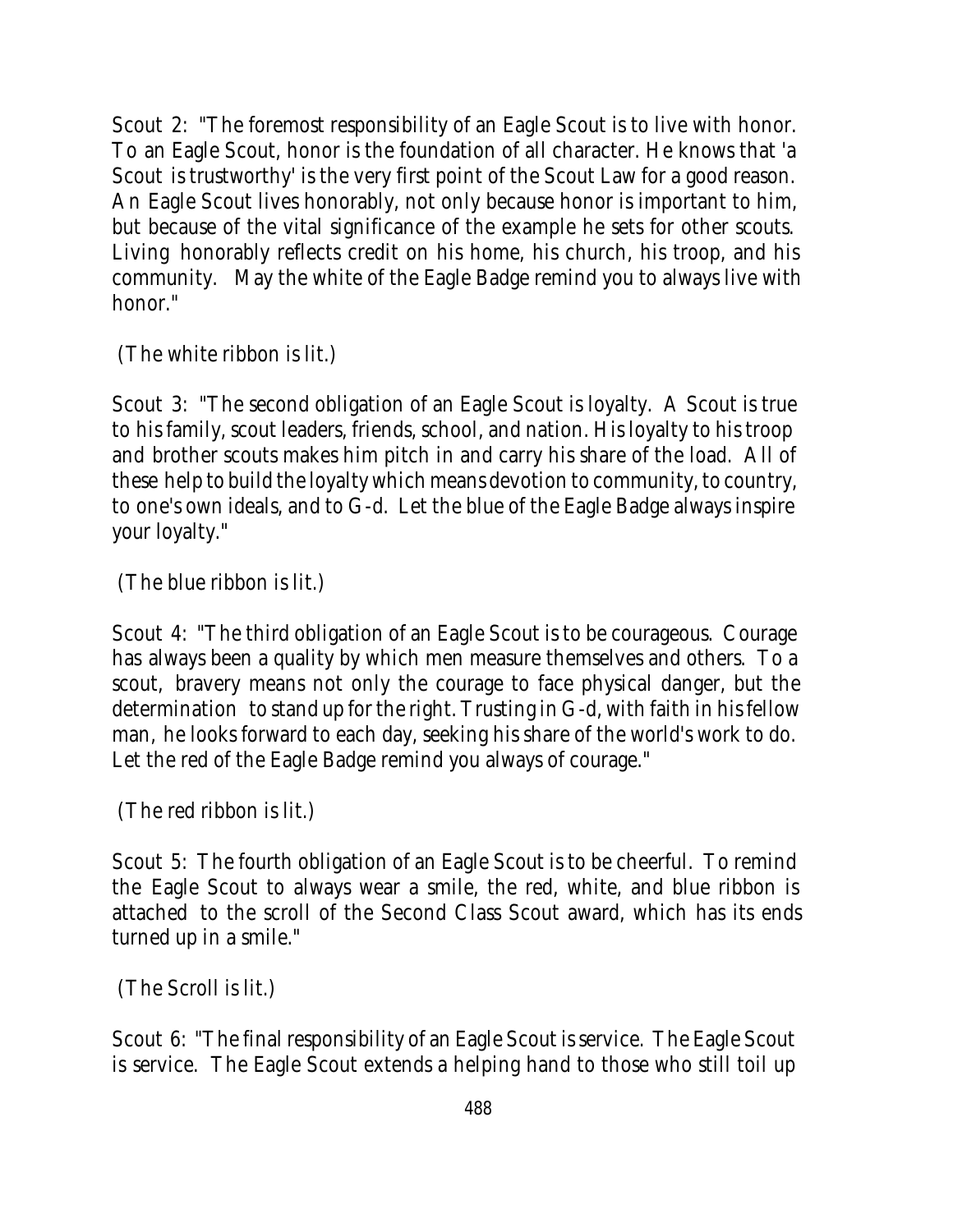Scouting's trail, just as others helped him in his climb to the Eagle. The performance of the daily good turn takes on a new meaning when he enters a more adult life of continuing service to others. The Eagle stands as protector of the weak and helpless. He aids and comforts the unfortunate and the oppressed. He upholds the rights of others while defending his own. He will always 'be prepared' to put forth his best."

Scout 7: "You are deserving of much credit in having achieved Scouting's highest award. However, wear your award with humility, ever mindful that the Eagle Scout is looked up to as an example. May the Scout Oath and the Scout Law be your guide for tomorrow and onward."

(Lights are turned up)

```
Musician: (soloist -- music "The Lord's Prayer")
```
MC: "I would now like to introduce Deputy [ name ]. He has been with the Lee County Sheriff's Office for 1-1/2 years, and is currently serving as a correctional officer in Fort Myers. He was a Cub Scout and a Boy Scout as a youth, and believes in the importance of programs such as Scouting for our young people. Ladies and Gentlemen, [ name ]."

Keynote Address

MC: "[ name ], Calusa District Committee Chairman for SW Florida Council, will now convene the National Court of Honor."

Convening of the National Court of Honor:

Councilperson: "By the authority vested in me as a representative of the Southwest Florida Council and the National Council, Boy Scouts of America, I declare this Court of Honor to be convened."

Master of Ceremonies: "The Scouting movement constitutes one of the most wholesome and significant influences in the world today. Many successful, wellknown persons are Eagle Scouts -- a former President of the United States, a film director whose films have won world-wide acclaim, most of the original astronauts, and several outstanding sports personalities. The Eagle candidate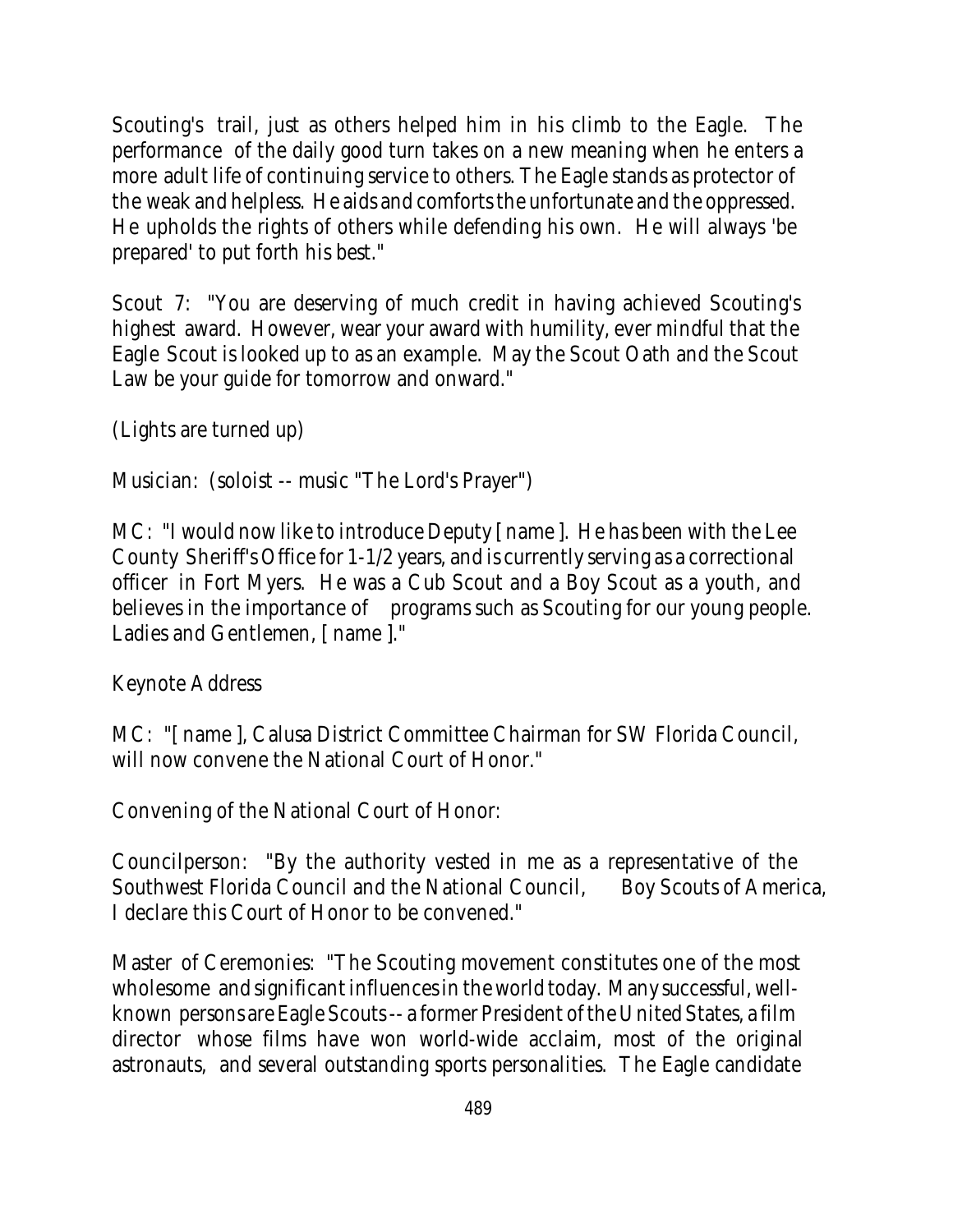whose efforts culminate this evening in the presentation of the Eagle badge, has labored long to enter this brotherhood. He will assume even greater responsibilities to the ideals of honor and service. When he pledges himself on his sacred honor, he will be sealing his loyalty to the code of the Eagle Scout with the words which closed the Declaration of Independence."

"Honor Guard, please escort before this Court of Honor Life Scout Bradley Alan Wallace, where he will be prepared to receive the Eagle Scout Award."

(After the Honor Guard returns to their seats, MC continues)

Reaffirmation of Candidate to the Scout Oath Principles, Master of Ceremonies:

"All along the trail of achievement, your scoutmasters have given you advice and encouragement. I call upon your Scoutmaster to vouch for you tonight. (Scoutmaster steps forward, Councilperson addresses him.) "Sir, before presenting your Scout the Eagle Award, we would like to have your assurance that Bradley has been faithful in serving his troop, in giving leadership to its scouts, in practicing the principles of the Scout Oath and Law, and in practicing the good turn in his daily life. Based upon these qualifications, is your Scout entitled to the honor the Eagle badge represents?"

Scoutmaster: "Yes, sir, he is."

MC: "Eagle candidate Bradley Wallace, what promise did you take when you became a Tenderfoot Scout?"

Bradley Wallace: "The Scout Oath, sir."

MC: "Is there any reason why you should not renew that promise now?"

Bradley Wallace: "There is not, sir."

MC: "Then I ask you to now give the Scout Oath as you rededicate yourself to its principles."

Bradley Wallace: (Gives the Scout Sign and repeats the Scout Oath)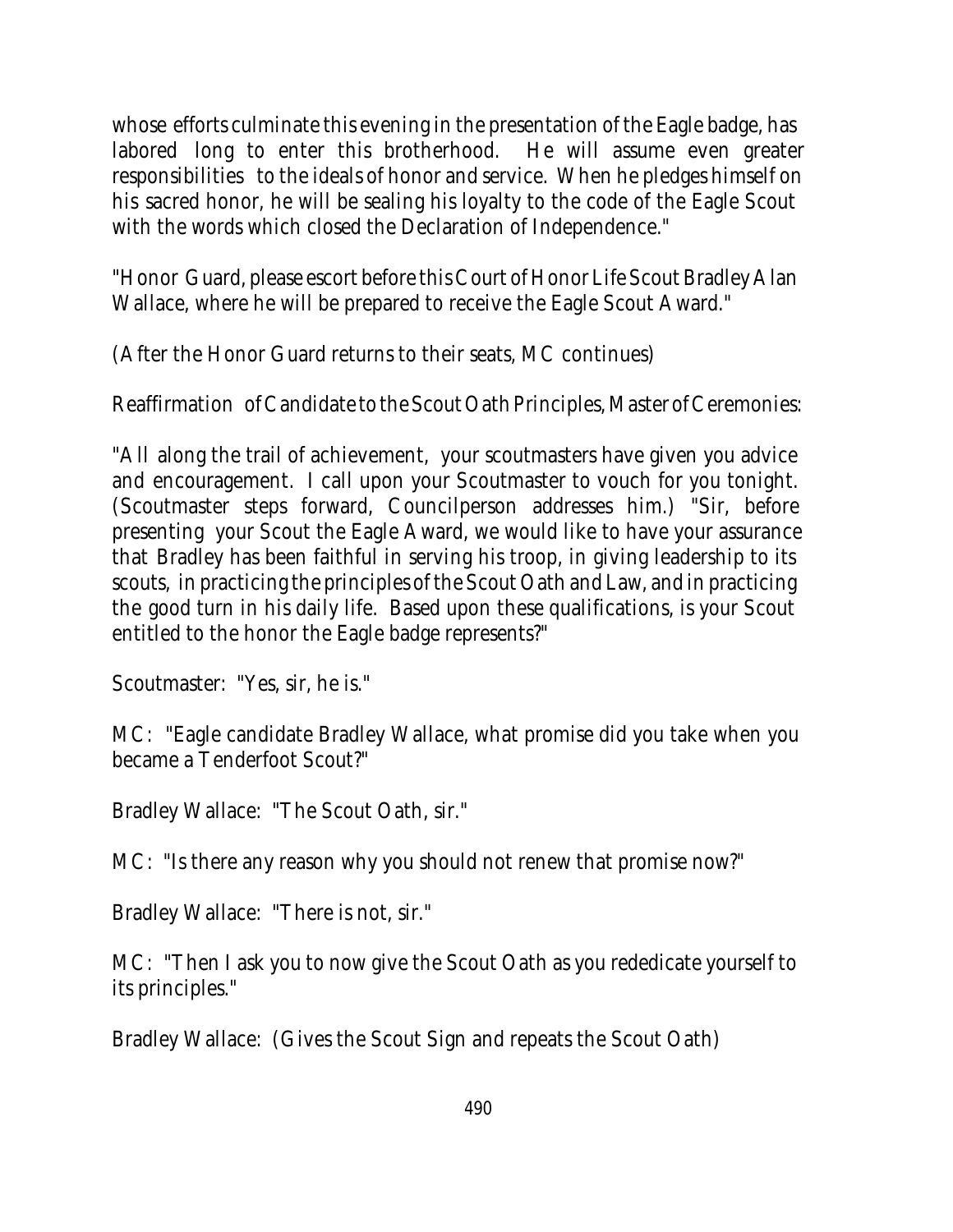MC: "You have just recommitted yourself to the principles of the Scout Oath. You now have a new, more intense obligation to your church, your community, and your troop. The knowledge you have gained in all areas of scouting will better enable you to be prepared for the future and its challenges. The Scout Motto of 'be prepared' now takes on special meaning."

"Before the Eagle Award is bestowed upon you, I am going to ask the Honor Guard to escort your father to your side."

(After his father is in position on the candidate's right and the Honor Guard has returned to their seats, continue with...)

"Eagle Candidate Bradley, your father has undoubtedly been a primary source of help in your Scout work. He will help you carry the standards of your award to the highest peak of attainment, since the very best is expected of an Eagle Scout in exemplary conduct, character, achievement, and leadership ability. I am going to ask your father, who has stood by you so loyally to pledge his willingness to continue to help you. Mr. Wallace, do you agree to continue to help Bradley so that he may grow in character and those leadership qualities that an Eagle Scout should have?"

Mr. Wallace: "I will."

MC: "Your mother has undoubtedly been your greatest source of inspiration in your quest for the Eagle Award. I am going to ask that she please rise and allow the Honor Guard to escort her to your side."

 (The Honor Guard escorts the mother to the candidate's left. Presenter moves to microphone as mom is escorted to Bradley's side.)

Presenter: (Give a brief history of Bradley's Scouting career - see attached. When completed, he continues ...)

 "Eagle Candidate Bradley Wallace, it is now my pleasure to introduce Eagle Scout [ name of Charger ] to deliver to you the Eagle Charge."

Eagle Charge: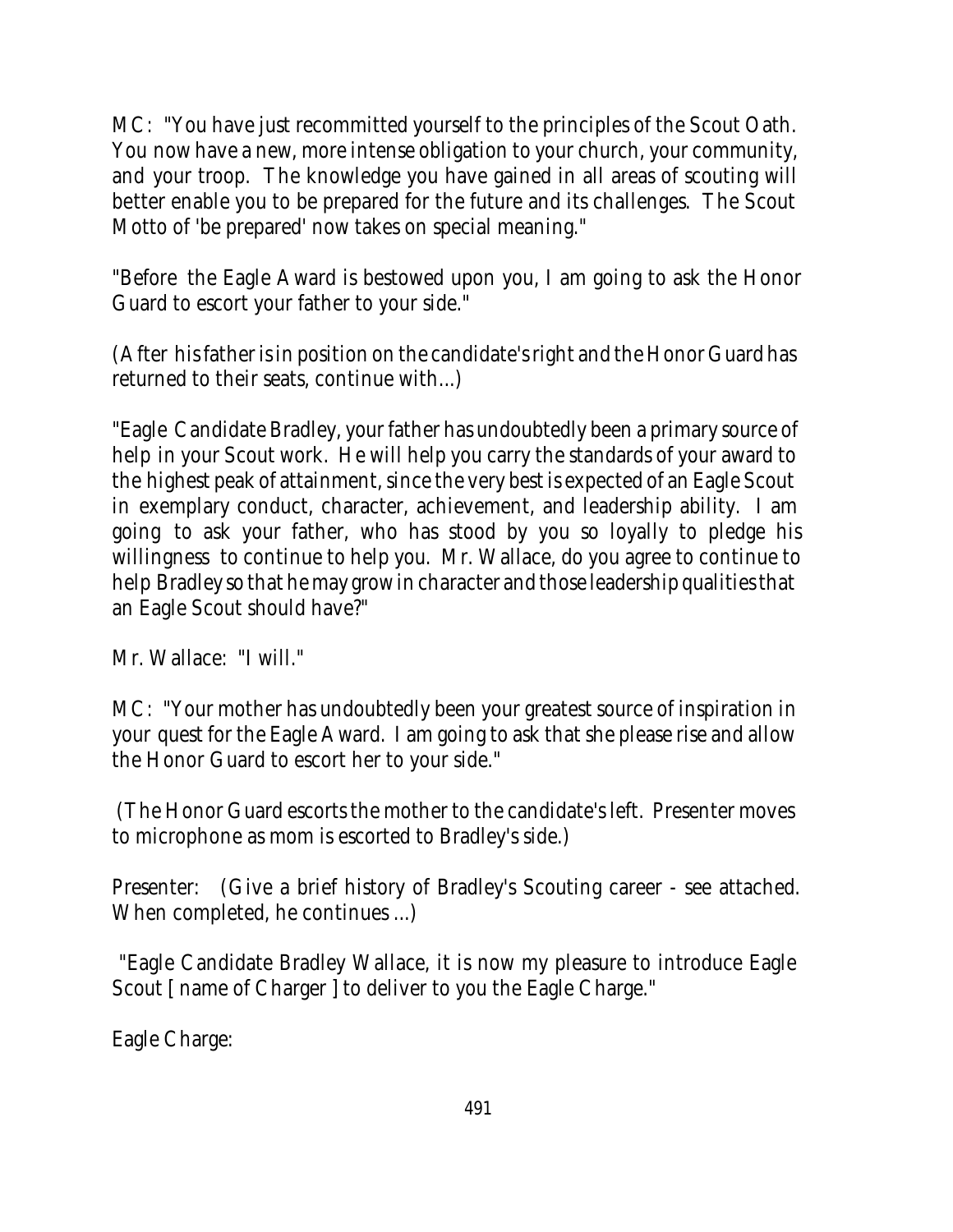[ name of Charger ]: "Scouts of all nations make up one of the most wholesome and significant movements in the world's history. You have been judged by the Boy Scouts of America as being worthy of this honor. All who know you rejoice in your achievement. This award, as you will know, is one of honor and responsibility. You are a marked man. As an Eagle Scout, you have assumed a solemn obligation to do your duty to G-d, to Country, to your fellow Scouts, and to mankind in general. This is a great undertaking. As you live up to your obligations you bring honor to yourself and to your brother Scouts."

"America has many good things to give you and your children after you; but these good things depend for the most part on the quality of her citizens. Our country has had a great past. You can help make the future even greater."

"I charge you to undertake your citizenship with a solemn dedication. Be a leader, but lead only toward the best. Lift up every task you do and every office you hold to the highest level of service to G-d and to your fellow man."

"So live and serve, that those who know you will be inspired to finer living. I charge you to be among those who dedicate their hearts, hands, skills, and abilities to the common good. Help to build America's future by continuing to set an example of clean living, honest work, unselfish citizenship and reverence for G-d, whatever others may do. You will leave behind you a record of which you may be justly proud."

"Eagle Candidate Bradley, I charge you to enter this Eagle Scout brotherhood holding without reservation and ever before you the ideals of honor and service. By the repetition of the Eagle Scout promise before your fellow members, you will become an Eagle Scout. When you pledge yourself on your sacred honor, you will be sealing your eternal loyalty to the code of the Eagle Scout with the same words which closed the Declaration of Independence."

"Will all Eagle Scouts here tonight please stand and renew your Eagle Scout promise as Bradley joins our brotherhood? (Pause) Scout sign; repeat after me;"

"I reaffirm my allegiance .... to the three promises of the Scout Oath .... I thoughtfully recognize .... and take upon myself .... the obligations and responsibilities .... of an Eagle Scout. .... On my honor, I will do my best .... to make my training an example .... and my status and my influence .... count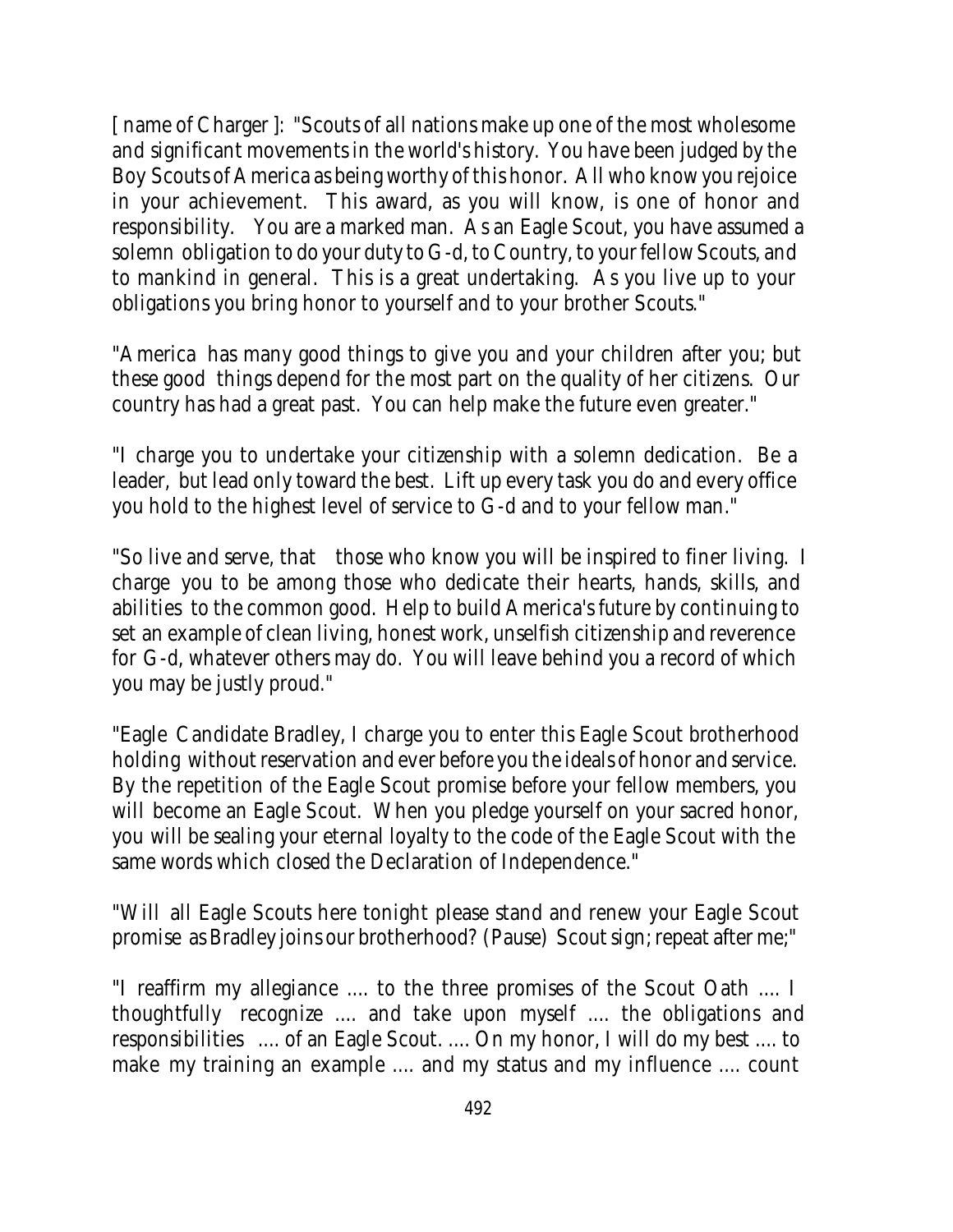strongly for better Scouting .... and for better citizenship .... in my troop, .... in my community, .... and in my contacts with other people. .... To this I pledge my sacred honor."

Two. Please be seated"

"Bradley, your conduct along the trail has been excellent. You have rededicated yourself to the principles of Scouting. But one more thing is important ... your future."

"As an Eagle Scout, you become a guide to other Scouts. You become an example in your community. Remember that your actions are now a little more conspicuous and people will expect more of you. To falter in your responsibility would reflect not only on you, but on your fellow Eagles and all of Scouting. The torch you carry is not only yours, but it is also ours."

Presentation of Award:

Presenter 2: "Life Scout Bradley Wallace, we are finally at that point you have been waiting for. Having confirmed all readiness for the reception of this award, it is now time to formally present this high badge of accomplishment."

"By the authority vested in me by the National Court of Honor of the Boy Scouts of America, it is my privilege an pleasure to pronounce you an Eagle Scout. May the Oath you have taken always remain with you."

"No words of this Court of Honor could do justice to the devotion and patient perseverance with which your Scoutmaster has helped you towards worthy manhood. Only from his hands could you receive your Eagle award at this moment. Will Scoutmaster [ name ] pin the badge on this new Eagle Scout?"

 In recognition of fatherly advice and guidance along the trail to Eagle, I will ask this Eagle Scout's father now to present to his son the Eagle Scout certificate and personal letter of commendation from the Chief Scout Executive, Boy Scouts of America." (Hand certificate to father for presenting. Letter should be read before presenting.)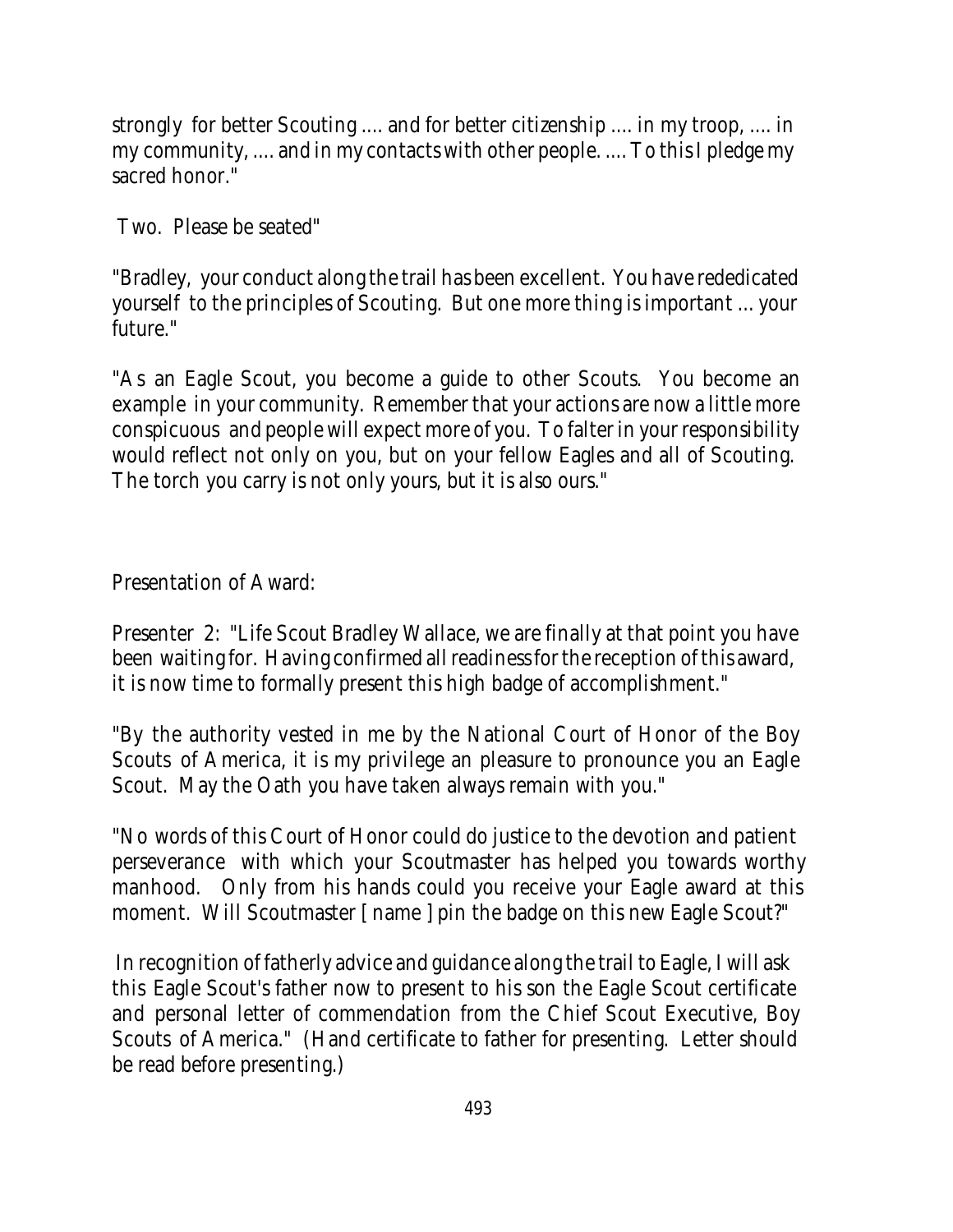"No one will ever know the unnumbered acts of self-sacrifice and helpfulness from the mother of this Eagle Scout which have led us to this night. As the symbol of what his mother has made possible, the court will now ask this Eagle to present his mother with a miniature Eagle pin." (Son pins on miniature Eagle pin. When all the insignia have been presented, speaker gives the new Eagle Scout the Scout handclasp with the left hand. Right handshake should be used for each of the parents.)

"May I congratulate you again, and may I remind you that Scouting should now become an even greater tie between son and parents, binding you even more closely as a family. To you, Eagle Scout Bradley Wallace, I express confidence that you will honor Scouting with your life and service as tonight Scouting honors you. That G-d may bless you and make you a blessing is our prayer."

"Honor Guard, please escort Bradley's parents to their seats."

(As the Honor Guard is seating the parents, Scoutmaster moves to the microphone and continues ...)

Special Recognition:

Scoutm aster: "It gives me great pleasure to introduce [ name ], Chartered Organization Representative for the Scouting units here at Grace UMC, who will present those with special recognition's for the new Eagle Scout."

Chartered Organization Representative : (says a few words on behalf of the sponsoring organization, and introduces the following people:)

[ name ], Committee Chairman, Troop 82 (plaque) [ name ], Kiwanis, (plaque +) [ name ], Optimist, (plaque  $+$ )

 (When presentations are complete, Scoutmaster moves back to the microphone for the closing.)

Closing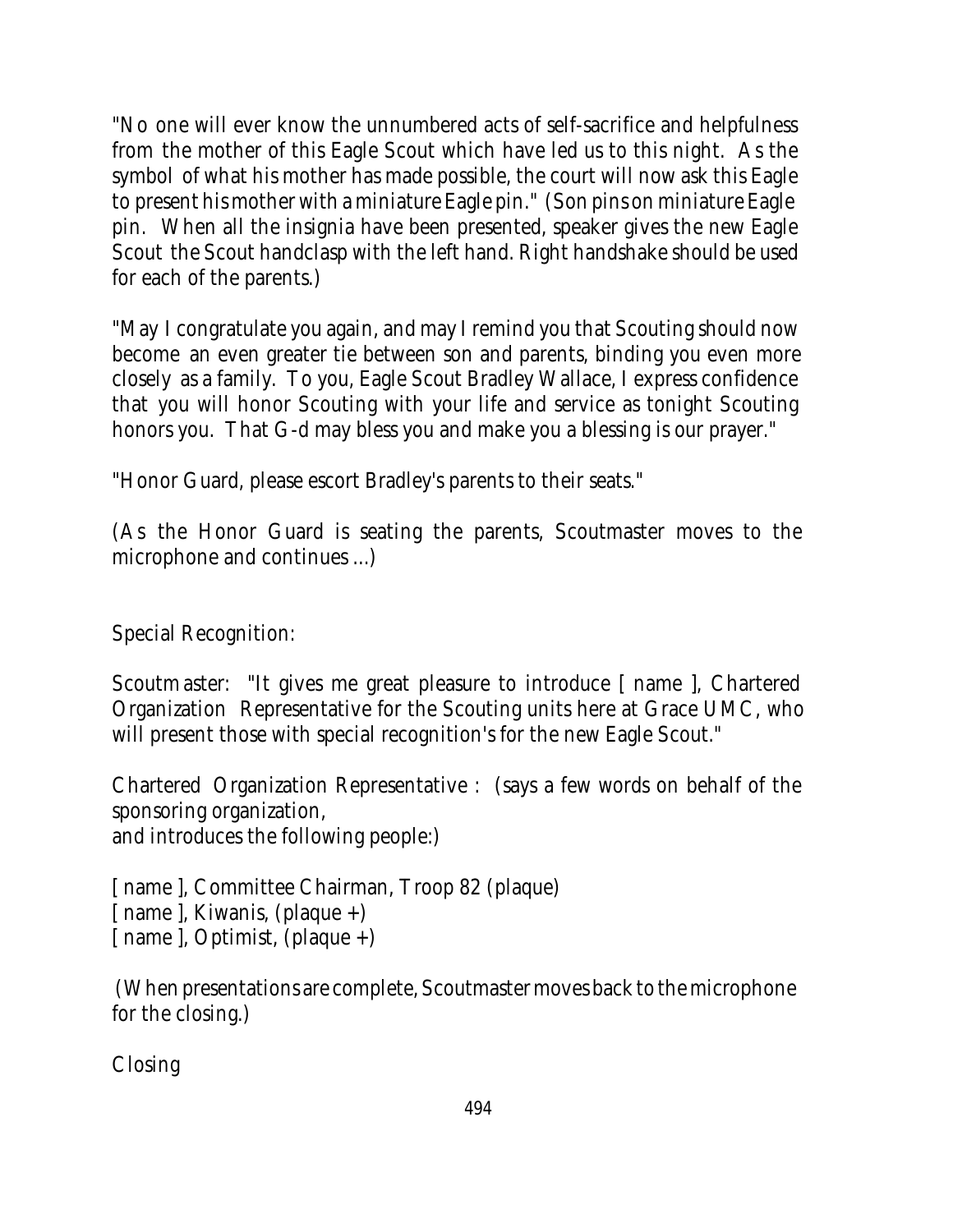Scoutmaster: "Now Bradley, before you leave this ceremony, will you kneel where you are and in true Scout fashion, silently ask your G-d to give you strength and courage to wear with distinction and honor the award which you now hold."

( A moment of silent prayer)

 "I congratulate you as an Eagle Scout. The eagle soars high and seeks to rest only upon the lofty peaks. As an Eagle Scout, you too must soar high. You must not swerve from the path of duty. Your ideals must be lofty. You must strive to obtain that which is the highest and noblest in life."

 "I hereby close this Eagle Court of Honor and present to you Eagle Scout Bradley A. Wallace."

Bradley Wallace: (After applause, Bradley says a few words of thanks)

Benediction

SPL: (Leads closing, colors recess.)

Honor Guard: Escorts parents out. All remaining Boy Scouts follow, then Cub Scouts. Receiving line is formed in Fellowship Hall.

-- Thanks to Scott Drown, SM Troop 39, Maltby, Mt. Baker Council, Everett Wa.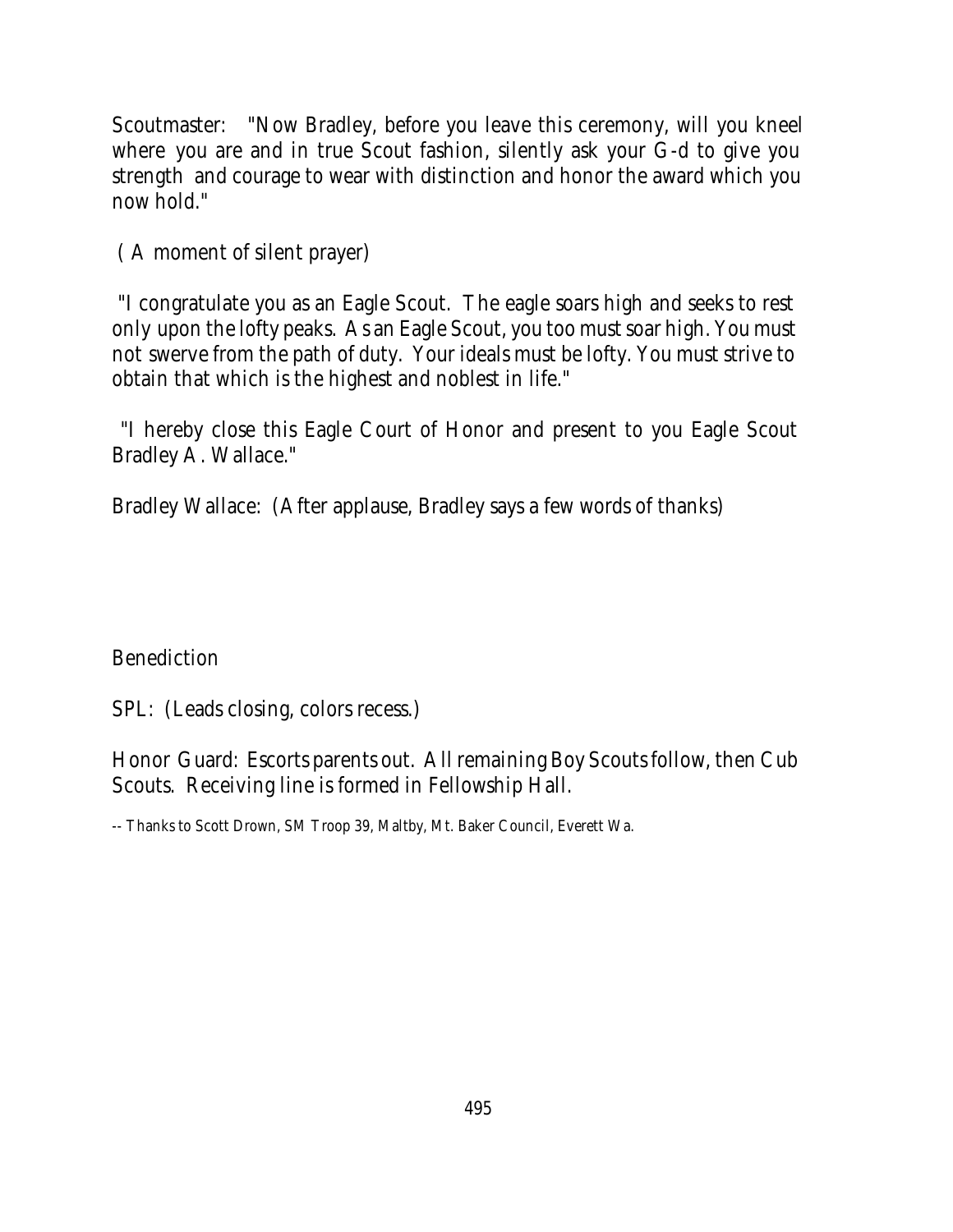# Eagle Scout Ceremony from Joe Ulrich

Here is a copy of the Eagle ceremony that my troop has done for many years. Joe Ulrich, julrich@cdcj089.cnp.cldx.com

#### Program

Welcome : Scoutmaster Invocation : Clergyman or Scoutmaster Dinner (Cleanup by Scouts): Dinner Committee Opening Ceremony: Senior Patrol Scoutmaster Messages: Scoutmaster Court of Awards: Scoutmaster

#### Eagle Court of Honor

Opening candle Ceremony: Scoutmaster Trail of the Eagle: Scoutmaster Eagle Poem : Scoutmaster Eagle Charge: Selected Eagle Scout Eagle Oath: Scoutmaster Eagle Presentations: Mother, Scout Speakers: Scoutmasters, Dignitaries Acceptance: New Eagle Scout Benediction : Clergyman or Scoutmaster Refreshments: Dinner Committee

Note: While guests are arriving, talk to each dignitary to determine if they have a presentation to make, and if the care to speak. Ask them how they prefer to be introduced, and put them on the schedule of speakers. Ask if they have any special scheduling needs.

Ask the SPL if he has the Trail of the Eagle participants arranged. If not, do it NOW!!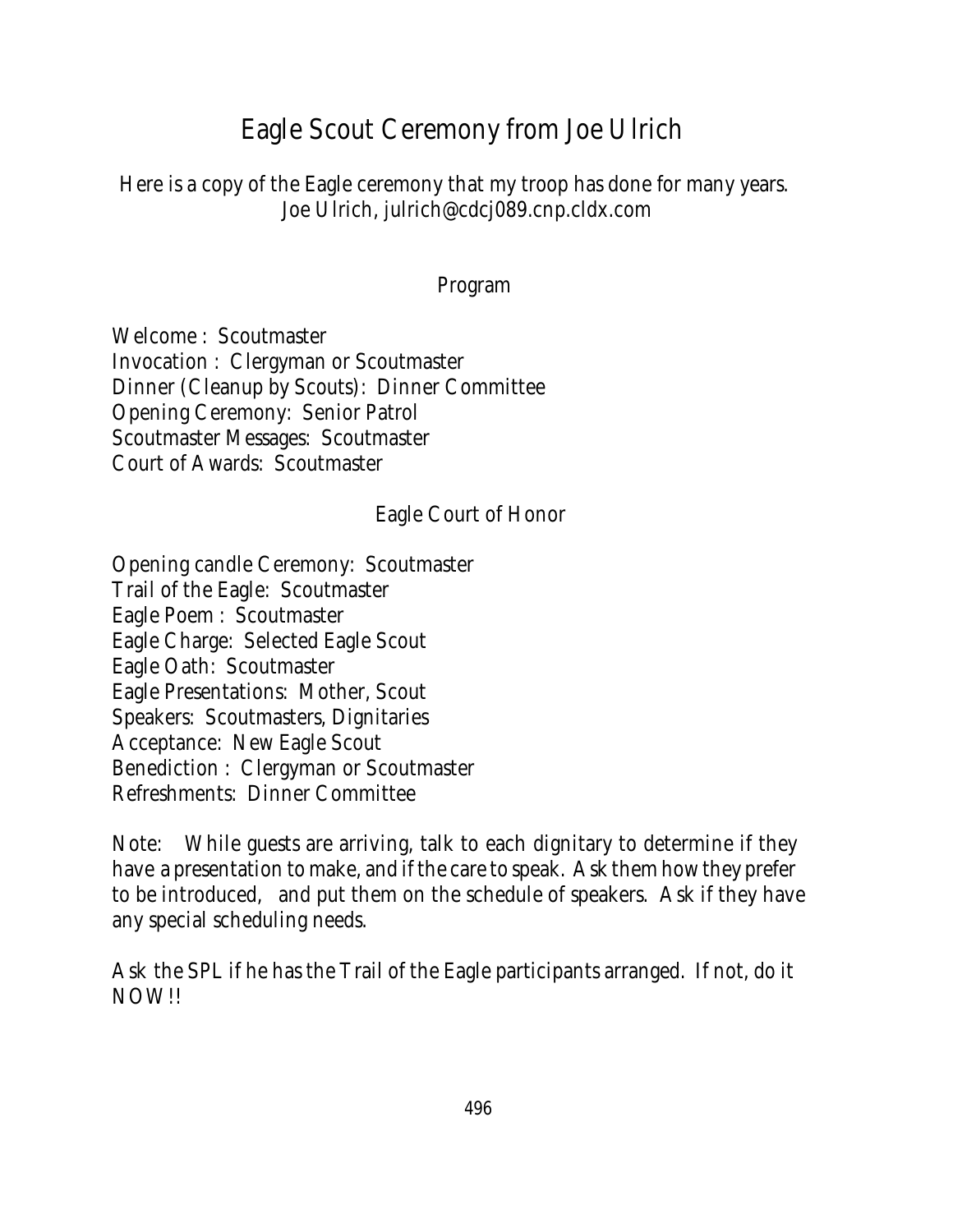#### Welcome

SM On behalf of the [ Scout's name ] family, I'd like to welcome all of you to this banquet. Many scouts set out on the trail to Eagle, but few have the perseverance to follow it to the end. [ Scout's name ]is one of those few and we are here tonight to honor his great achievement.

{ Minister's name ] will now perform the invocation.

Invocation (if needed): Lord, you bring us together this evening to honor the Eagle scout. We thank you for the food we are about to eat. We acknowledge your guidance in helping boys and adults work together to build leadership and appreciation of the outdoors. Lord, continue to watch over these boys as they grow into young men, and give the adults the patience and wisdom to guide them. Amen.

SM: Please remain seated until I call your table. Thank you and enjoy your meal.

#### **Dinner**

[Note: Get scouts to pick up trash near end of meal. Don't neglect to recognize the kitchen staff!!]

## Opening Ceremony

SM: Will the color guard please perform the opening ceremony.

SPL: Pledge, Oath, Law.

## Scoutmaster Messages

[Note: Use this time for any important messages that MUST be done this night. Keep it short!!]

Slide Show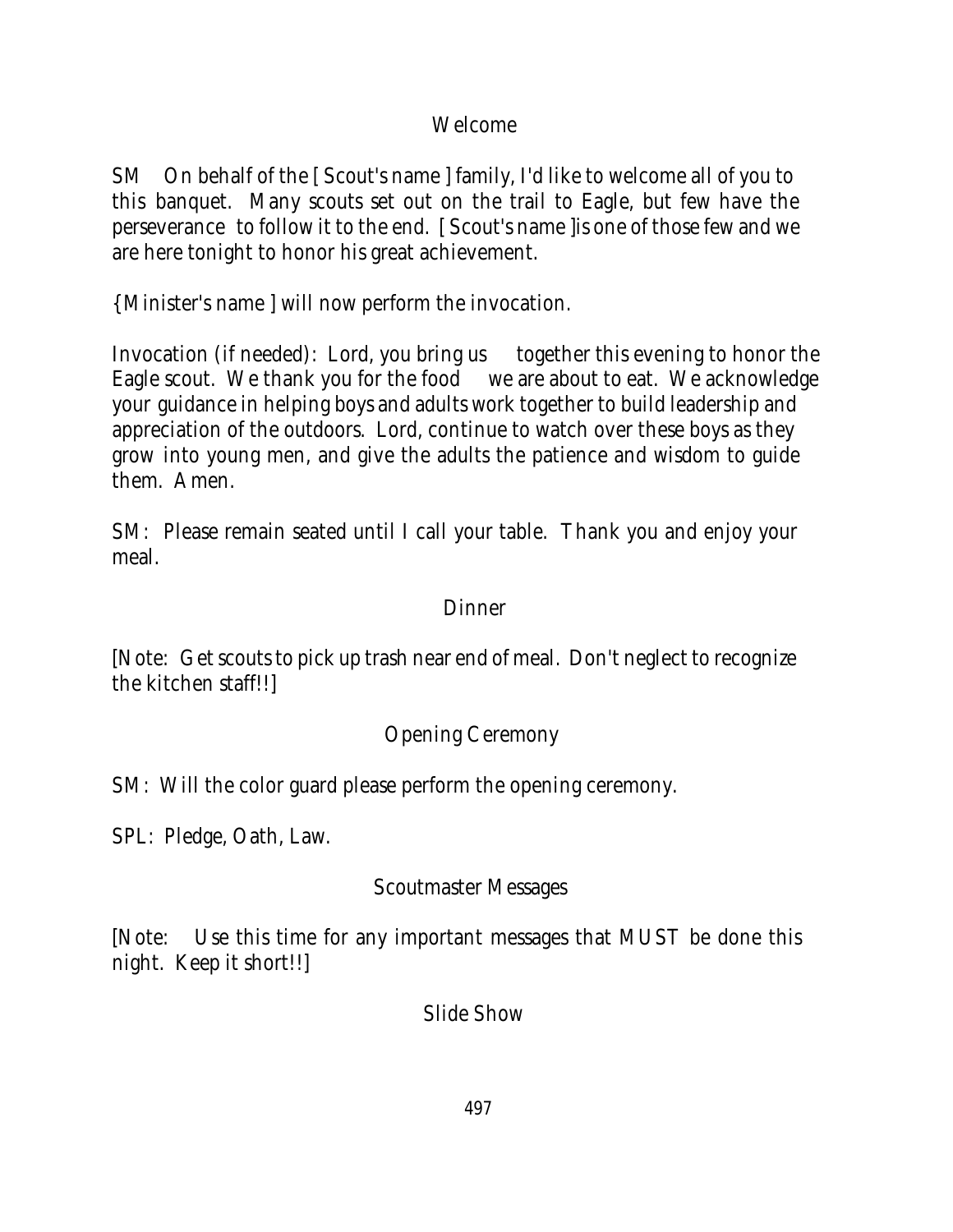[Note: If this is the first family activity of the year, do a slide show of the past years activities. Keep it short!!]

## Court of Awards

[Note: Recognize those scouts who are working on advancement, but try not to take the time to hand out patches. When the awards are completed, instruct the Trail of the Eagle participants to file out and get organized.]

## Eagle Court of Honor

SM: We would now like to begin the Eagle Court of Honor for [ Scout's name ]. [Name] will perform the Opening Candle Ceremony.

## Candle Ceremony

[Note: The scout spirit candle must be lit prior to starting ceremony.]

SM: Will the honor guard please take their positions. (Honor guard (preferably 2 Eagle Scouts) files into position)

Will the honor guard please escort Mr. & Mrs. [ Scout's name ] to the Eagle Court of Honor. (Parents escorted and seated at the front of the room)

Will the Honor guard please escort Eagle Candidate [ Scout's name ] to the Eagle Court of Honor. (Candidate escorted to the Candle Ceremony. It should be located to allow enough room to move from ceremony to the beginning of the Trail of the Eagle.)

Please turn out the lights. (The large Scout spirit candle is to be the only light in the room.)

The candle aflame represents the spirit of Scouting. [ Scout's name ], it is in fact your demonstration of scout spirit that has brought you to where you are tonight. As a symbol of the spirit in you, [ Scout's name ] , will you at this time light your candle from the scout spirit candle and take your position behind the table.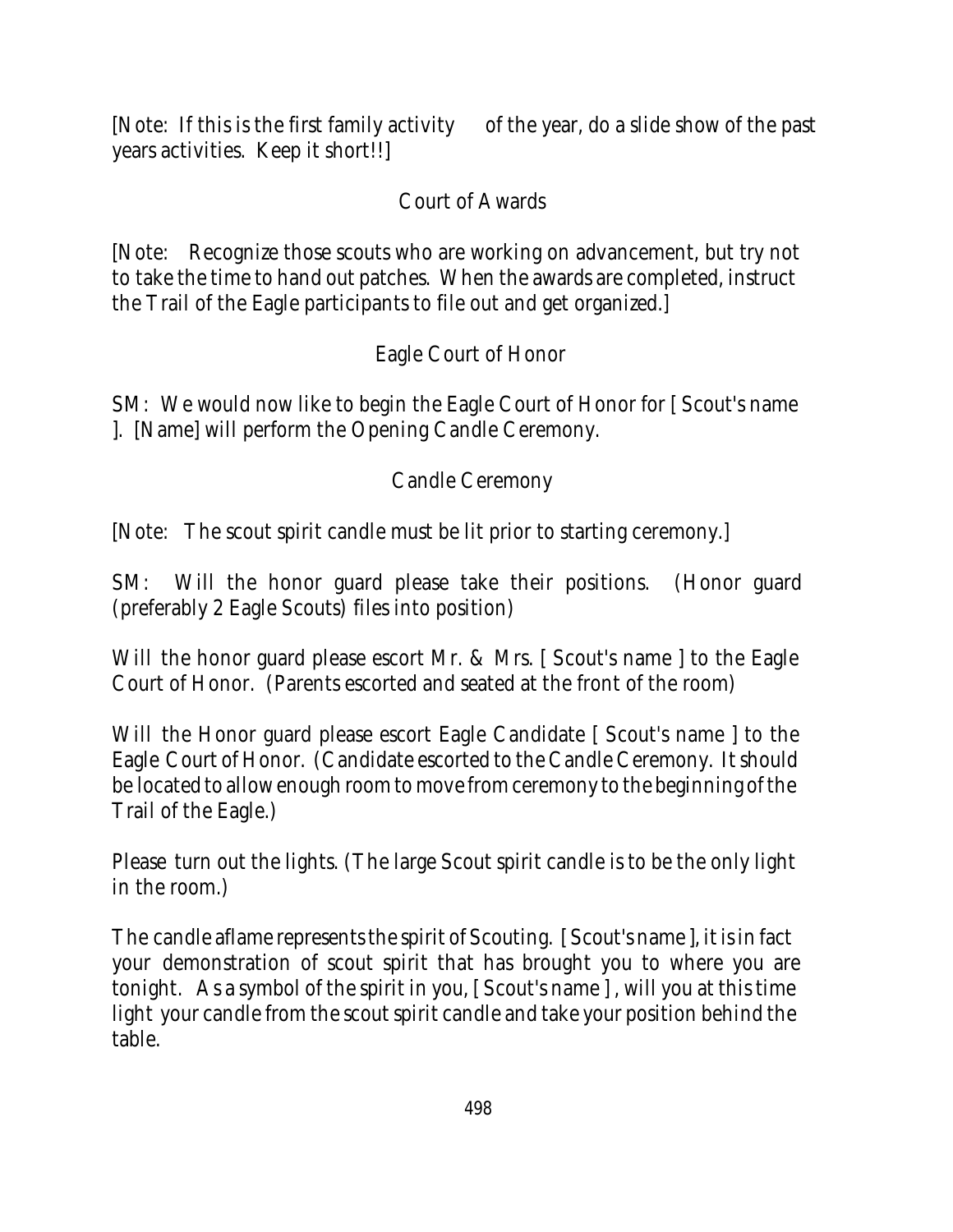This evening, [ Scout's name ] , as you prepare to receive Scouting's highest honor, the Eagle Scout Award, let's pause and reflect on the oath and the law which are the essence of the scout spirit in you.

Would you now recite the scout oath to this audience and pause to light a candle for each of the three parts of the oath.

Scout: On my honor, I will do my best to do my duty to G-d and my country and to obey the scout law. (Lights red candle.)

SM: As a Boy Scout of America, I believe that America's strength lies in her trust in G-d and in the courage and strength of her people. I will, therefore, be faithful in my religious duties and will maintain a personal sense of honor in my own life. I will treasure my American heritage and will do all I can to preserve and enrich it. I will hold the values of the scout law in highest regard.

Scout: To help other people at all times. (Lights the white candle.)

SM: I recognize the dignity and worth of my fellow men and will use fair play and goodwill in dealing with them.

Scout To keep myself physically strong, mentally awake, and morally straight. (Lights blue candle.)

SM: I will acquire the attitude that seeks truth, strength, and uprightness, first in myself and then in all situations I encounter throughout my life.

The scout law is a set of guiding values that you have adopted for your life. \_\_\_\_\_\_\_\_\_\_\_, recite the scout law and light a candle for each point as we pause to reflect on its meaning.

Scout : A scout is trustworthy. (Lights a candle on one side.)

SM: A scout tells the truth. He keeps his promises. Honesty is a part of his code of conduct. People can always depend on him.

Scout: Loyal. (Lights a candle on the other side. Continues to light candles after each point alternating sides.)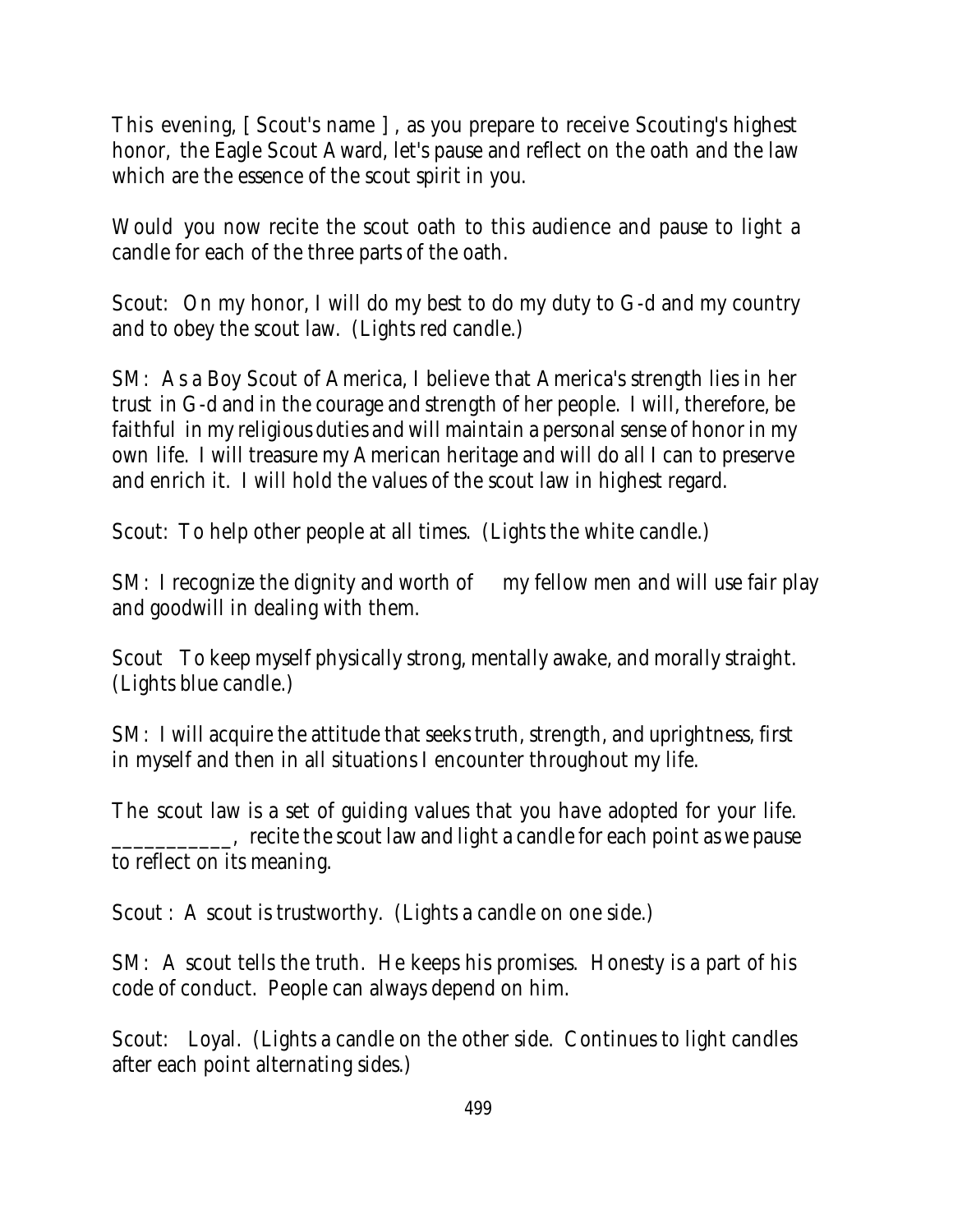SM: A scout is true to his family, friends, scout leaders, school, nation, and community.

Scout Helpful.

SM: A scout is concerned about other people. He willingly volunteers to help others without expecting payment or reward.

Scout: Friendly.

SM: A scout is a friend to all. He is a brother to other scouts. He seeks to understand others. He respects those with ideas and customs that are different from his own.

Scout: Courteous.

SM: A scout is polite to everyone regardless of age or position. He knows that good manners make it easier for people to get along together.

Scout: Kind.

SM: A scout understands that there is strength in being gentile. He treats others as he wants to be treated. He does not harm or kill anything without reason.

Scout : Obedient.

SM: A scout follows the rules of his family, school, and troop. He obeys the laws of his community and country. If he thinks these rules and laws are unfair, he tries to have them changed in an orderly manner rather than disobey them.

Scout: Cheerful.

SM: A scout looks for the bright side of life. He cheerfully does tasks that come his way. He tries to make others happy.

Scout : Thrifty.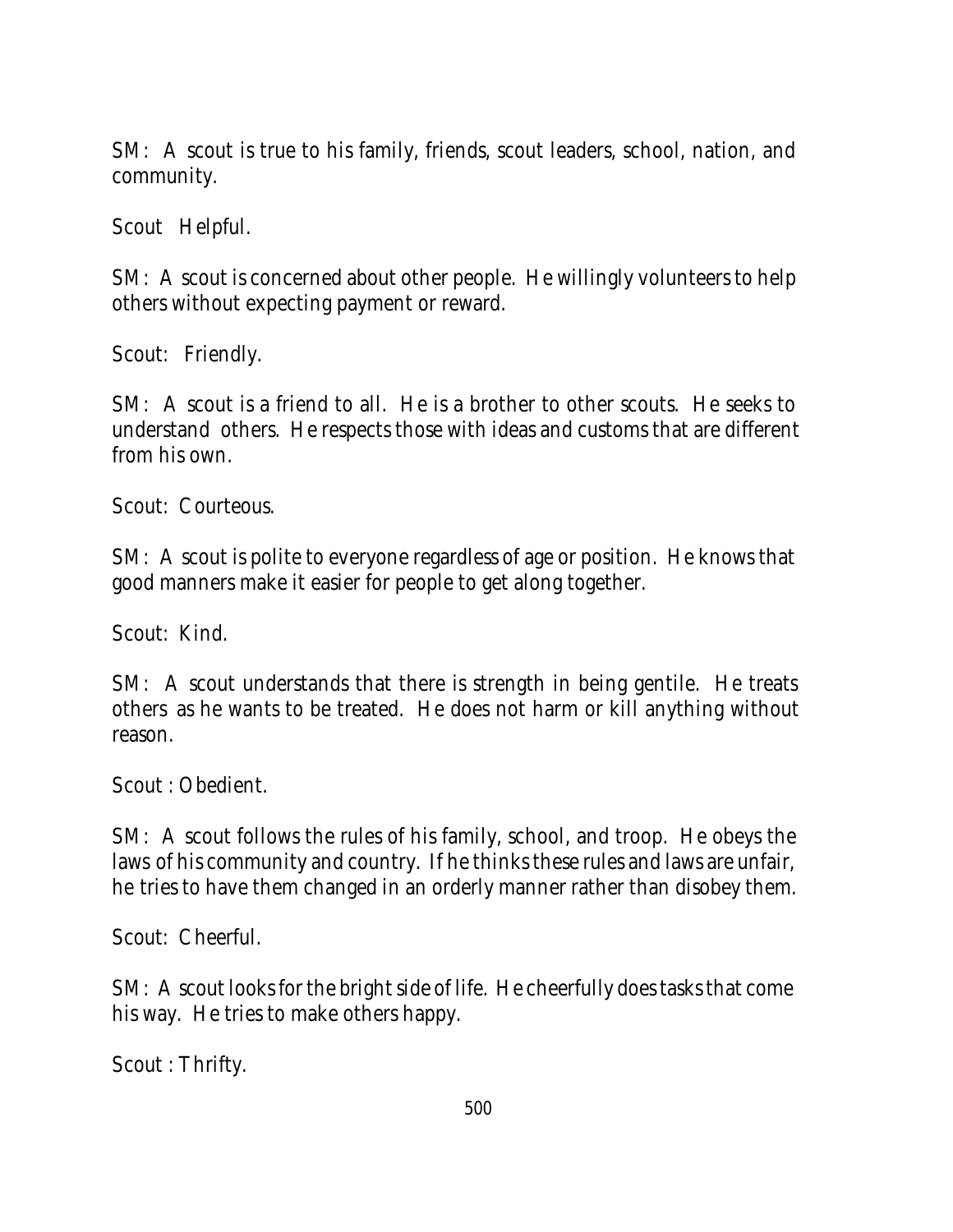SM: A scout works to pay his own way and to help others. He saves for the future. He protects and conserves natural resources. He carefully uses time and property.

Scout: Brave.

SM: A scout can face danger even if he is afraid. He has the courage to stand for what he thinks is right even if others laugh at him or threaten him.

Scout: Clean.

SM A scout keeps his body and mind fit and clean. He goes around with those who believe in living by these same ideals. He helps keep his home and community clean.

Scout: Reverent.

SM: A scout is reverent toward G-d. He is faithful in his religious duties. He respects the beliefs of others.

[ Scout's name ], you have thoughtfully prepared yourself for the Trail of the Eagle. Your journey now is only beginning.

## Trail of the Eagle

SM: Please post the Trail of the Eagle. (Participants file in and take their positions.)

At this time, your Eagle Scout escorts will conduct you through the Trail of the Eagle. (Candidate is escorted to start of the trail.)

Mr. [Name] will now tell us of [ Scout's name ]'s, Trail to Eagle.

[Note: A slide show and talk of the scout's activities and dates of advancement. As each rank is presented on the screen, the candidate lights the candles of the scouts along the trail representing that rank.]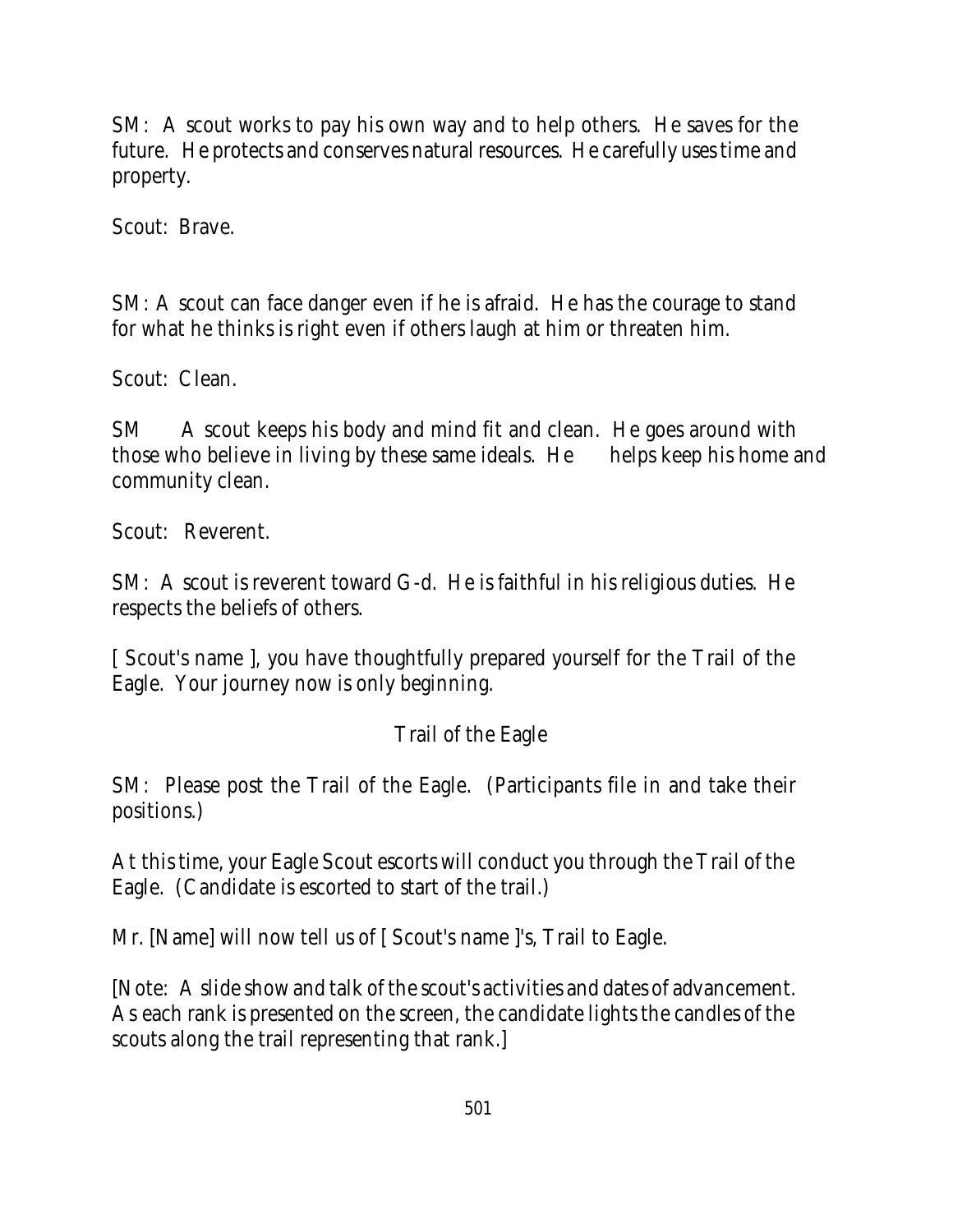#### Eagle Poem

SM: Mr. [Name] will now recite the Eagle Poem.

Fond parents watch their boy where he stands apart from his friends tonight as the y place on his camp-battered tunic, a badge an eagle, the emblem of right

It seems just a few short months have passed since he joined with the youngsters next door how proud he was the of his new scout badge as he told them the message it bore.

But the years have gone as he struggled along to learn what the scout law's all about he practiced them daily, the oath and the law until now he's an Eagle Scout.

You may smile in your worldly old wisdom at this and say, "Why it's only a pin." But I tell you, no honors he'll gain as a man will mean as much to him.

The red, white, and blue of the ribbon you see are the symbols of honor and truth he has learned how to value these fine attributes in the glorious days of his youth.

And the outflinging wings of the Eagle Scout badge on the breast of this knight of today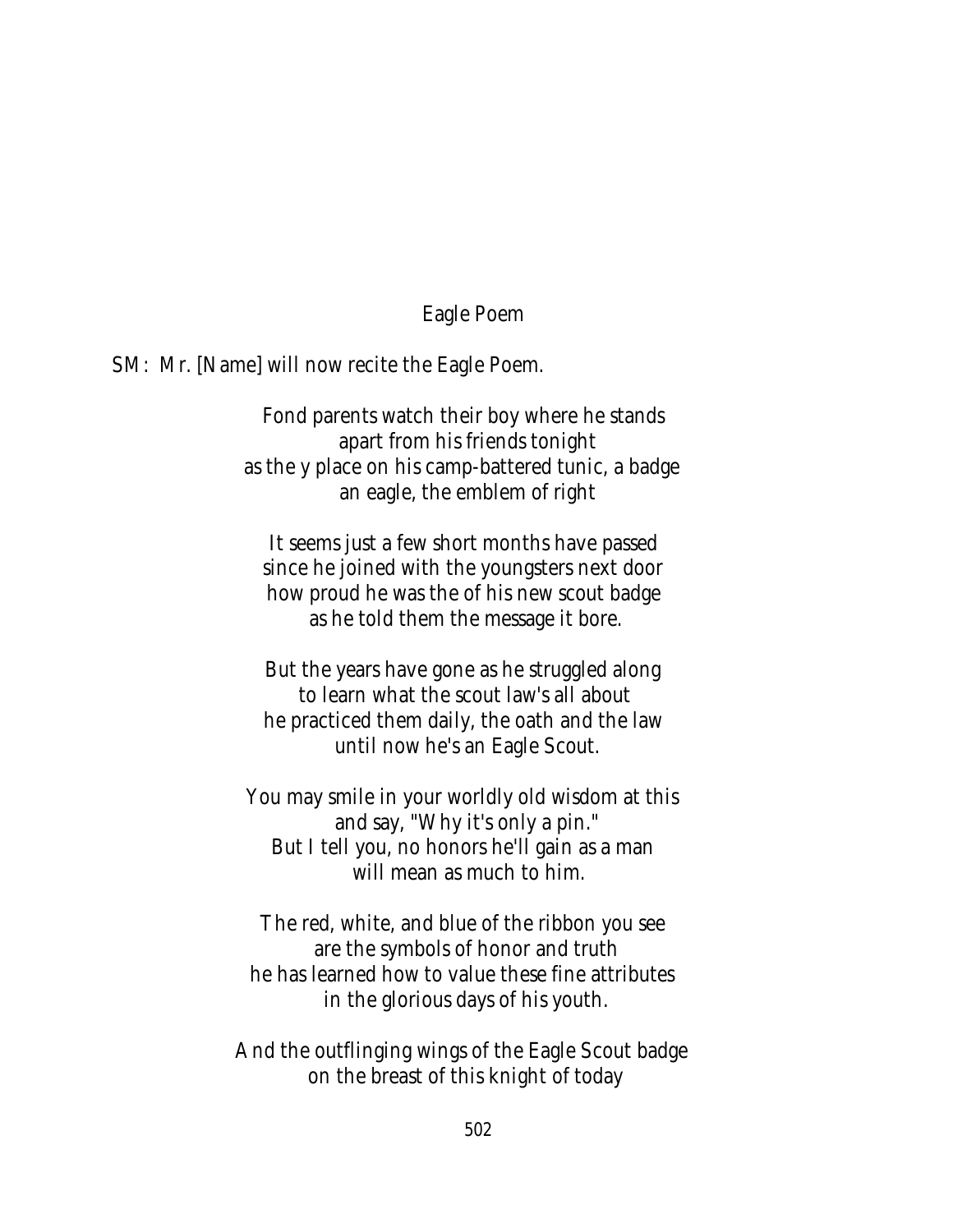are the things which will lift him above petty deeds and guide him along the right way.

Yes, it's only a pin, just an Eagle Scout badge but the heart that's beneath it beats true and will throb to the last for the things which are good a lesson ......for me....... and for you.

[Note: 15 second pause, then raise the lights.]

Eagle Charge

SM: [ Scout's name ], having completed the requirements for Eagle, are you prepared to accept the challenge of the Eagle Scout and rededicate yourself to the Scout Oath and Scout Law?

Scout: I am.

SM: [ Scout's name ],, please join your parents for the Eagle Charge. The honor guard may be seated.

The Eagle Charge will be given by Eagle Scout [Name].

Eagle: Eagle Candidate, [ Scout's name ], I charge you:

 Enter the Eagle Scout Brotherhood holding, without reservation, ever before you the ideals of honor and service. I further charge you to remember that this entry into the Eagle Brotherhood is not an end to your commitment to these ideals but rather, just the beginning of the commitment. By repetition of the Eagle Scout Oath before your parents, leaders, and fellow scouts you acknowledge your acceptance of the challenge and become an Eagle Scout. Though these words are similar to those by which you joined scouting, tonight they have a special significance as you pledge, on your sacred word of honor your eternal loyalty to this code.

[Note: Eagle scout giving oath replaces Scout neckerchief with Eagle scarf and slide.]

SM: Thank you [Name].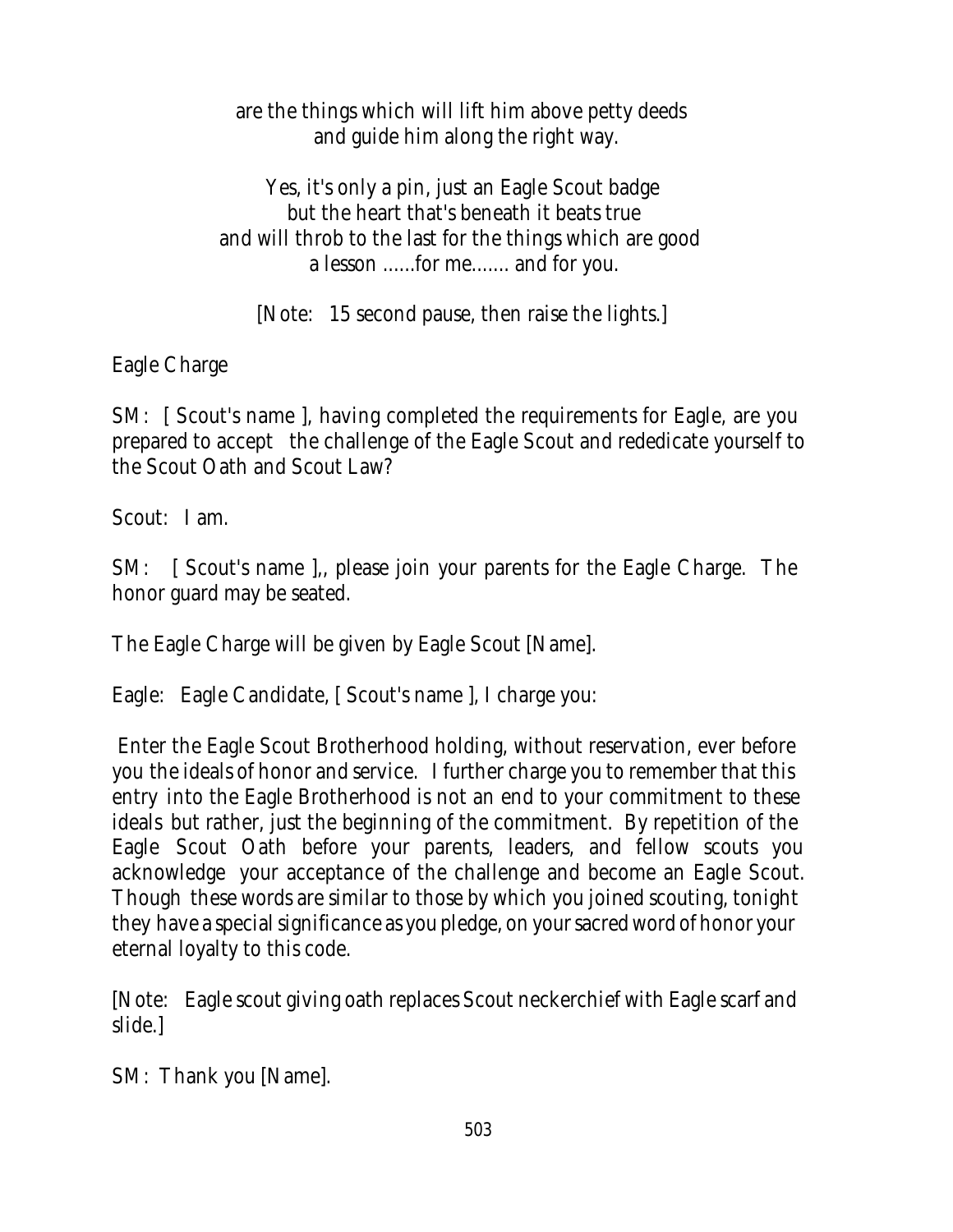## Eagle Oath

SM: [Scout's name], give the scout sign and repeat after me:

I, [Scout's name], reaffirm my allegiance to the three promises of the Scout Oath.

I thoughtfully recognize and take upon myself the obligations and responsibilities of an Eagle Scout.

With the help of G-d, I will do my best to make my training an example.

My influence and my opportunities strongly count for physical fitness, for wholesome character and for devoted citizenship, in Scouting, and in my community.

To this I pledge my sacred honor.

SM: By the authority vested in me by the National Court of Honor of the Boy Scouts of America, it is my privilege to pronounce you, [Scout's name], an Eagle Scout. Let's have a round of applause for this fine young man.

Mrs. [Mother of Scout's name], will you please pin the Eagle badge on [Scout's name].

As a symbol of the advice and council provided you by your mother as you advanced along the Eagle trail, I now ask you, [Scout's name], to pin the miniature Eagle pin on your mother.

As a symbol of the fatherly guidance provided as advanced along the Eagle trail, I now ask you, [Scout's name], to present this token to your father.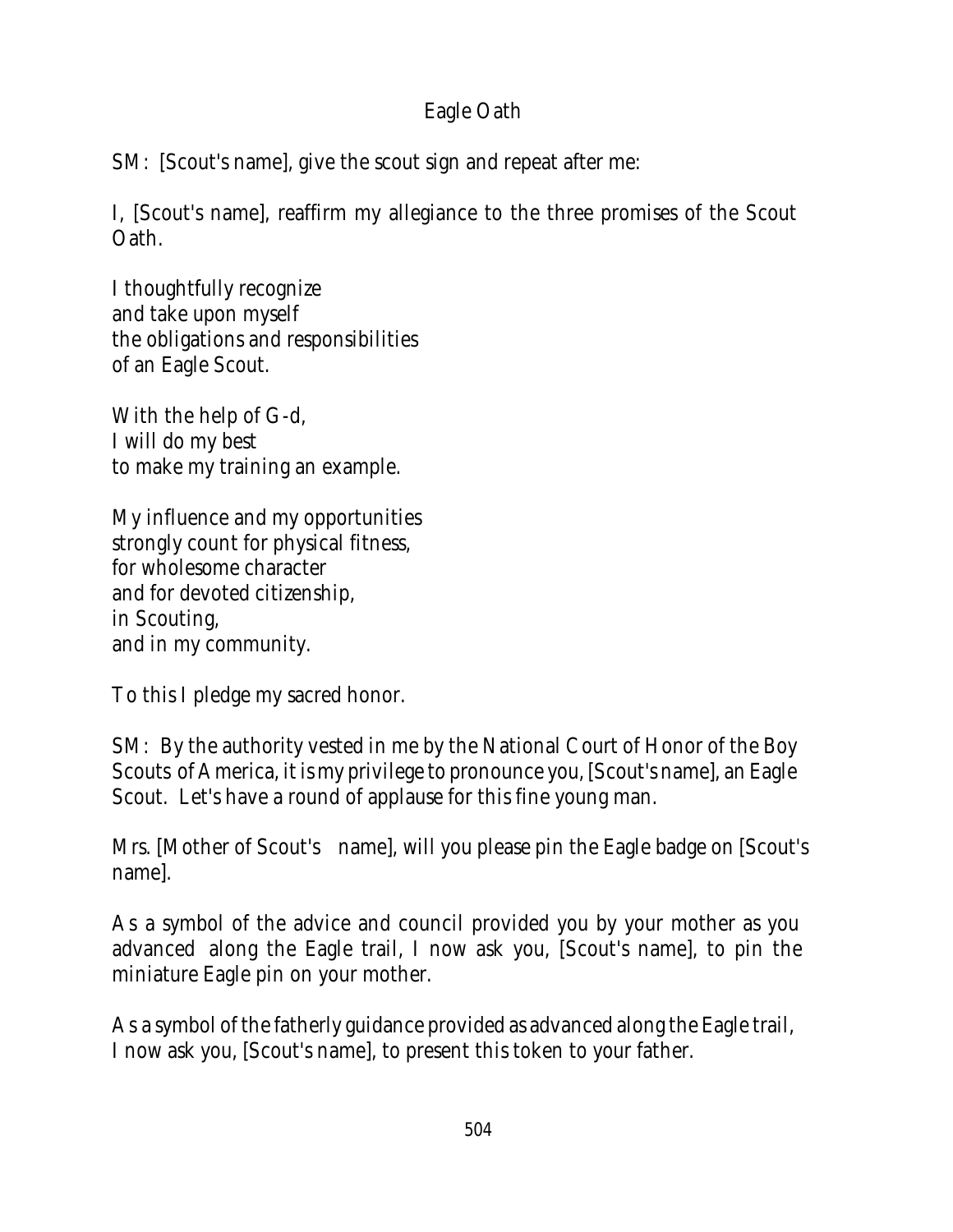Eagle Scout [Scout's name], you and your parents may be seated.

## Speakers and Presentations

## Acceptance Speech

SM: Would our new Eagle scout like to say a few words?

Scout Gives speech.

SM: Thank you [Scout's name],. I would like to join the [Scout's name], family in thanking the Eagle Banquet committee and everyone else who helped make this celebration such a success.

## Benediction

SM: Now I'd like to ask [ Minister's name ] to close these proceedings with the benediction.

SM: Thank you. Please join us in congratulating [Scout's name], and enjoy some cake and refreshments.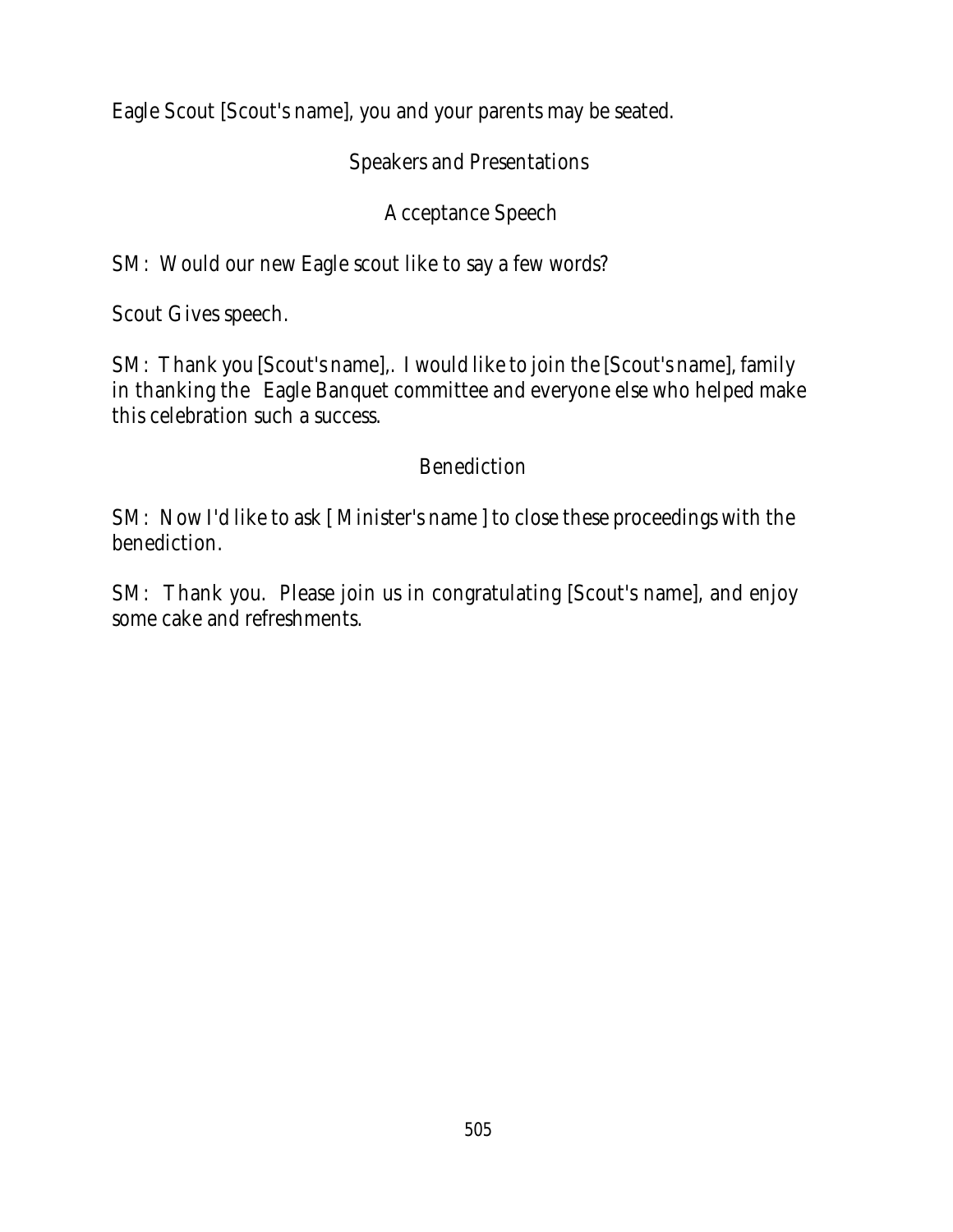# An Eagle Court of Honor Script by Greg Gough

(SETTI NG: MC is stage right; fire in center lit; scout rank cards are in semicircle behind the fire, with Eagle rank nearest to podium; flags placed beside, but behind speaker)

(LIGHTS: all lights are turned off)

(SPOTLIGHTER: follow flags coming in)

#### OPENING CEREMONY:

 Master of Ceremonies (MC): Everyone please stand Color Guards advance Post the Colors Post the troop flag Please follow me in the Pledge of Allegiance Color Guards dismissed Please be seated

(conduct opening flag ceremony; Smudgee carries troop flag and 2 OA members in full costume, carry the American flag)

(SPOTLIGHTER: light should move to MC)

 $MC:$  Welcome everyone. I'm  $\frac{1}{\sqrt{1-\frac{1}{\sqrt{1-\frac{1}{\sqrt{1-\frac{1}{\sqrt{1-\frac{1}{\sqrt{1-\frac{1}{\sqrt{1-\frac{1}{\sqrt{1-\frac{1}{\sqrt{1-\frac{1}{\sqrt{1-\frac{1}{\sqrt{1-\frac{1}{\sqrt{1-\frac{1}{\sqrt{1-\frac{1}{\sqrt{1-\frac{1}{\sqrt{1-\frac{1}{\sqrt{1-\frac{1}{\sqrt{1-\frac{1}{\sqrt{1-\frac{1}{\sqrt{1-\frac{1}{\sqrt{1-\frac{1}{\sqrt{1-\frac{1}{\sqrt{1-\frac{1$ MC for tonight's ceremony. We have several individuals who are active in the scouting program here with us tonight. (recognize various leaders, i.e., Troop leaders, etc.) If we have any Eagle Scouts with us, young or not so young, would you please stand for a moment and be recognized. (Pause) You may be seated. Tonight we gather to honor one of our own. A scout who has proven himself worthy of Scouting's highest honor. Eagle Scout is not earned by the timid or the undedicated. Nor is it earned by the dispassionate. Eagle scout is earned by only those who work hard, exhibit virtue, and have ignited the passion of the scouting spirit in their soul. For that reason, only 2% of the boys who join boy scouts will ever become Eagle. The few that do, are seen as leaders among men. Tonight, [Scout's name ] will join those few, known as Eagle Scout. Please join me in silence as we observe a Native American ceremony of smudging. The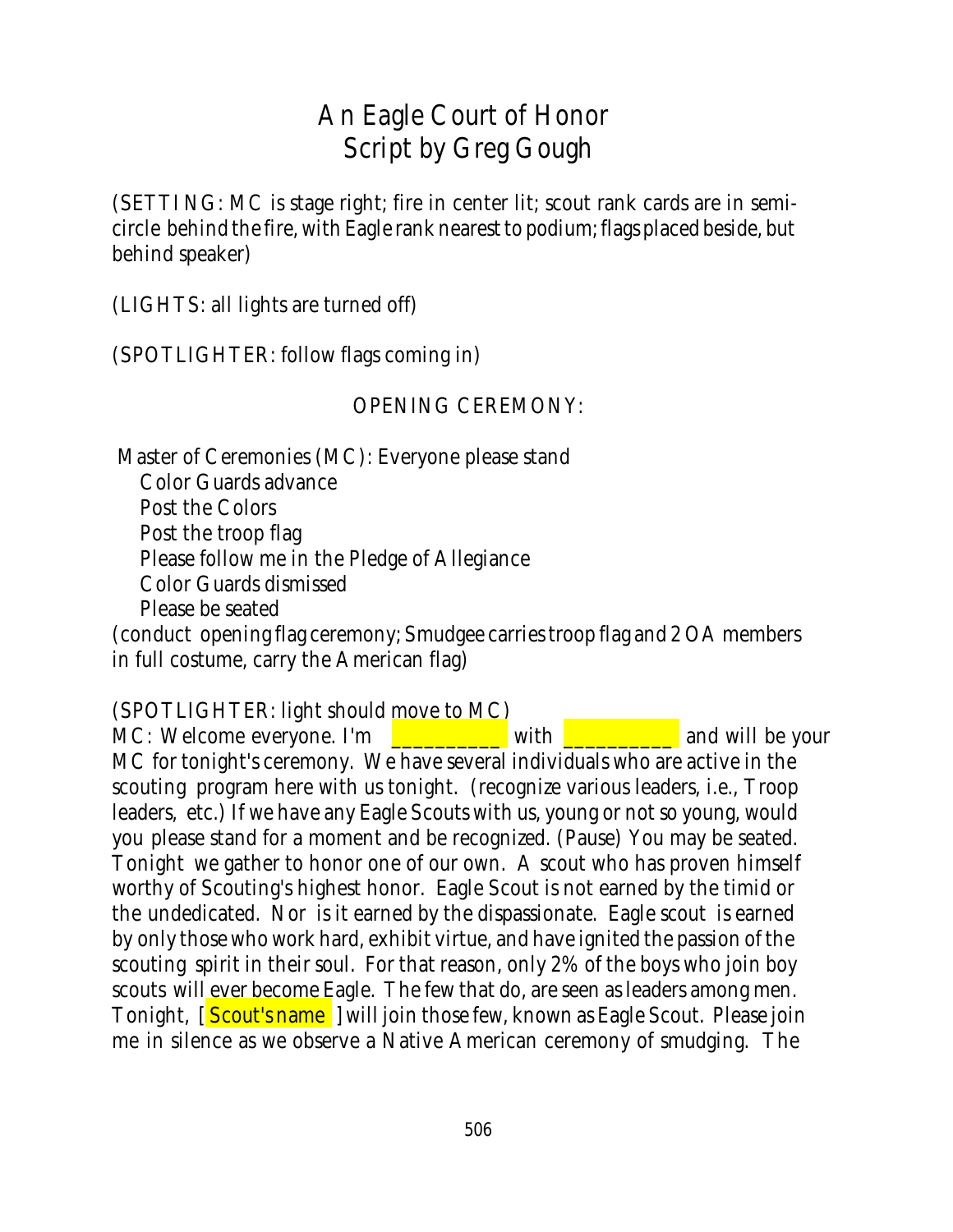smudging ritual is done to purify the ceremonial area and its participants, and to ask for a blessing from our creator.

(SPOTLIGHTER: shines light on smudger, and each person as he smudges)

(SMUDGER is positioned center stage close to audience; Smudger blesses the four winds and the sky and the earth. \*\*As each person is smudged, he is to gather the smoke in his arms, and imitate pouring the smoke over their heads.)

(ENTER YOUNG SMUDGER: he is smudged by smudgee)

(ENTER 2 OA TEAM: they are smudged by young smudger)

(OA TEAM exits to retrieve Eagle Scout and bring him forward to Young Smudger)

(OA TEAM then escorts Eagle Scout to fire where he is sat down on right side of fire, sideways to audience.)

(OA TEAM: return to podium to wait for signal)

(MC: starts tape \*\*VOICE OF THE EAGLE\*\*\*\*) VOICE OF THE EAGLE

This is the voice of the Eagle, the Eagle whose heights you struggled to reach. We remember well when you first came to the base of the cliff, and how you looked up with ambition and determination.

Look back for a moment, look back over the cliff you have climbed; look back at the experience you have encountered in your ascent. These experiences should not be forgotten, and you should profit by making sure that the adverse ones do not occur again. Experience is a valuable teacher if you heed its teachings.

## (SPOT TENDERFOOT)

We remember when you took your first step upon the trail that leads upward. With your first step, you began living the Scout Oath and Law. While you were on the trail, we watched you study and then we watched you learn by doing. First you were only a candidate, building yourself physically, mentally, and morally. Then your brother Scouts called you a Tenderfoot and they were right,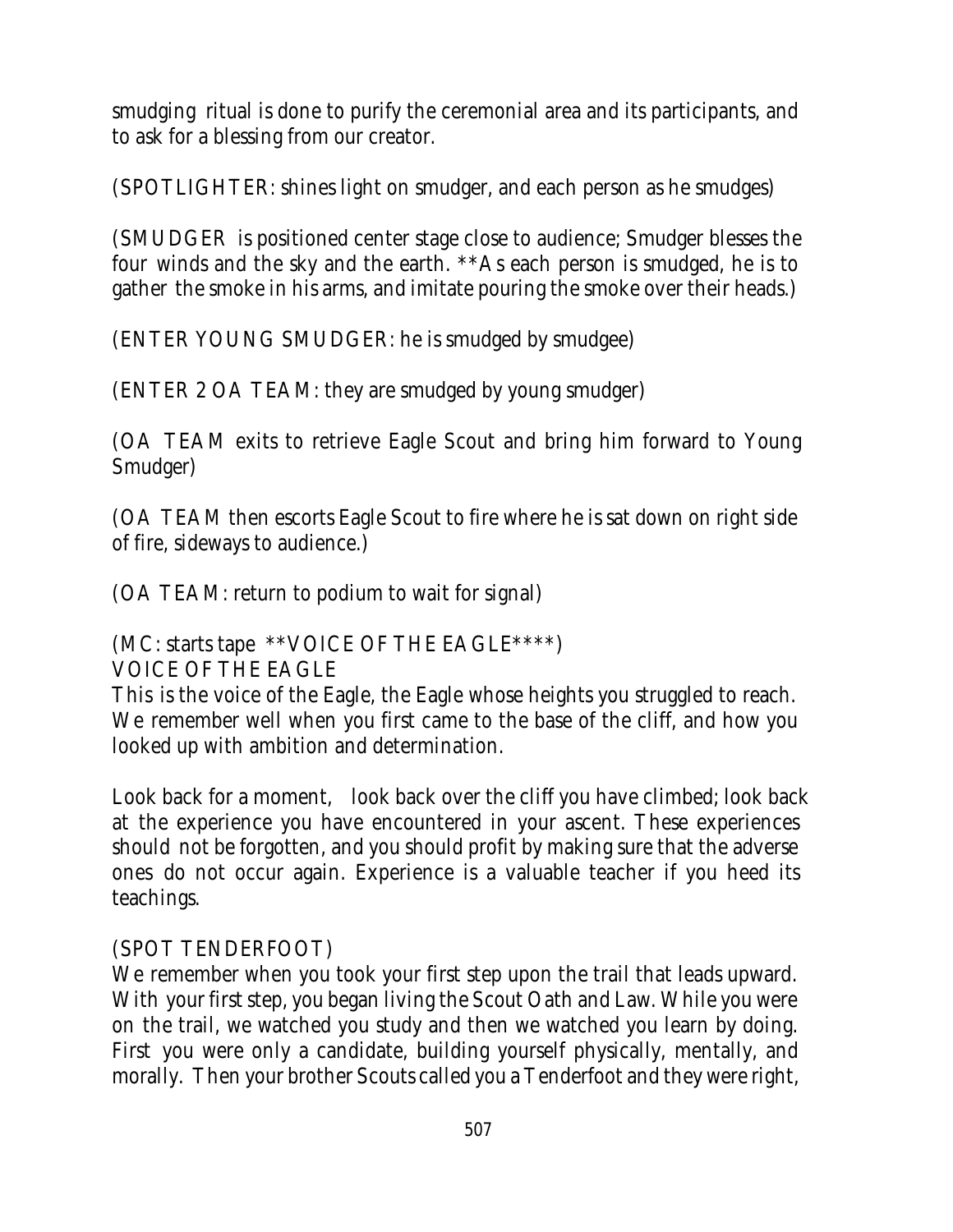you were indeed a Tenderfoot. (SPOT OFF)

#### (SPOT SECOND CLASS)

But not for long, for soon you reached the first ledge where you were greeted by a group of Second Class Scouts.

Some, like yourself, were stopping to catch their breath before continuing along the Eagle trail. (SPOT OFF)

## (SPOT FIRST CLASS)

You began to study more, you worked harder, and almost before you knew it, you came to another ledge, the ledge where First Class Scouts dwell. (SPOT OFF)

## (SPOT STAR)

There you found a tempting green meadow by a crystal clear stream, bathed by the sun. Here you were tempted to remain. Yes, you could have remained there to live in First Class glory, but your ambition stirred you on. We next remember your progress when you became a Star Scout. You found the trail from First Class had been an optical illusion. It was not as difficult as it had seemed. This spurred you on and again you climbed further.

## (SPOT OFF)

 Now the trail was steeper, it was less worn. Fewer Scouts seemed to be heading in your direction. You looked back and saw the crowds below you. You looked up and saw the few above you. With the same determination with which you started your climb, you continued on the trail.

## (SPOT LIFE)

So on it was the badge of Life Scout, the heart badge that was placed on your uniform. You will never forget the thoughts in your heart. It has been experienced by most Scouts on reaching the ledge of Life. "Now I am close to Eagle. I will carry on." The trail became tougher, but more interesting. The original simple principles, the Scout Oath and Law, now had a fuller meaning. Your understanding of them was greater.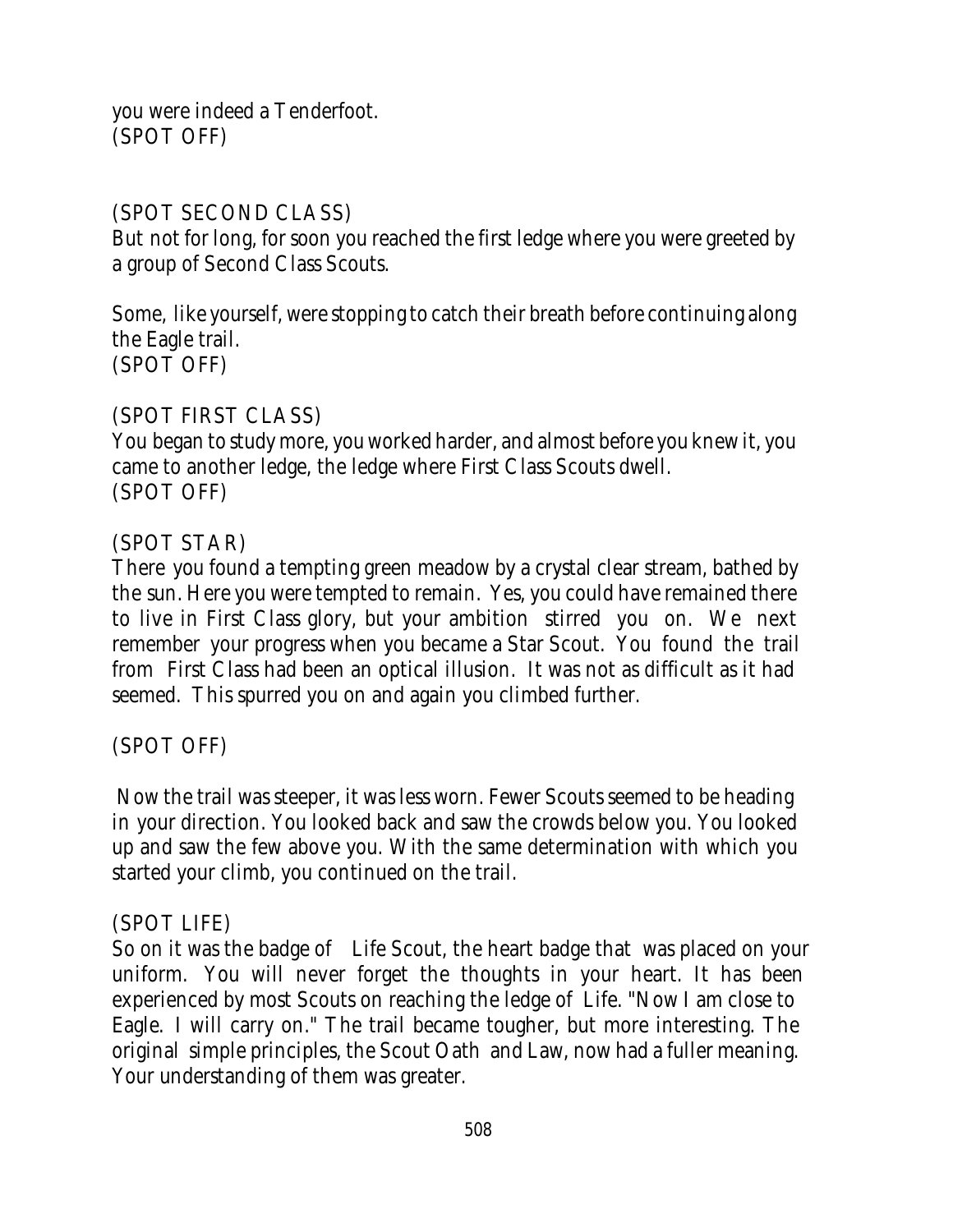(SPOT OFF)

(OA TEAM: When the Voice of the Eagle reaches the Eagle rank, the OA Team escorts the Eagle Scout to the Eagle rank card)

## (SPOT FOLLOWS SCOUT & OA TEAM TO EAGLE)

Yes, we have watched your character unfold and become manly. We have watched your leadership ability expand into a valuable asset. We have watched your mind develop and your wisdom increase. We have watched all of these things in you. Now that you are at the threshold of your goal, we welcome you. For you have done your climbing in a true Scout-like-manner.

(OA TEAM: When the tape is finished, the OA Team wraps a blanket decorated with Scouting awards over the Eagle Scout)

MC: As this blanket clothes you in the spirit of scouting, let it be a reminder of your continued journey through scouting.

(OA team takes their place to the Eagles right )

(LIGHTS: all lights are turned on)

(MC may turn and congratulate scout on his journey)

(SPOT OFF)

MC: In a moment, the Scoutmaster of Troop \_\_\_\_, will bestow upon you the award of Eagle Scout. However, I am sure you will agree that some special people should be accorded the privilege of standing beside you, as they have throughout your journey in scouting. Color Guards (OA Team), please escort the parents of this Eagle to his side.

(OA TEAM: escorts Parents to Scout and has them stand on each side of the Eagle candidate.)

(OA TEAM then takes their place sitting beside fire)

MC: Both the parents and the Scout leaders of this Eagle Candidate have labored long and faithfully to guide and prepare this young man for his journey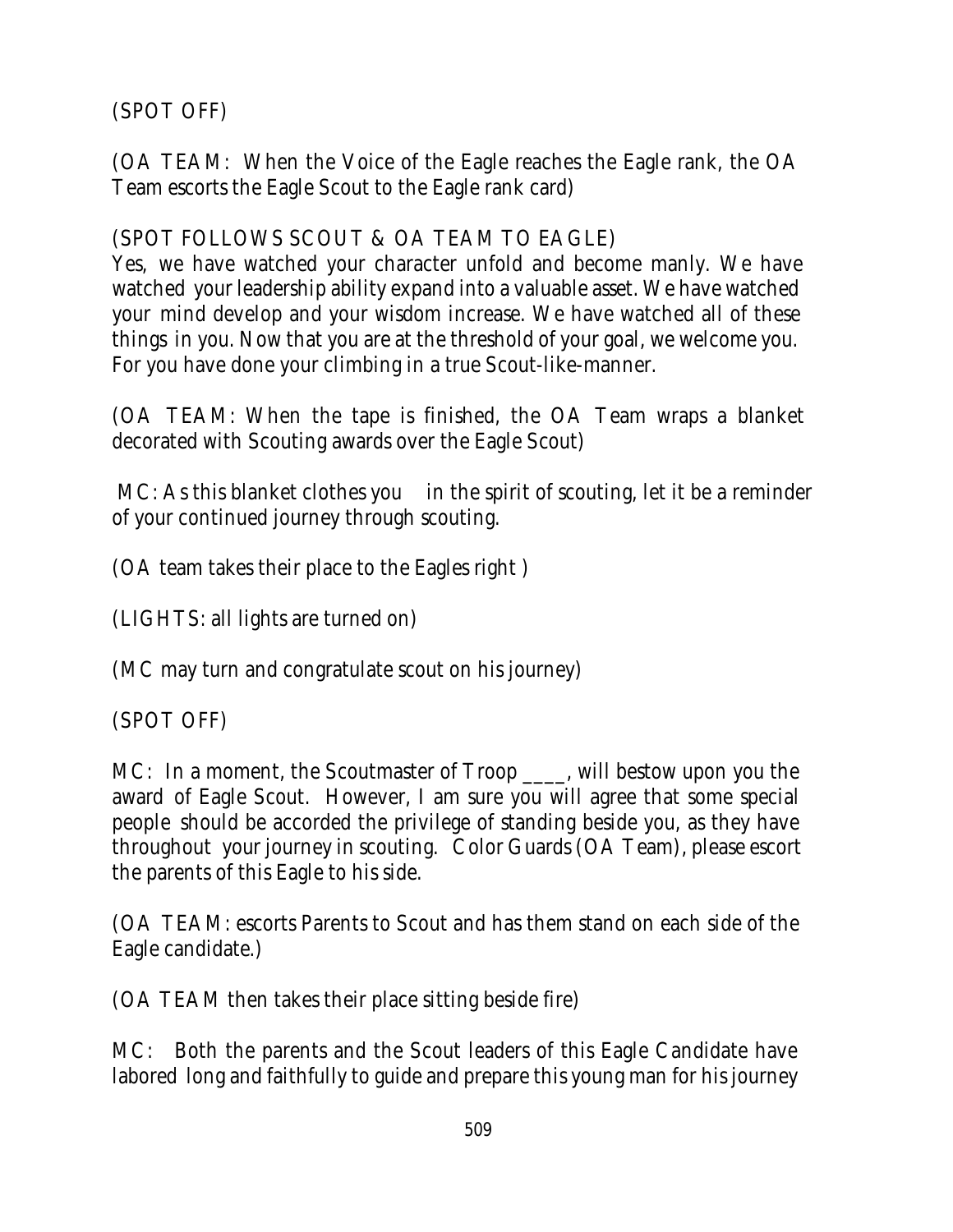in life, through the help of the Boy Scout program. Their efforts culminate this evening in the presentation of the Eagle Award. The success of these efforts, however, will only be manifested in the way this Eagle Scout sets a pattern for those whose lives he touches. At this time, I would like to introduce the  $\Box$  (introduce your speaker(s).

SPEAKER: \*\*\*\*\*\*\*\*\*\*\*\*

MC: The Scoutmaster of Troop **LECT**, (SM name) will now present the highest award presented by the Boy Scouts of America. That of Eagle Scout.

SCOUTMASTER:(present Eagle Award)\*\*\*\*\*\*\*

MC: It is tradition of the Eagle ceremony, for the Scout to be given a charge. (\*\*\*explain purpose/meaning of charge) The Scoutmaster will now present the Eagle with his charge.

SCOUTMASTER: (Eagle Charge) Eagle candidate, (Scouts name), I charge you to enter the Eagle Scout brotherhood, holding the ideals of honor and service. By the repetition of the Eagle Scout promise, you will become an Eagle Scout. When you pledge yourself on your sacred honor, you will be sealing your loyalty to the code of the Eagle Scout with the words that closed the Declaration of Independence. Make the Scout sign and repeat after me:

I reaffirm my allegiance\* to the three promises of the Scout Oath \* I thoughtfully recognize and take upon myself \* the obligations and responsibilities\* of the rank of Eagle Scout. \* On my honor, I will do my best\* to make my training an example \* my rank and influence count strongly\* for better Scouting and for better citizenship\* in my unit \* in my community \* and in my contacts with other people.\* To this I pledge my sacred honor.\*

## CLOSING CEREMONY:

MC: We will conclude our ceremony by retiring the colors and the presentation of the flag. You will notice that our Troop flag is decorated with 10 gold stars, representing each Scout who has attained the rank of Eagle in this troop. This flag will be presented to the Eagles parents to add their sons star to the Troop flag, as he joins those who have attained the Eagle rank before him.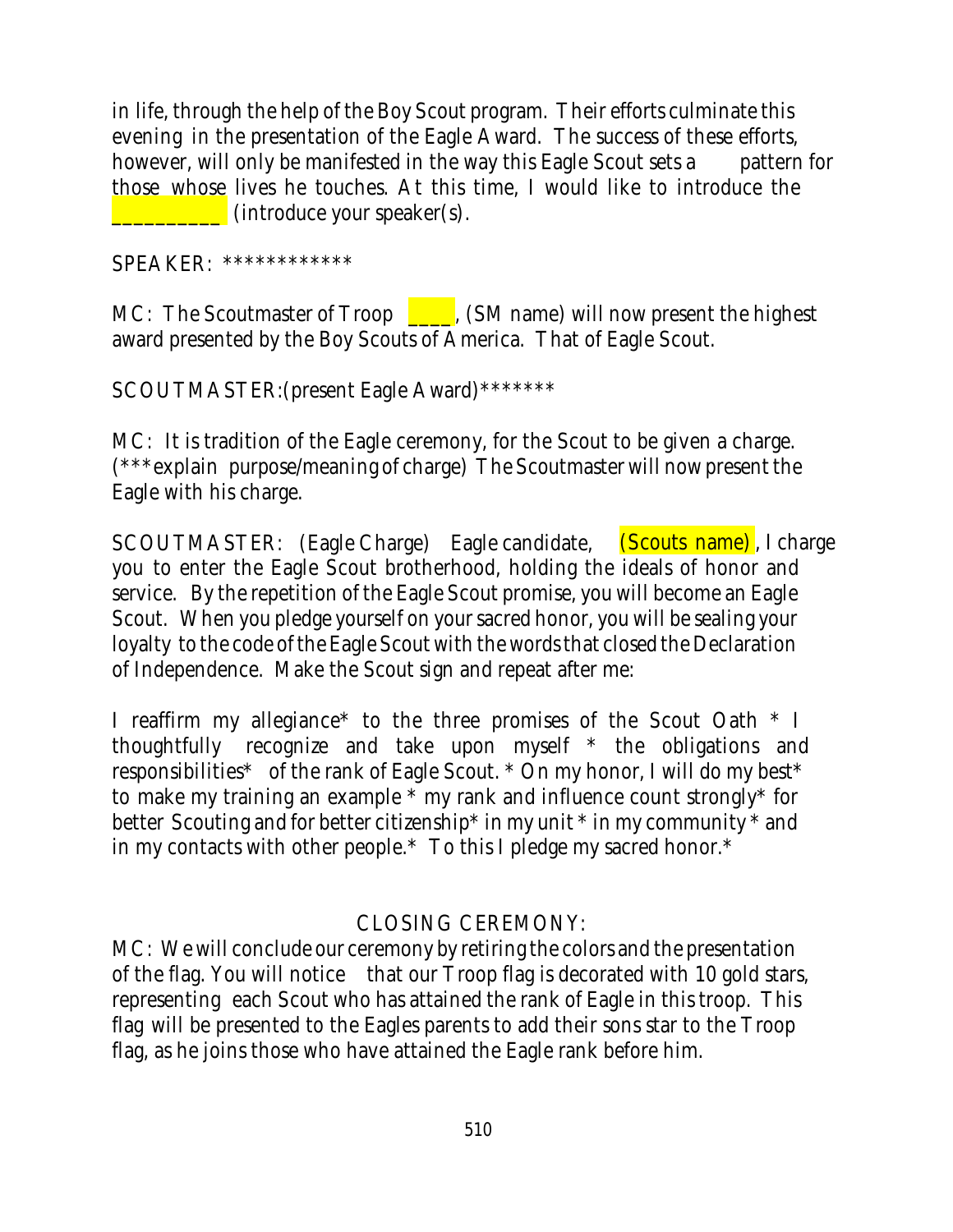The American flag , which was raised over the US capital in honor of this Eagle Scout, will be presented to him to keep as a daily reminder of his duty to serve G-d, his Country, and others.

We hope this ceremony has inspired other Scouts to reach this honorable rank. We are anxious to see many more Eagles pass through our troop. On behalf of [Eagle Scout's name] and his parents, we wish to thank everyone for coming and invite you stay for refreshments immediately following the closing ceremony.

(CLOSING CEREMONY)

MC: Attention Color Guards ( OA team, still sitting by fire, stands up; Young Smudger joins the OA TEAM at the fire) Color Guards Advance (all advance towards flag & stop) Color Guards, retire the colors (Young Smudger & OA Team retire Troop flag & fold it) (OA team: removes the American flag from pole and fold it) Color Guards advance (OA Team & Young Smudger: advance to center and deliver folded American flag to Eagle Scout; then deliver folded Troop flag to parents) Color Guards dismissed Thank you. Goodnight

-- Thanks to Greg Gough, SM Troop 201, Ozark, MO. I used to be an Owl but I will always be an Eagle!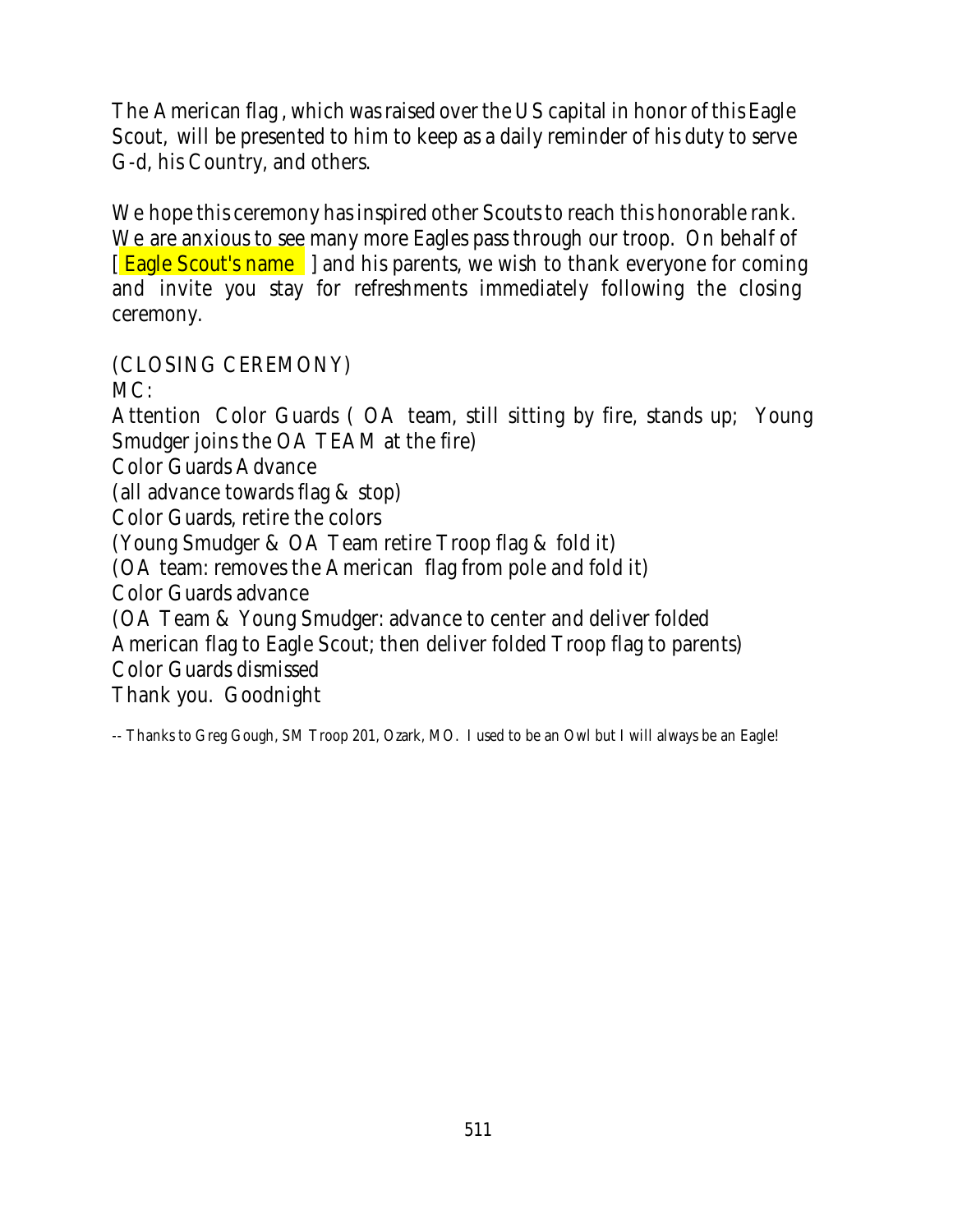# Richard's Eagle Court of Honor -- October 6, 1996

## Troop 869, Clear Lake Presbyterian Church, Houston, TX

Call to Order -- Brad Etherton, Troop 869 Committee Chairman

On behalf of the Scouts, Scoutmasters, Troop Committee and all the Troop 869 family, I would like to welcome you to this Eagle Court of Honor, convened to honor Richard.

Troop 869 is sponsored by the Clear Lake Presbyterian Church. It was first chartered in 1970 and has been providing the boys of Clear Lake City with the opportunity to participate in the Boy Scout program continuously for over 26 years.

The Eagle Court of Honor is an event of great importance in a boy's life. In order to achieve this high honor, a Scout has to fulfill many requirements, earn 21 merit badges, serve his troop in a leadership position, and plan and carry out a substantial service project for his community. This afternoon we gather to celebrate Richard's achievement and to recognize his hard work and dedication.

As Troop Committee Chairman I declare this Eagle Court of Honor to be in session.

Andrew, our Chaplain's Aide, will now lead us in the Invocation.

Invocation -- Andrew, Chaplain's Aide

Heavenly Father, we ask that you bless this gathering of family and friends from near and far who have come together today to honor and celebrate with Richard his earning of the highest rank in Scouting, that of Eagle. Father, we also ask your blessing on Richard's family, Scout leaders and fellow scouts who have guided and supported Richard along the path to Eagle.

The Eagle Honor Guard is made up of the original members of Richard's first patrol, the Seagulls. They are Jonathan, Jack and Grant.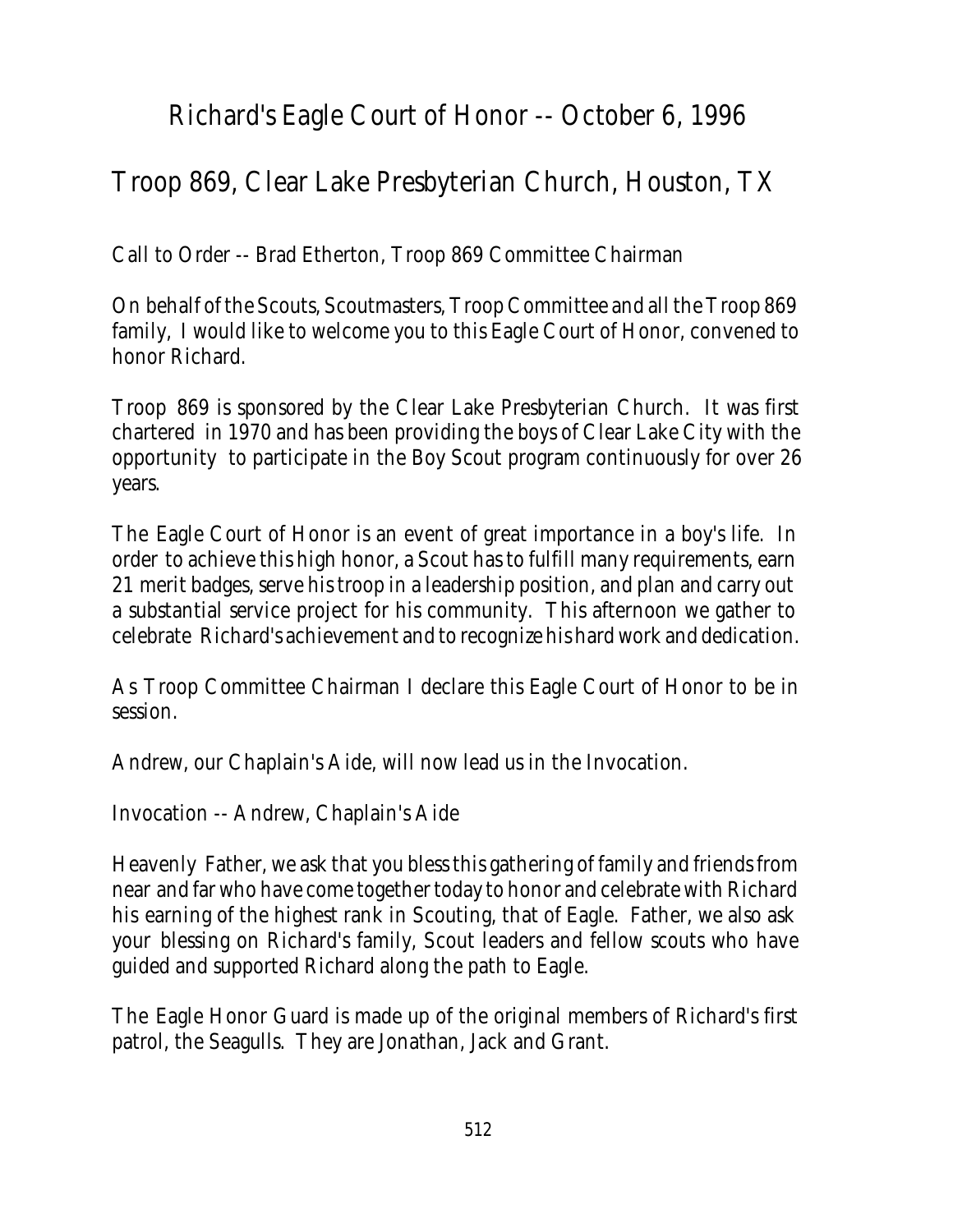Presentation of the Colors -- Jonathan, leader, Jack and Grant

Welcome -- John Cross, Scoutmaster

(Scoutmaster Cross will provide his own remarks.)

I now call upon Mr. Jim Keith, Troop 869's Chartered Organization Representative, to tell you about the 100 Scouts.

One Hundred Scouts -- Jim Keith, Chartered Organization Representative

Of any one hundred boys who become Scouts, it must be confessed that thirty will drop out in their first year. Perhaps this may be regarded as a failure, but in later life all of these will remember that they had been Scouts and will speak well of the program.

Of the one hundred, only rarely will one ever appear before a juvenile court judge. Twelve of the one hundred will be from families that belong to no church. Through Scouting, these twelve and many of their families will be brought into contact with a church and will continue to be active all their lives. Six of the one hundred will become pastors.

Each of the one hundred will learn something from scouting. Almost all will develop hobbies that will add interest throughout the rest of their lives. Approximately one-half will serve in the military, and in varying degrees profit from their Scout training. At least one will use it to save another person's life and many will

credit it with saving their own.

Two of the one hundred will reach Eagle rank, and one will later say that he valued his Eagle above his college degree. Many will find their future vocation through merit badge work and Scouting contacts. Seventeen of the one hundred boys will later become Scout leaders and will give leadership to thousands of additional boys.

 Only one in four boys in America will become Scouts, but it is interesting to know that of the leaders of this nation in business, religion and politics, three out of four were Scouts.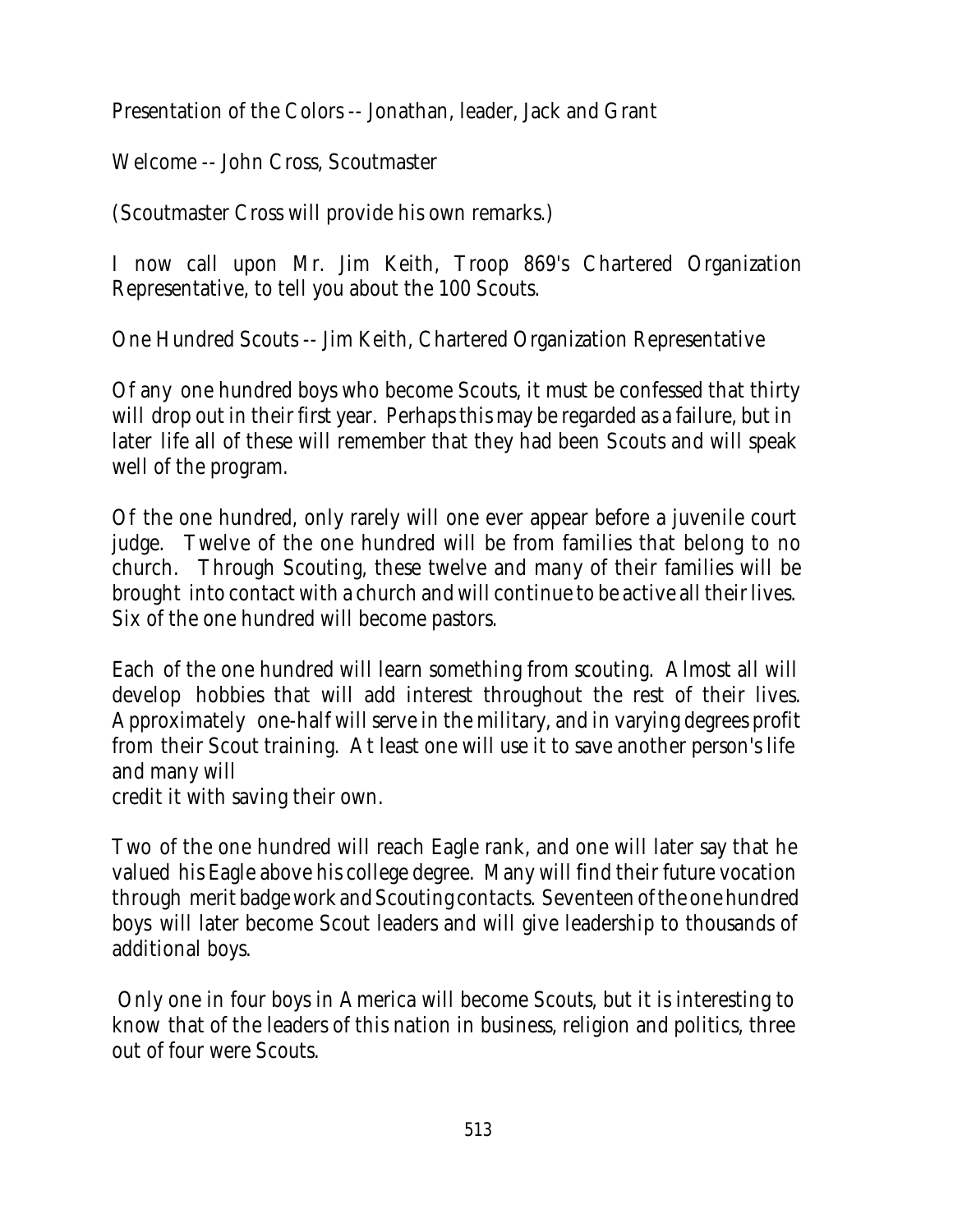I now call upon Paul Buras to describe Richard's Trail to Eagle.

Trail of the Eagle -- Paul Buras, Assistant Scoutmaster

Good afternoon. I am Paul Buras, and I have had the good fortune to know Richard for his entire Scouting career. I will briefly recount Richard's Trail to Eagle.

Richard began his trail to Eagle in the fall of 1987 in Pack 956 at Armand Bayou Elementary School. He received his first Scout award, the Tiger Cub pin, in October 1987 and completed the Tiger Cub badge in February 1988.

Christopher is a Tiger Cub in Pack 956. (as each scout is called, he joins a line in front of the room, at

the end you have a line of boys which represents the Eagle's growth during his scouting career.)

 In his second year of Cub Scouts, Richard completed the Bobcat Badge in October 1988 and his Wolf Badge in November of 1988. During the remainder of this Scouting year, he completed one gold and six silver arrow points.

Nickie is a Wolf Scout in Pack 956.

Next on the trail to Eagle was the Bear Badge, which Richard earned in September of 1989. He also continued to advance and collected one gold arrow point and six silver arrow points.

Patrick is a Bear Scout in Pack 956

Richard's Webelos years were very busy for him. He completed the Webelos Badge in December 1990 and the Arrow of Light Award, Cub Scouting's highest award, in February 1992. During this time he also earned 12 Webelos activity badges and completed the Parvuli Dei Award, the Cub Scout religious award for the Roman Catholic faith. His Webelos years also introduced him to summer camp, attending Webelos resident camp at Camp Strake in the summers of 1990 and 1991.

David is a Webelos Scout in Pack 956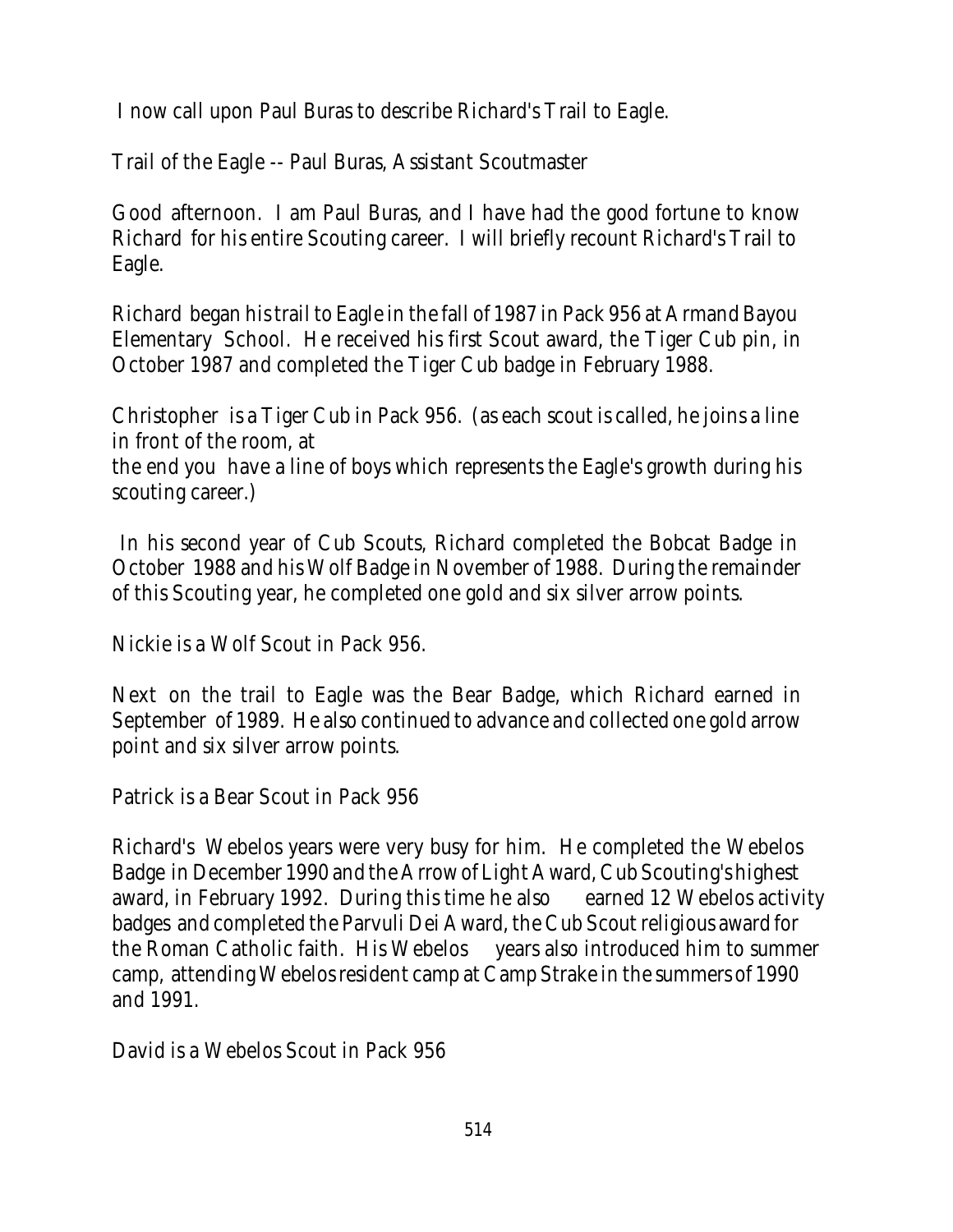Richard crossed the bridge into Boy Scouts in March of 1992 and continued on his climb to Eagle. His first badge was the Scout award which he received in March 1992. This award recognizes the boy's acceptance of the Scout Oath and Scout Law and his willingness to start learning the skills in Scouting.

Chris is a Scout in Troop 869.

Next on the trail to Eagle was the Tenderfoot Award which was earned in May, 1992. This award recognizes the Scout's first experiences and learning while camping in the outdoors. He is also introduced to the patrol method of the Boy Scouts.

Kevin is a Tenderfoot Scout in Troop 869.

Second Class was the next step. Richard completed this rank in July,1992. To achieve this award the Scout must demonstrate skills in compass, cooking, nature and first aid. He must also participate in a service project.

Tyler is a Second Class Scout in Troop 869.

Richard completed his First Class award in September 1992. To achieve this rank he had to demonstrate competence in orienteering, hiking, knots, lashings and more advanced first aid. Additionally, he needed to learn about civics and participate in another service project.

Andrew is a First Class Scout in Troop 869

To achieve the rank of Star, Richard started to make some choices. He had to complete six merit badges including four that are required for Eagle, serve in a leadership capacity and participate in six hours of service projects. He served as a Den Chief for Pack 956. He completed the Star rank in February, 1993.

Robert is a Star Scout in Troop 869.

The Life rank is very similar to Star. He earned five additional merit badges, worked on more service projects and continued to serve in a leadership capacity. Richard continued to serve as a Den Chief and he completed the requirements for Life in January of 1994.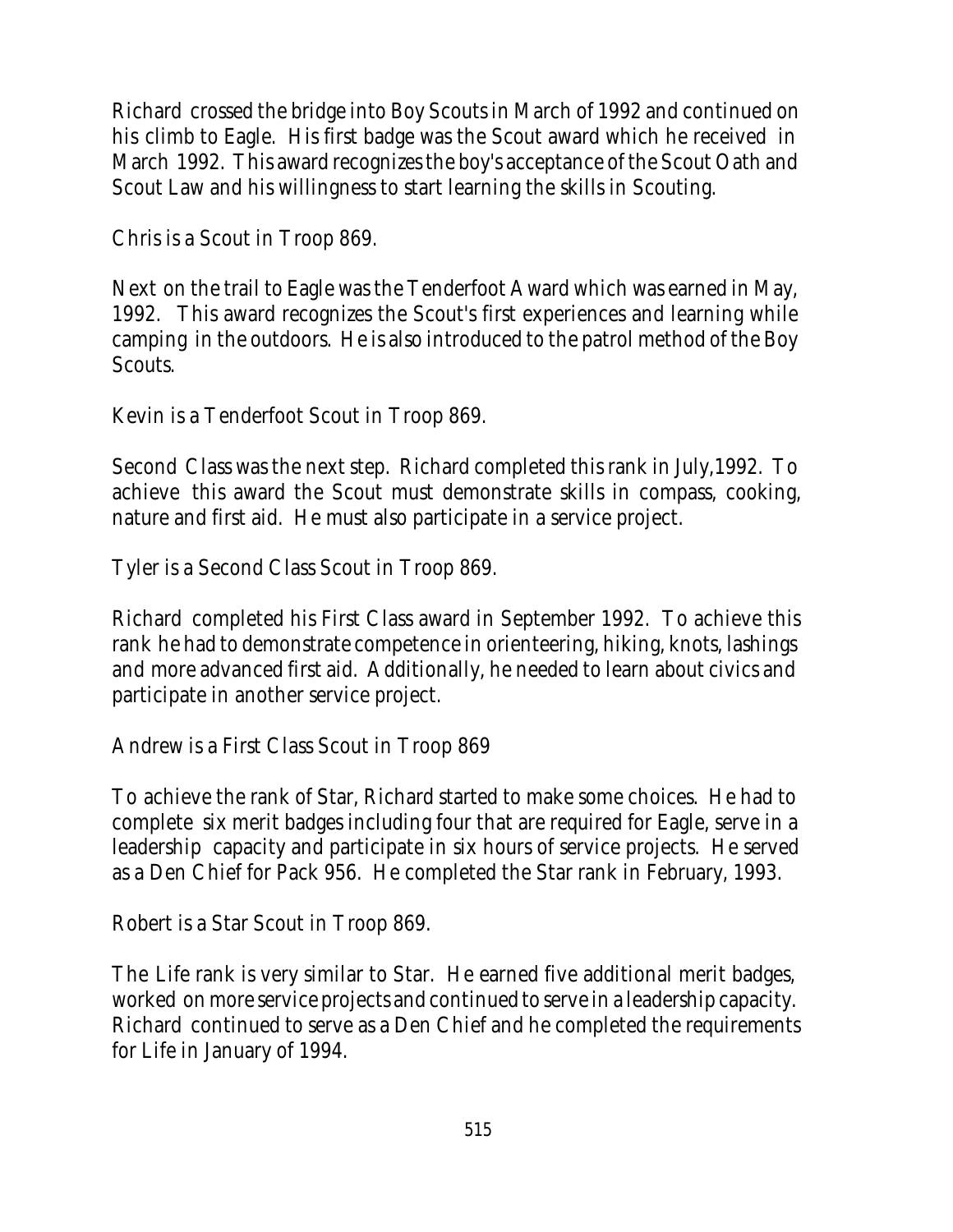Jack is a Life Scout in Troop 869

Richard completed his trail to Eagle in April of 1996. During his efforts to complete the award, which included earning ten additional merit badges, planning and executing a significant service project and continuing to serve in a leadership capacity as Scribe and Patrol Leader, Richard also continued to broaden his Scouting experience. He attended the Junior Leader Training Conference in June 1995, completed the Den Chief award in December 1995 and earned the World Conservation award.

Jonathan is an Eagle Scout in Troop 869.

 In addition, Richard has at least 139 nights of camping, he attended the 1993 National Jamboree and has served on Camp Strake staff. He has earned a total of 66 merit badges, the BSA lifeguard certification and the mile swim and Snorkeling BSA awards.

Scouts, you may return to your seats.

Sam McJunkin, Troop 869 Eagle Advisor, will now continue the ceremony with the Pledge of the Eagle.

Pledge of the Eagle -- Sam McJunkin, Eagle Advisor

Would all the Eagle Scouts in the audience please join me up here as we prepare to administer the Pledge of the Eagle.

(Take a moment to arrange the Eagles so things look nice)

Would Jonathan our most recently honored Eagle Scout, please escort Richard to the stage.

(take a moment to be sure Richard is comfortable in the center of the stage so all can see him plainly)

Will all the Eagles and Richard now make the Scout sign and join me in the Pledge of the Eagle.

"I (state you name) reaffirm my allegiance (pause)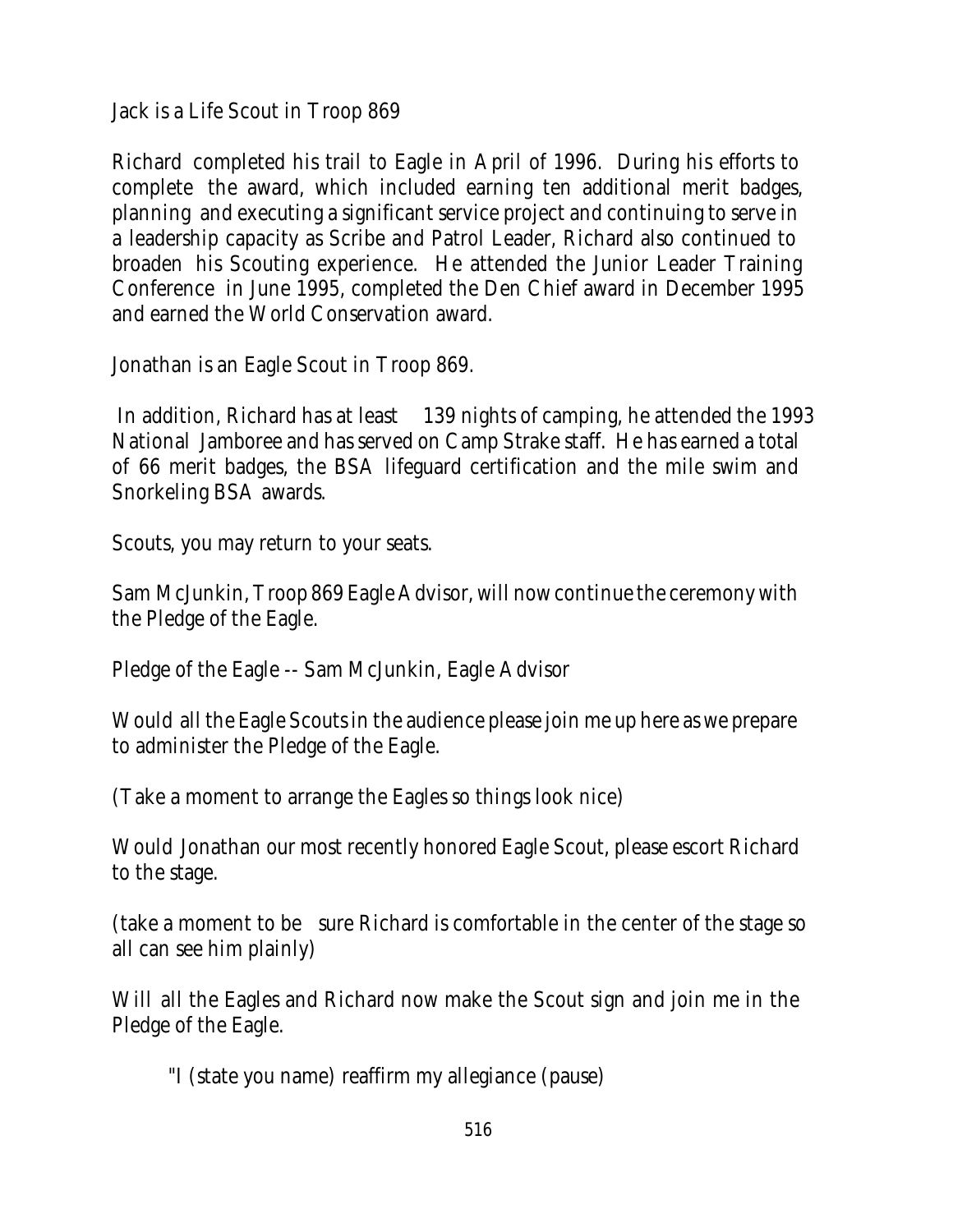to the three promises of the Scout Oath. (pause) I thoughtfully recognize and take upon myself (pause) the obligations and responsibilities of the rank of Eagle Scout. (pause) On my honor, I will do my best (pause) to make my training an example of my rank (pause) and my influence count strongly and for better citizenship, (pause) in my home, in my community and in my contacts with other people. (pause) To this I pledge my sacred honor. (pause)" TWO.

Would the Eagles please return to their seats. Richard please remain on stage. (pause to let commotion pass)

I now call upon Mr. Bruce Wadley, Troop 869 Advancement Chairman, to present the Eagle Award to Richard.

Presentation of the Eagle Award -- Bruce Wadley, Troop 869 Advancement Chairman.

Would Jonathan please escort Mr. and Mrs. Cross to the front to join Richard.

(Jonath an offers his arm to Mrs. Cross and Scoutmaster Cross follows to the front)

Richard, your parents have been constant source of support for the eight and a half years you have spent on your trail to Eagle. They are very proud of you, as are all of us in Troop 869.

Your mother has given you love, encouragement and support for many years, not only in Scouting, but also in your many other activities. It is with great pleasure that I ask her to pin the Eagle medal on your uniform.

(Mr. Wadley hands medal to Mrs. Cross then she pins it on Richard)

Over the years, Richard, you have had the chance to pin many mother's pins on your mother. This afternoon you have the honor of pinning the Eagle pin on her dress and thanking her one more time for all that she has done for you.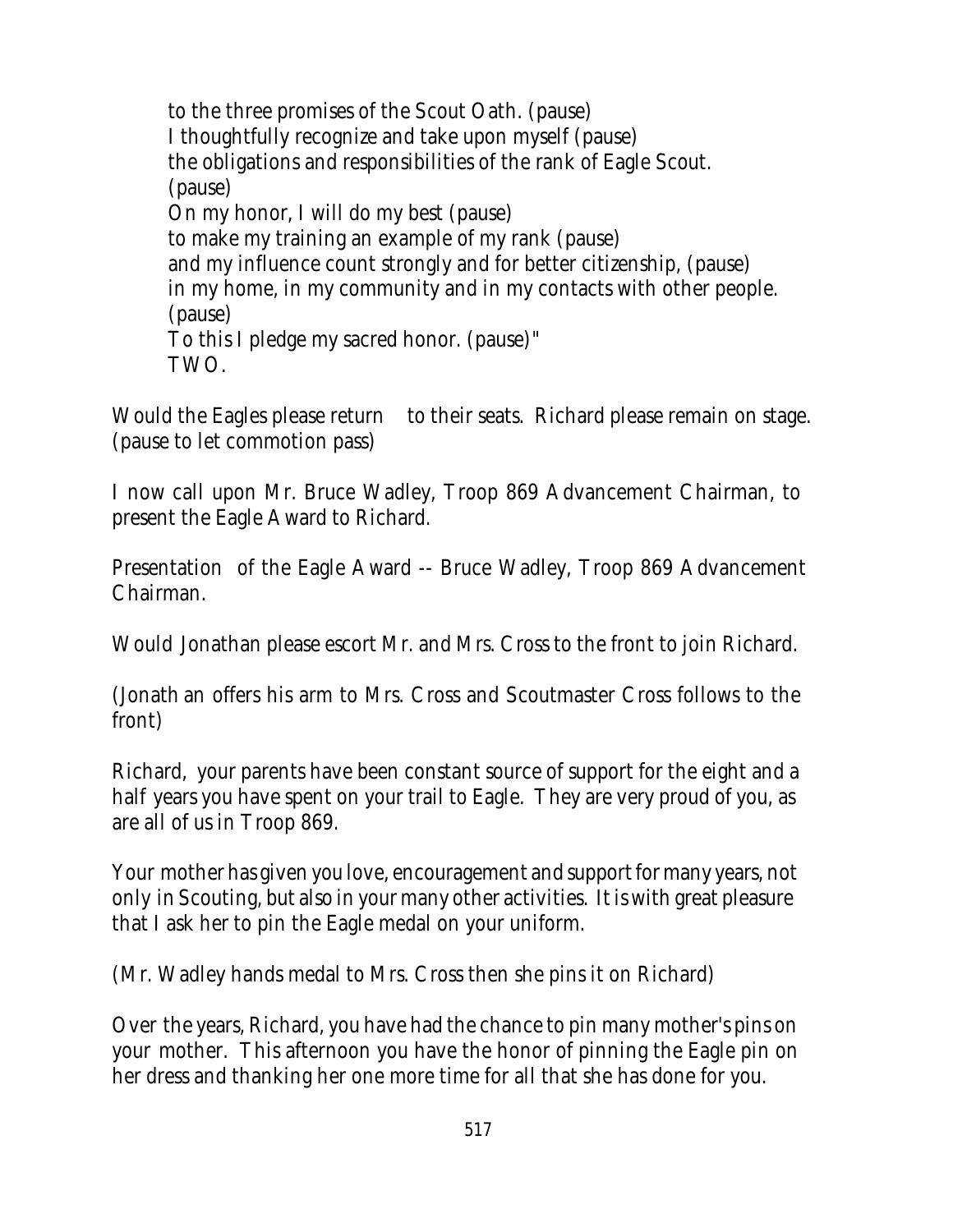(Mr. Wadley gives the mother's pin to Richard).

Richard, I now call upon your father to place the Eagle neckerchief around your neck.

(Mr. Wadley gives the neckerchief and slide to Scoutmaster Cross)

 Richard, you father, too, has helped you along the Eagle trail and in all other aspects of your life. He has always been there for you when you needed help and he has always encouraged you to achieve and learn in your endeavors. Please pin this Eagle tie tack on his pocket next to his Eagle Medal.

(Mr. Wadley gives the tie tack to Richard)

It gives me great pleasure to present to you Troop 869's newest Eagle Scout, Richard Cross.

(Leads the audience in applause)

Will Jonathan please escort Richard's parents back to their seats.

(After Richard's parents are seated, continue)

In case you are not aware of it, there are awards to be earned after the Eagle. This afternoon I am also pleased to present Richard with the bronze palm which he has earned by completing 5 additional merit badges, participating fully in the Troop's activities and continuing to develop his leadership skills.

(Mr. Wadley presents the palm to Richard.)

I now call upon Mr. Bob Miller, Assistant Scoutmaster, to administer the Challenge and Charge to the Eagle.

Challenge and Charge to the Eagle -- Bob Miller, Assistant Scoutmaster

Richard, as one Eagle Scout to another, I want to personally recognize your hard work and congratulate you on your significant achievement.

I would like to read to you and this Court of Honor the Eagle Scout Challenge: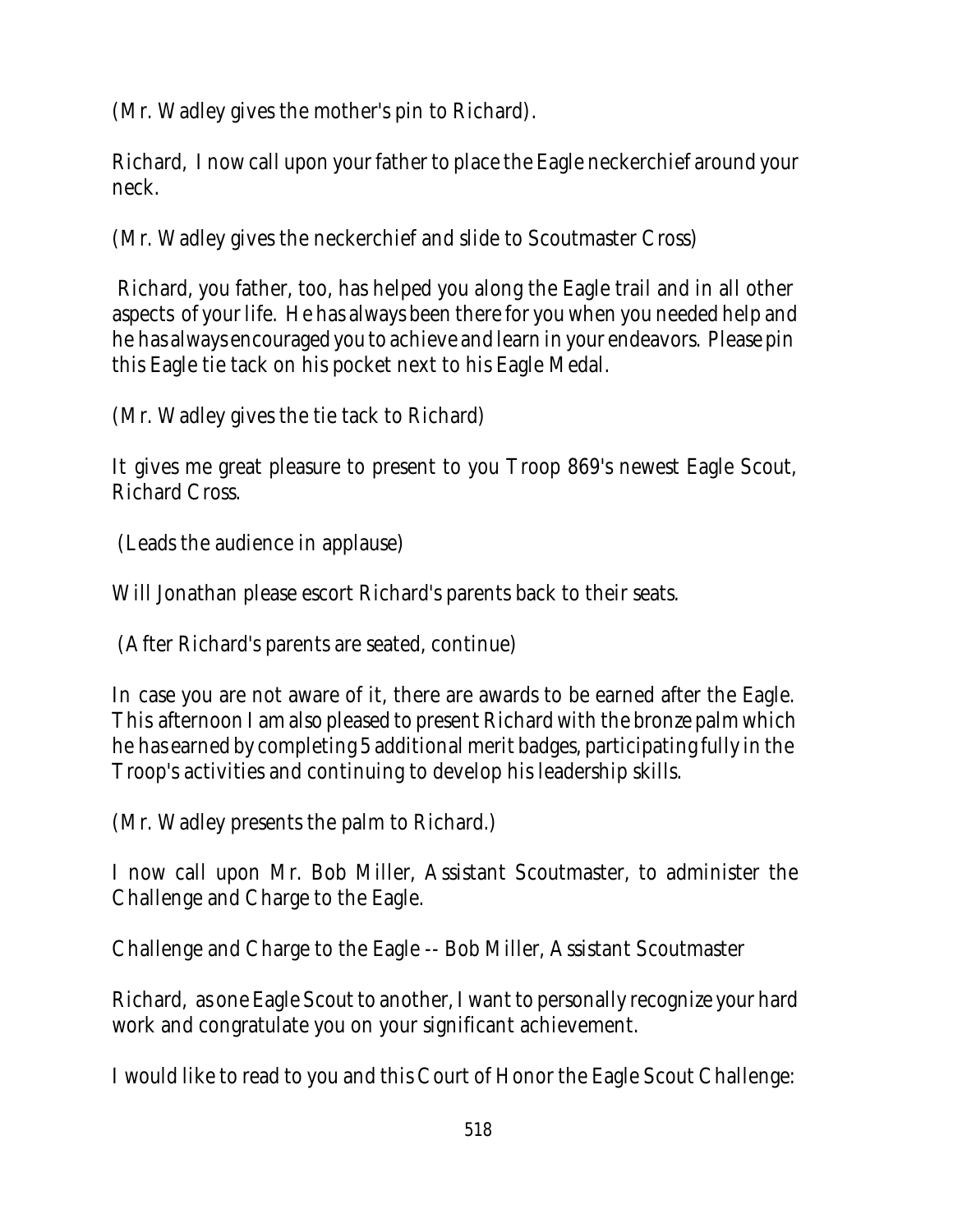The Boy Scouts of all nations constitute one of the most wholesome and significant influences in the world's history. You have been declared worthy of the high rank of Eagle Scout in the Boy Scouts of America. All who know you rejoice in your achievement.

Your position, as you well know, is one of honor and responsibility. You are a marked man. As an Eagle Scout, you are expected to exemplify in your daily life the high principles and values expressed in the Scout Oath and the Scout Law. You have assumed a solemn obligation to do your duty to G-d, to your country, to your fellow scouts, and to all other human beings. This is a great undertaking which you are now just beginning. As you live up to your obligations you bring honor to yourself and to your brother scouts.

As an Eagle Scout, you will be a champion to other scouts and be an example to your community. Remember, your actions will be more conspicuous. People will expect more of you. It is your responsibility to help maintain the high regard that all Americans have for Eagle Scouts. To falter would bring discredit, not only to you, but to your fellow Eagles. Keep your ideals high and your honor bright.

Your responsibilities, however, go beyond your fellow scouts. They extend to your country and to your G-d. America has many good things to give you, and to give your children after you; but these good things depend, for the most part, on the quality of her citizens. Our country has had a great past. You can help make the future even greater.

I challenge you to undertake your citizenship with solemn dedication. Be a leader, but lead only toward the best. Lift up every task you do, and every office you hold, with a high level of service to G-d and to your fellow human beings. Live and serve so that those who know you will be inspired to the highest ideals of life.

I challenge you to be among those who dedicate their hearts and hands to the common good. Build America on the solid foundations of clean living, honest work, unselfish citizenship, and reverence to G-d. Then, whatever others may do, you will leave behind you a record of which you may be justly proud.

(Mr. Miller walks over to Richard and shakes his hand, adding a personal private comment if desired)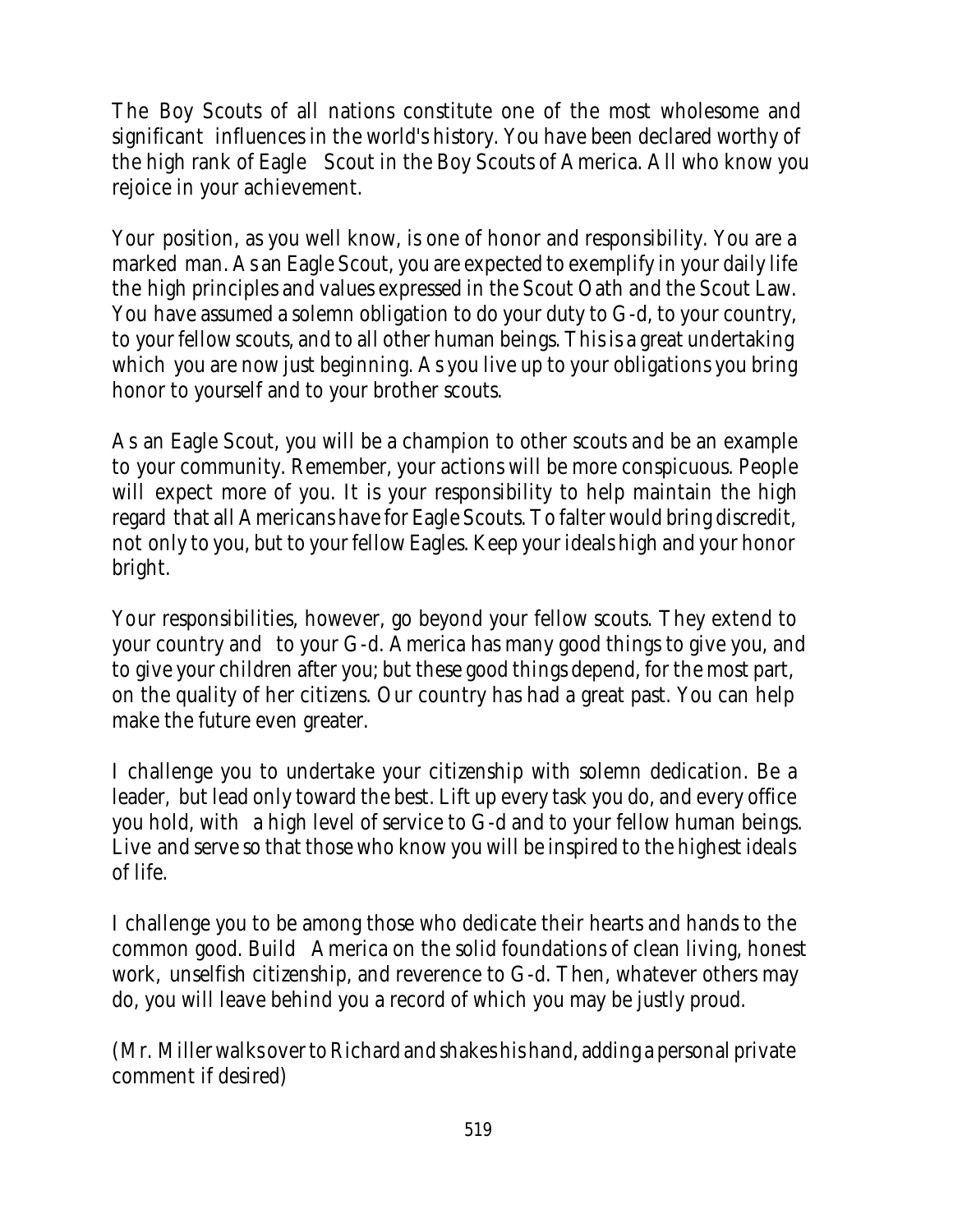It is traditional for our newest Eagle Scouts to say a few words about their Scouting experience. So now, please hear from Eagle Scout Richard.

The Eagle's Response -- Richard Cross

My trail to Eagle has been very long and hard, but it would have been more so if I had not received help from many people. I feel that attaining this rank would be impossible to do alone.

First of all, I would like to thank all of you who helped me on my Eagle project. The workers and I accumulated over 230 hours of service. In particular, I would like to thank Mr. Cooper and Brian Cooper for the use of their truck to haul supplies and over 28 hours of service that they put in. I also would like to thank Mrs. Swartwout for her help in lining up the project for me.

Next, I would like to thank Mr. McJunkin, Mrs. Hamilton, Sister Betty, and Mr. Buras for sending Letters of Recommendation in. I chose these people because of their great influence they have had on me. They all made a difference in my life in one way or another.

Third, I would thank all my previous boy scout and cub scout leaders. My father, Mr. Snodgrass, Mr. Carey, and Jim O'Donnell were my den leaders, and Mr. O'Donnell and Mr. Buras were my Cubmasters. In boy scouts, Mr. Chandler and my father lead the troop. Good leaders influenced me to want to go further in scouting.

Finall y, I would like to thank my parents for all their assistance and encouragement. My father kept me moving whenever I felt like slacking. He also helped build the troop into what it is today. He was at my side when I planned and carried out my Eagle project. My mother was eager to pick up food and drinks for the project workers. She also wrote a letter of recommendation for me. In addition, they both put together my Court of Honor.

Now that I have received my eagle, I've made plans to give back to the troop and community. I will stay with the troop up until I leave for college. I will finish this term as SPL and hopefully become a Junior assistant scoutmaster when I turn sixteen. I am also going to stay on Camp Strake as long as they have Boy Scout camp, and as long as I don't have a full time job. Also, I plan to staff winter camp this year and for years to come.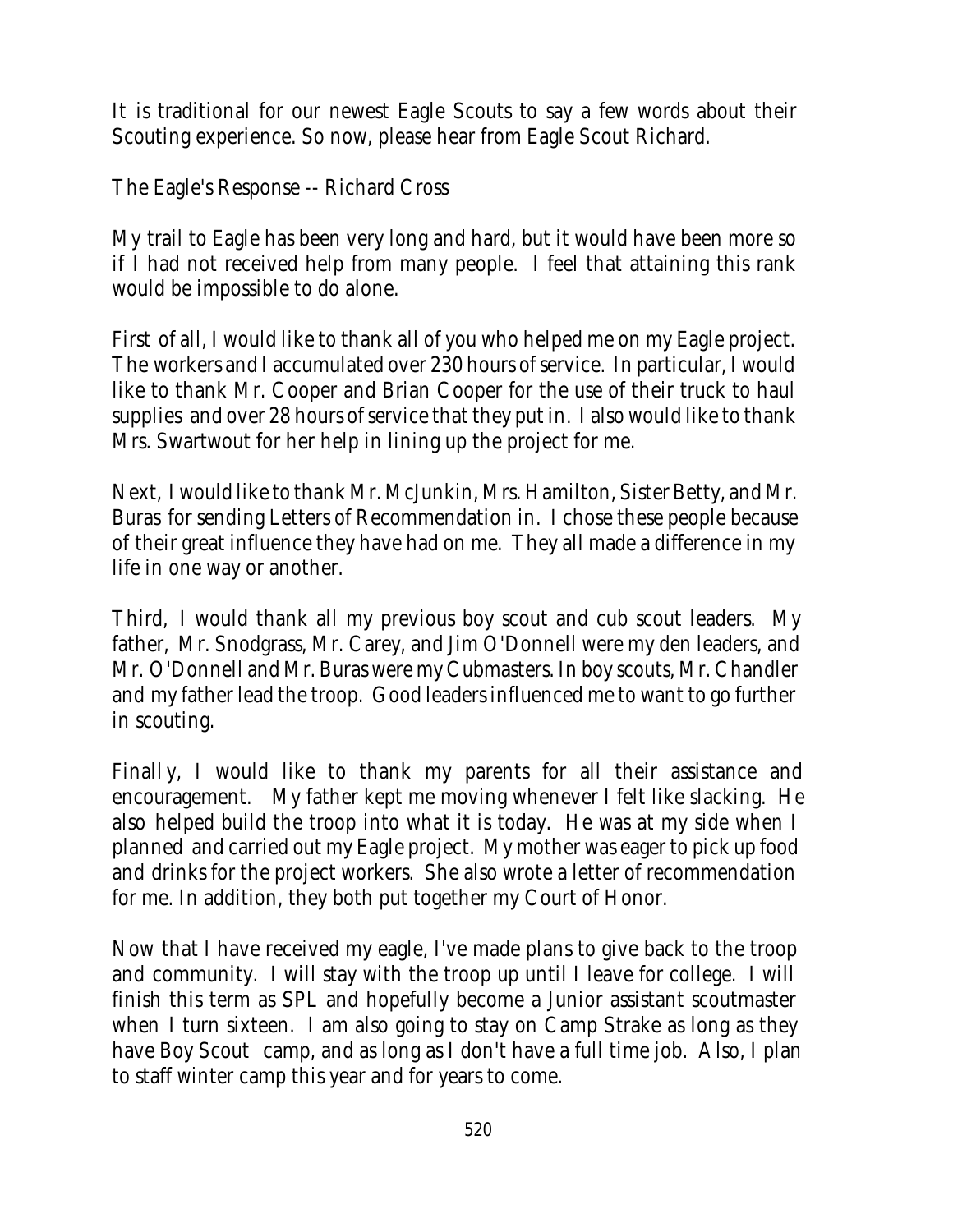Thank you all for coming.

(After Richard completes his remarks, he returns to the pew with his parents)

Mr. Etherton returns to the front to introduce Sister Betty

It is my pleasure to introduce Sister Betty who will lead us in the closing benediction.

Benediction -- Sr. Betty, St. Bernadette Catholic Church

Sister Betty will present her own remarks.

Retiring of the Colors -- Jonathan, leader, Jack, Grant -- Thanks to John P. Cross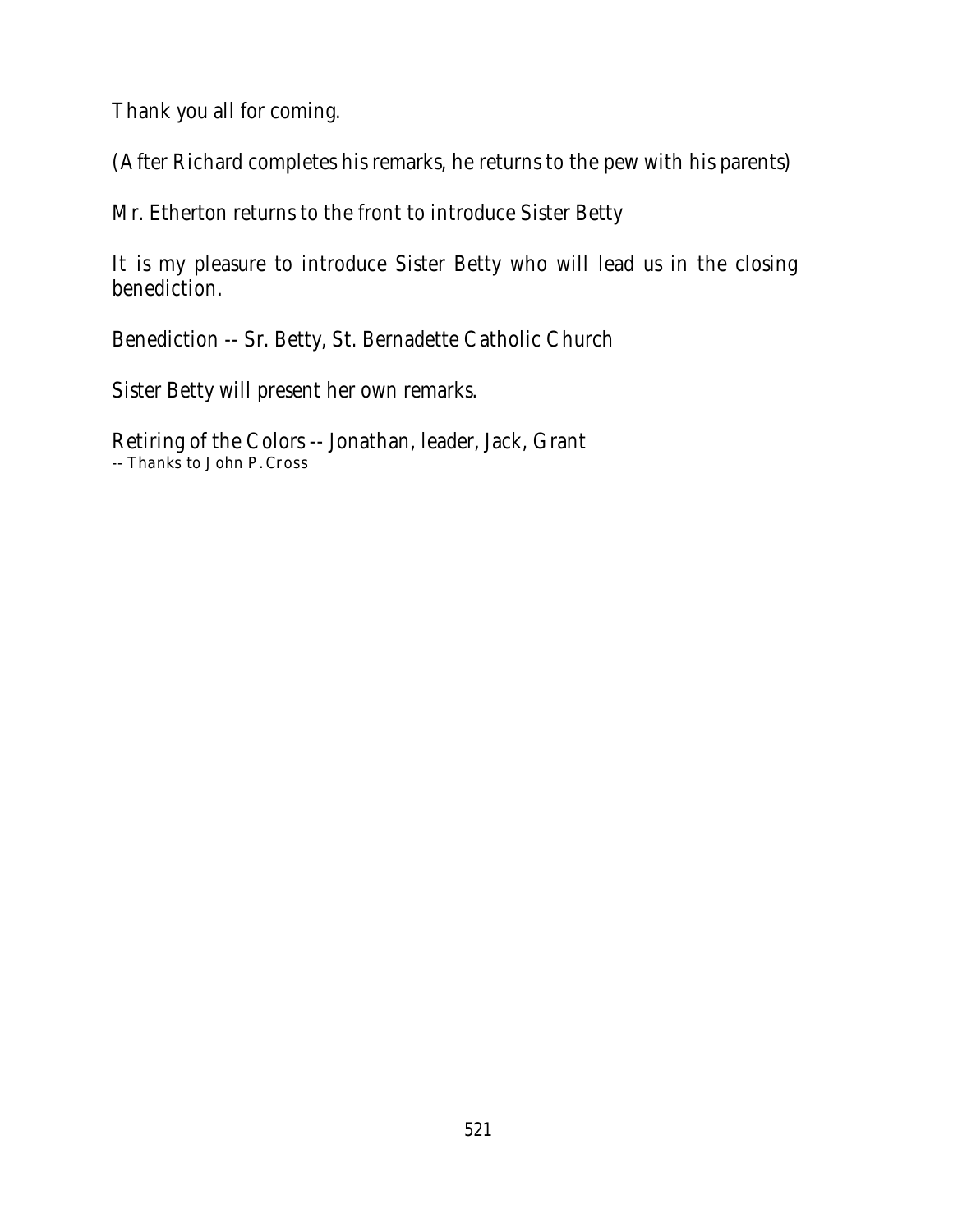# GOLD AWARD AND EAGLE COURT OF HONOR COMBINED

---<sub>--</sub> Justin Allen \_\_: "Ladies and Gentleman may I please have your attention".

"Please stand for the Presentation of Colors".

"Color Guard, advance the Colors".

US Flag, Texas Flag, Troop Flag, Girl Scout Flag

Color Guard comes forward and rotates to face the audience.)

 "Will the audience please join in the Pledge of Allegiance." "Scouts, Salute!" (\_\_ Justin Allen \_\_ leads the Pledge of Allegiance)

(After the Pledge, while everyone is standing three Scouts come forward and complete the opening ceremony.)

Will , ,

please come forward.

SCOUT : "The Red of our Flag represents the lifeblood of Brave Americans ready to die or worthily live for this our Country".

SCOUT : "The white of our Flag is for Purity, Cleanliness of purpose, thought, word and deed".

SCOUT : "The Blue of our Flag is for Faith and Loyalty, the eternal blue of the Star-filled heavens".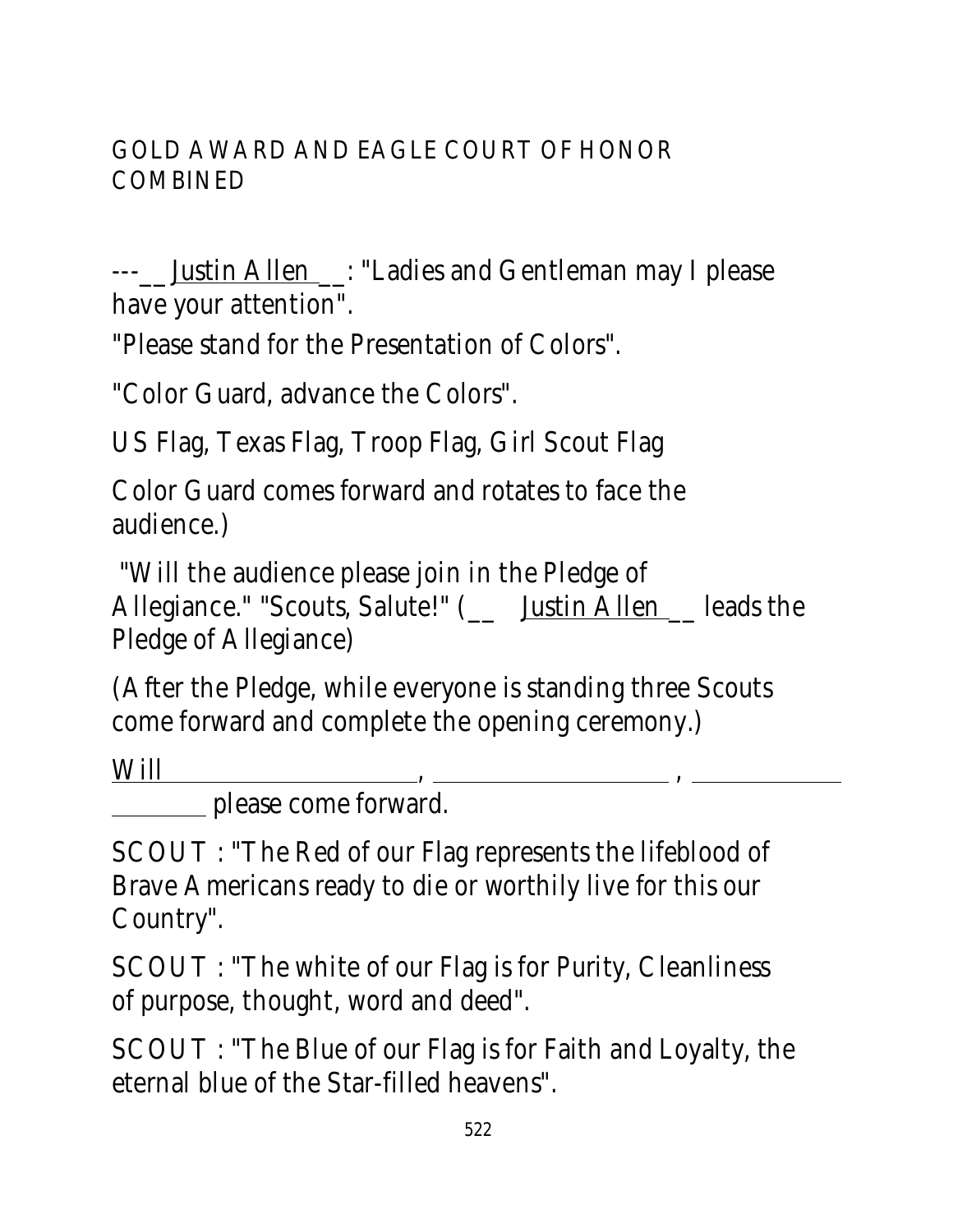(Three Scouts return to seat.)

"Color Guard, post the colors".

(Color Guard posts the colors, and salutes the Flag.)

"Color Guard, take your seats".

(Scouts file into the seats.)

(Everyone is still to remain standing.)

"Will everyone remain standing while

Rev Chuck Lightle \_\_ of \_\_ Walter Fair Methodist Church delivers the invocation".

<u>\_A Scout's Prayer \_\_\_\_</u>

A Scout's Prayer

Great Master of all Scouts,

We pray that You will make us trustworthy, for there are those who trust us.

Make us loyal, for through loyalty we reach our highest ideals.

Teach us to be helpful; through helpfulness we forget ourselves.

Make us friendly - there are so many who need friends.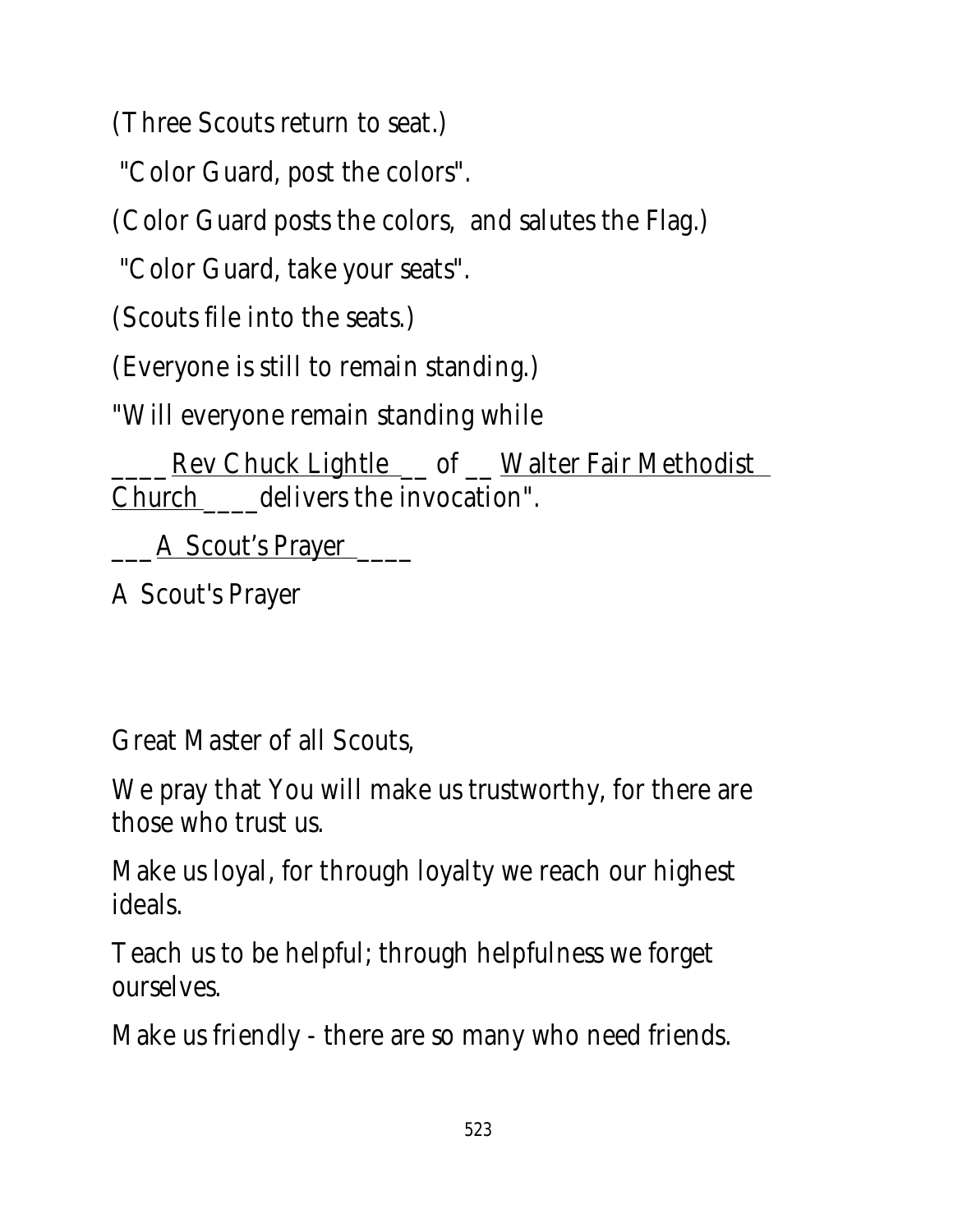Train us in courtesy, for courtesy is the carpet on life's floor.

Make us kind; the fields and woods are full of Your creatures.

Insist on our obedience, for success comes only to him who first learns to obey.

Make us cheerful, for cheerfulness is the green grass near the pebbles in the road.

Train us in thrift, for thrifty habits enable us to be generous to those in need.

May we be brave - brave in darkness and brave in the light, but save us from becoming fakers of bravery.

Help us to be clean in thought, in speech and in deed; and may we remember that our bodies are thy holy temples.

Above all, Father, help us to be reverent - not only toward You but also toward all things that You have made.

We ask thy guidance in all these things and may we never forget the

Promise to which all Scouts are pledged.

"Thank you \_\_ Rev Lightle \_\_\_\_\_\_ Would everyone please be seated."

"I would like to introduce <u>\_\_</u> Mr. Dwight Huse \_\_\_\_ of Troop 589 and our Master of Ceremonies for our Eagle Gold Court of Honor".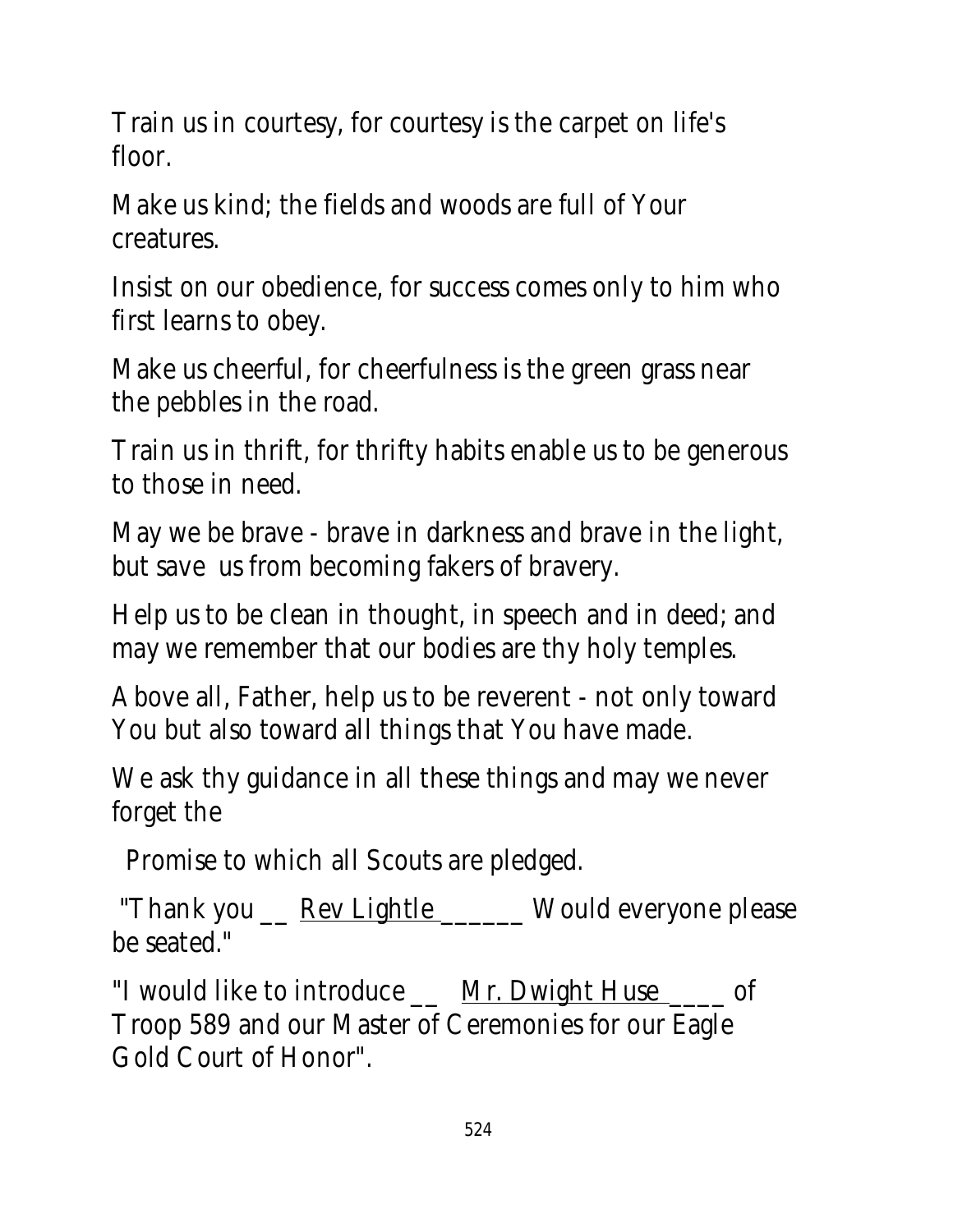MASTER OF CEREMONIES: "Thank you, Mr. Allen  $\overline{\phantom{a}}$ 

Good afternoon honored guests, ladies, gentleman, scouts and scouters. My name is \_\_\_\_\_\_\_\_\_ <u>Dwight Huse</u> \_\_\_\_\_\_\_ of Troop 589. It is my pleasure to be the Master of Ceremonies for this Eagle Court of Honor and Gold Award Ceremony, honoring <u>Dryan and Sara Eubanks</u>

"Today we have the honor and pleasure of recognizing the award of Eagle Scout and the Gold Award. The parents and Scout Leaders of \_ Bryan and Sara \_ have labored long and faithfully to develop them towards responsible citizenship through the Boy Scout and the Girl Scout Program. Their efforts now culminate in the presentation of the Eagle Award and the Gold Award. The success of these efforts, however, will only be manifested in the way these Honored Scouts set a social pattern for the lives of those they touch".

MASTER OF CEREMONIES: " I will now call upon Edith Guiser \_\_\_\_\_ to give the Gold Award requirements, its history and the Challenge."

Gold Award: Reading of Description and Challenge

"The Gold Award was established in 1980 as Girl Scouting's highest award. Only Senior Girl Scouts, at least 14 years of age, may pursue this award.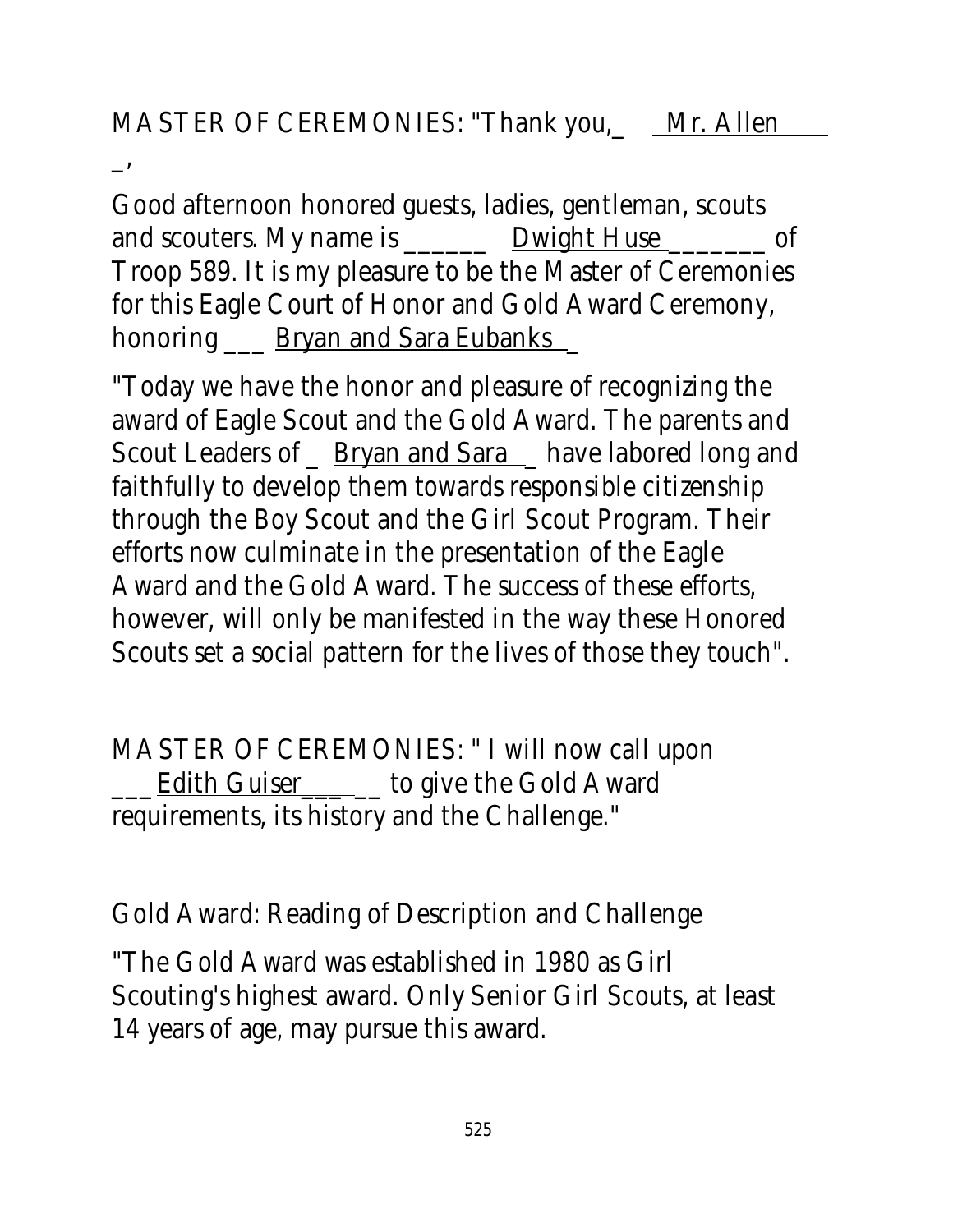"The requirements for the Gold Award involve the completion of a combination of interest projects, leadership, career exploration and service projects. A young woman must demonstrate ability and skill in goal-setting, planning, putting values into action, and relating to the community. Each scout must earn 4 interest project patches, the Senior Challenge, the Senior Leadership award and the Career Challenge Pin. Upon completion of these requirements, the Scout must plan and execute a community service project spanning a period of at least four months. Each Scout must summit to the Girl Scout Council a project plan for approval before she does her project. Final application for the Gold Award is made to the council upon completion of the service project.

When a girl enters Scouting, in the three parts of the Scout Oath, she promises upon her honor to do her best to do her duty

First, - to serve G-d second, - to My country and mankind and third, - And to live by the Girl Scout Law

Likewise in the Scout Law she promises:

- : To be Honest Be truthful in what you say and do
- : To be Fair Treat others the way you want to be treated

: To help where you are needed – Find out what others need and do

what you can to show that you care

: To be cheerful – Look for the bright side, even when things don't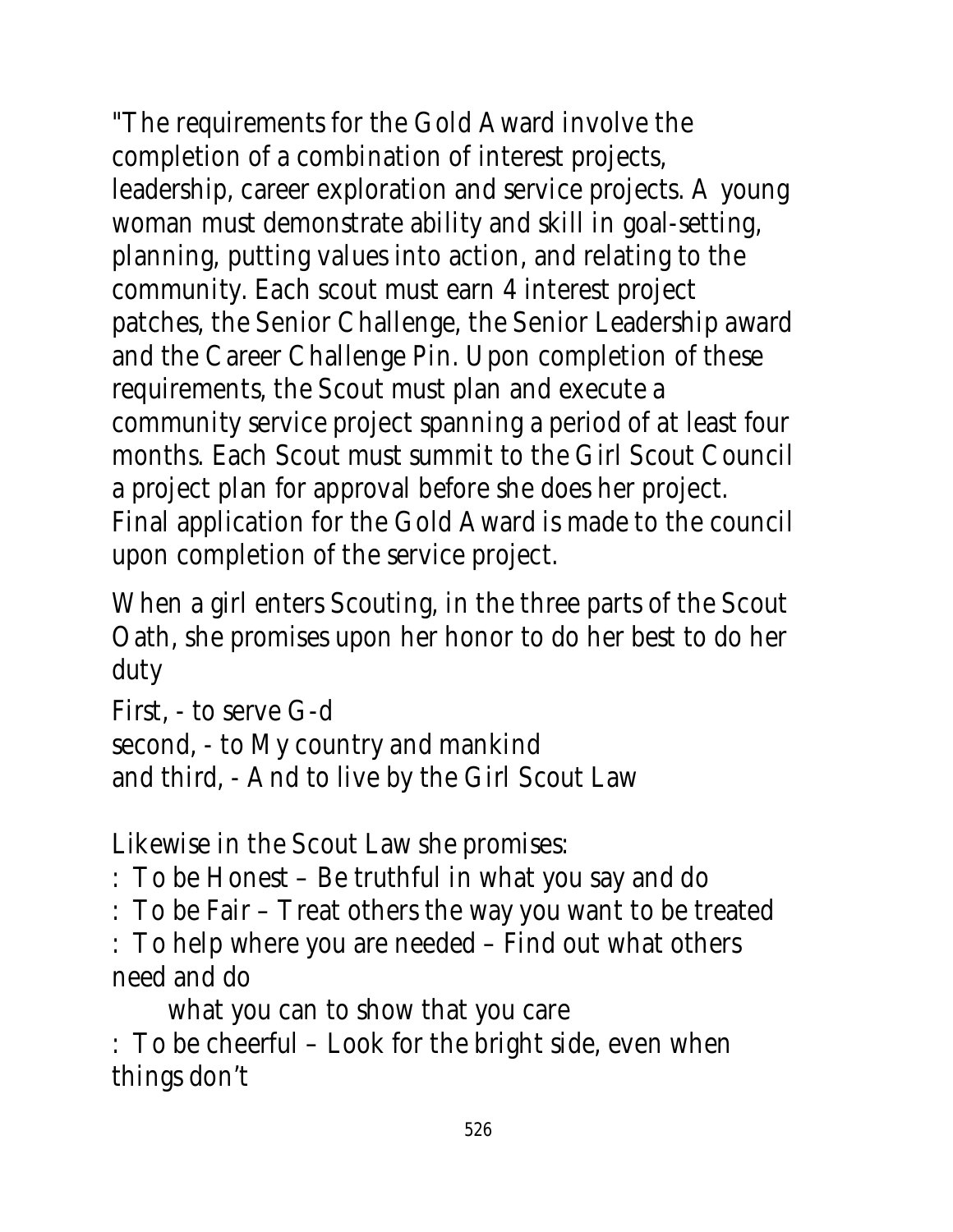go your way

: To be friendly and considerate – Be thoughtful of other people. Try to

be the kind of friend you would want to have

: To be a sister to every Girl Scout – Thinks of Girl Scouts everywhere

around the world – those you know and those you've never met –

as friends

: To respect authority – Listen to people who are responsible for you and

follow their directions

: To use resources wisely – don't waste what you have. Make the most of

your abilities, try to keep learning new things

: To protect and improve the world around you – each of us can do

something, even if it's something small, to make this world a better

place. In your own way, help preserve the world of nature. Be a

friend to animals, plants and the earth.

: To show respect for yourself and others – do your best in the way you

treat others. Everyone is special in his or her own way. When

you try to do the best you can, you usually think better of yourself.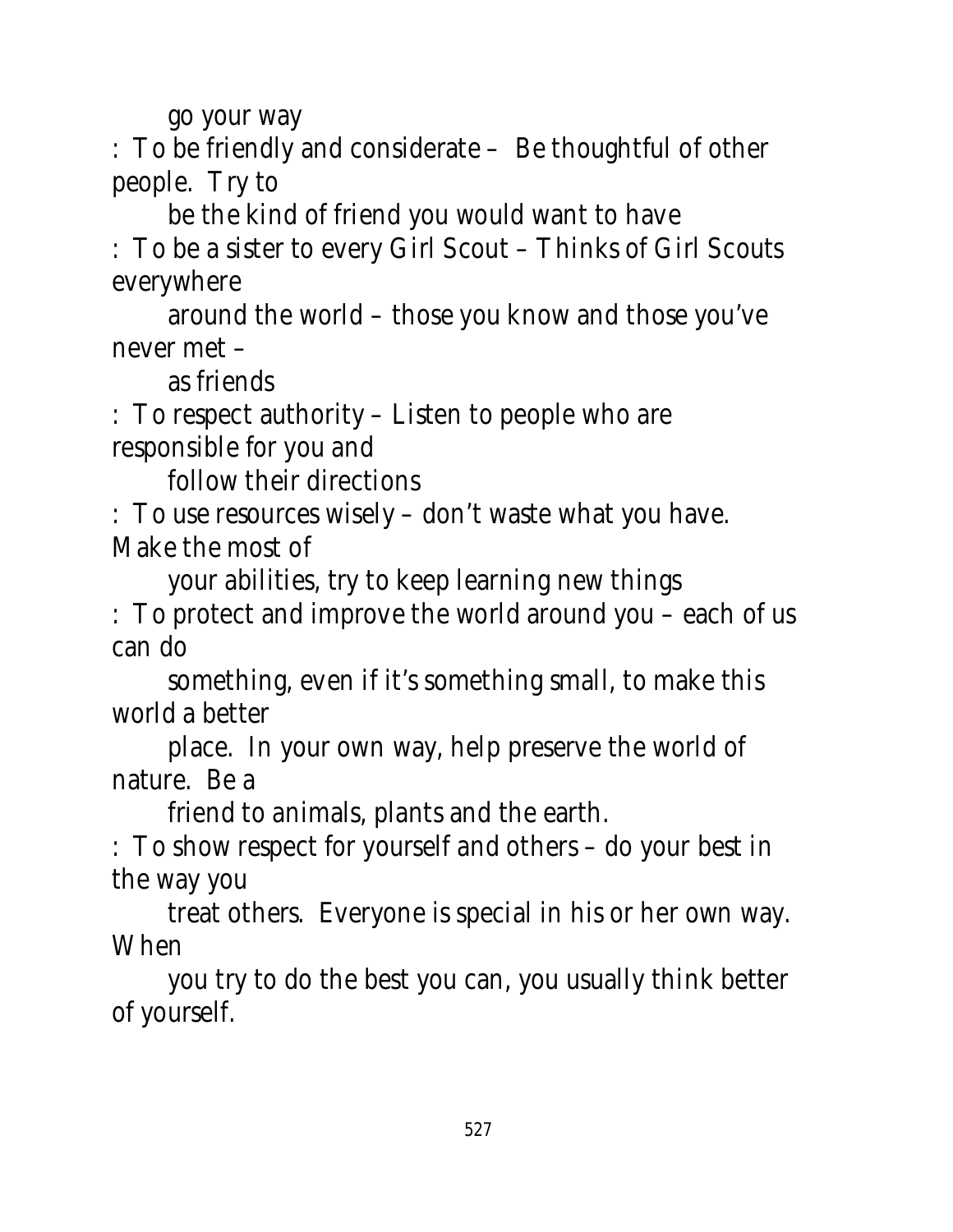Each is an important foundation stone in the building of strong character

A Gold Scout Recipient is one who has taken the Scout Oath and Law, to which she has promised, and embodied them within her character. The Oath and Law have become a part of her, they guide and direct her.

"The Gold Award Advisory Panel reviews each application to determine that the Scout has truly shown the exceptional leadership and organizational skills and has completed the community service required to earn this award. Over the years Girl Scouting's Highest Award has been called the Golden Eaglet, the Curved Bar, First Class and finally the Girl Scout Gold Award. There has never been a time when Girl Scouting has not had a highest award."

"Will all of those in the audience who have earned Girl Scouting's highest award, please stand.

Congratulations and Thank you. You may be seated.

[Speaker addresses the candidate]

"[\_\_Sara Eubanks \_\_], the Girl Scouts and Girl Guides constitute one of the most significant movements in the history of the world. By your hard work and dedication, you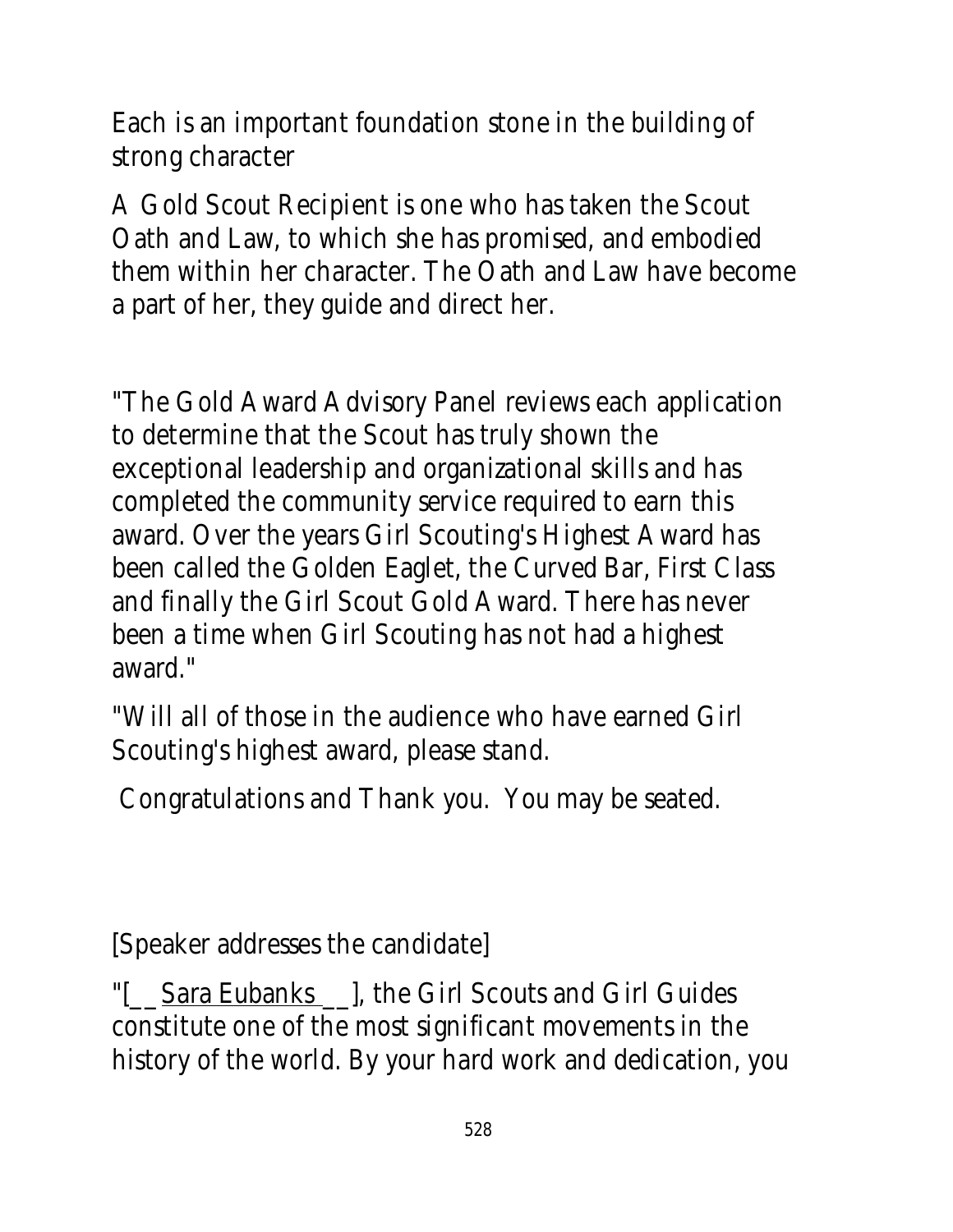have earned your right to be counted worthy of the program's highest rank. You have assumed a solemn obligation of service to G-d, to your country, to your fellow Girl Scouts and to humanity. Remember that the award you are about to receive is not only yours, but holds great significance for all of us as well. For what you do in the future reflects not only upon yourself but on those of us who with you hold Girl Scouting's highest award."

MASTER OF CEREMONIES: "Thank you \_\_ Mrs. Guiser \_\_\_\_\_\_. I will now call upon

Paul Morrow to describe the Eagle Scout requirements and its History."

Significance of the Eagle Rank

"The Scouting movement, begun by Lord Robert Baden-Powell, constitutes one of the most wholesome and significant influences in the world today. Many successful, well-known persons are Eagle Scouts -- former President of the United States Gerald Ford; most of the original astronauts; and, many leaders in business and industry. The Eagle candidate whose efforts culminate this afternoon in the presentation of the Eagle badge, has labored long to enter this brotherhood. He will assume even greater responsibilities to the ideals of honor and service. When he pledges himself on his sacred honor, he will be sealing his loyalty to the code of the Eagle Scout with the words which closed the Declaration of Independence."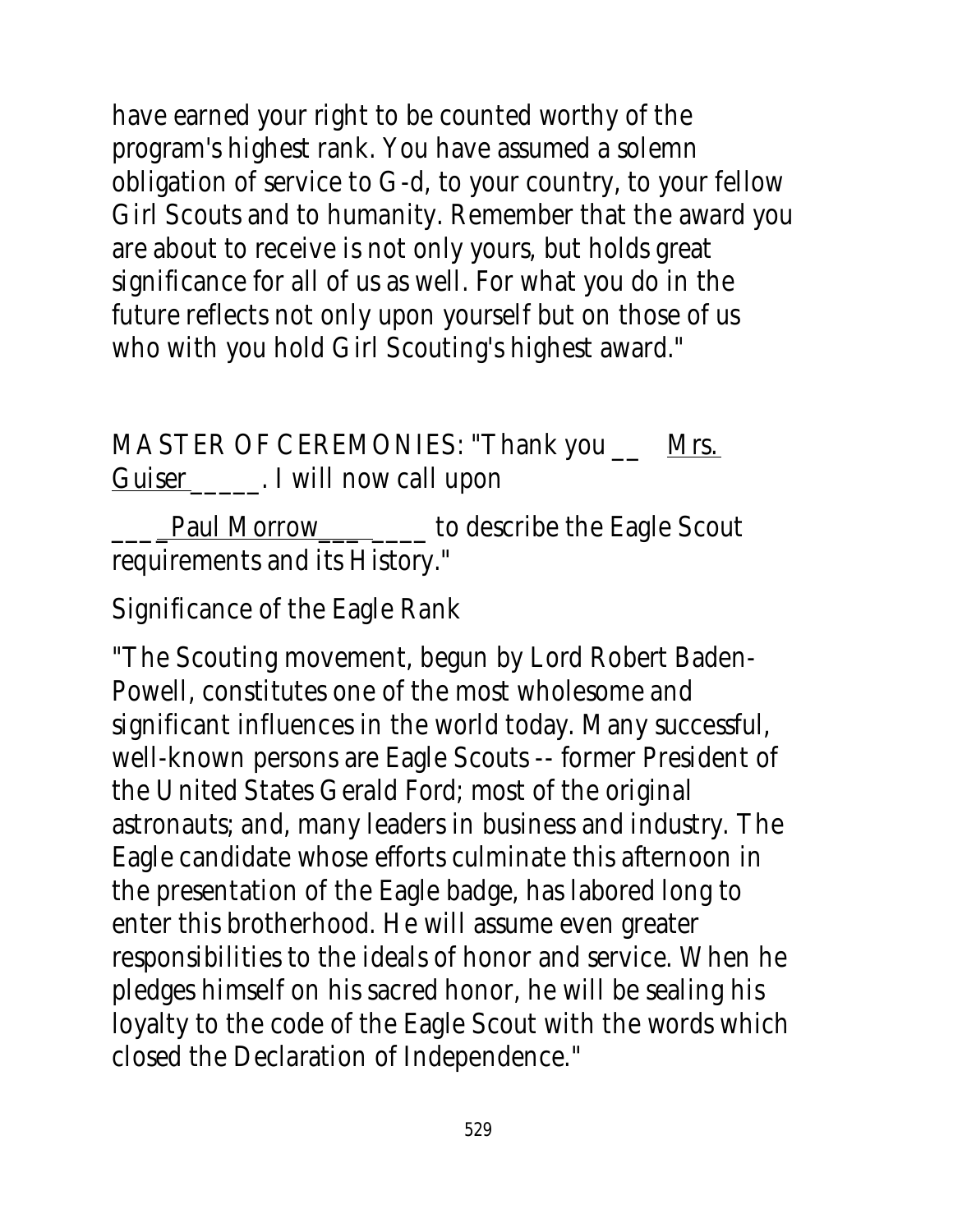Webster's dictionary describes an eagle as a large bird of prey with sharp vision and powerful wings, famous for their strength, size, grace, and keen vision. It is the national emblem for the United States. Though the eagle is found throughout the world, it is never found in abundance; it is always rare and it is always a superb specimen.

In Scouting the eagle stands for strength of character, and for knowledge of all phases of Scouting. The eagle represents an understanding of community and nation, and a deep respect for same. The eagle is a symbol of what a young man has done as well as what that young man will do, and will be, when he grows to manhood. The eagle is a leader. The eagle is respected, both by his peers and by his adult leaders.

The EAGLE SCOUT AWARD is the highest award available to youth members of the Boy Scouts of America. It is a recognition by the National Court of Honor, presented through the local council and a local court of honor.

It represents many years of dedicated effort, and the successful completion of a long process, which started when the young man became a Boy Scout. It is a demonstration of how people, working together, can truly help mold a young man with a solid sense of leadership, citizenship, and responsibility.

Not every boy, nor every Scout, qualifies for the high rank of Eagle.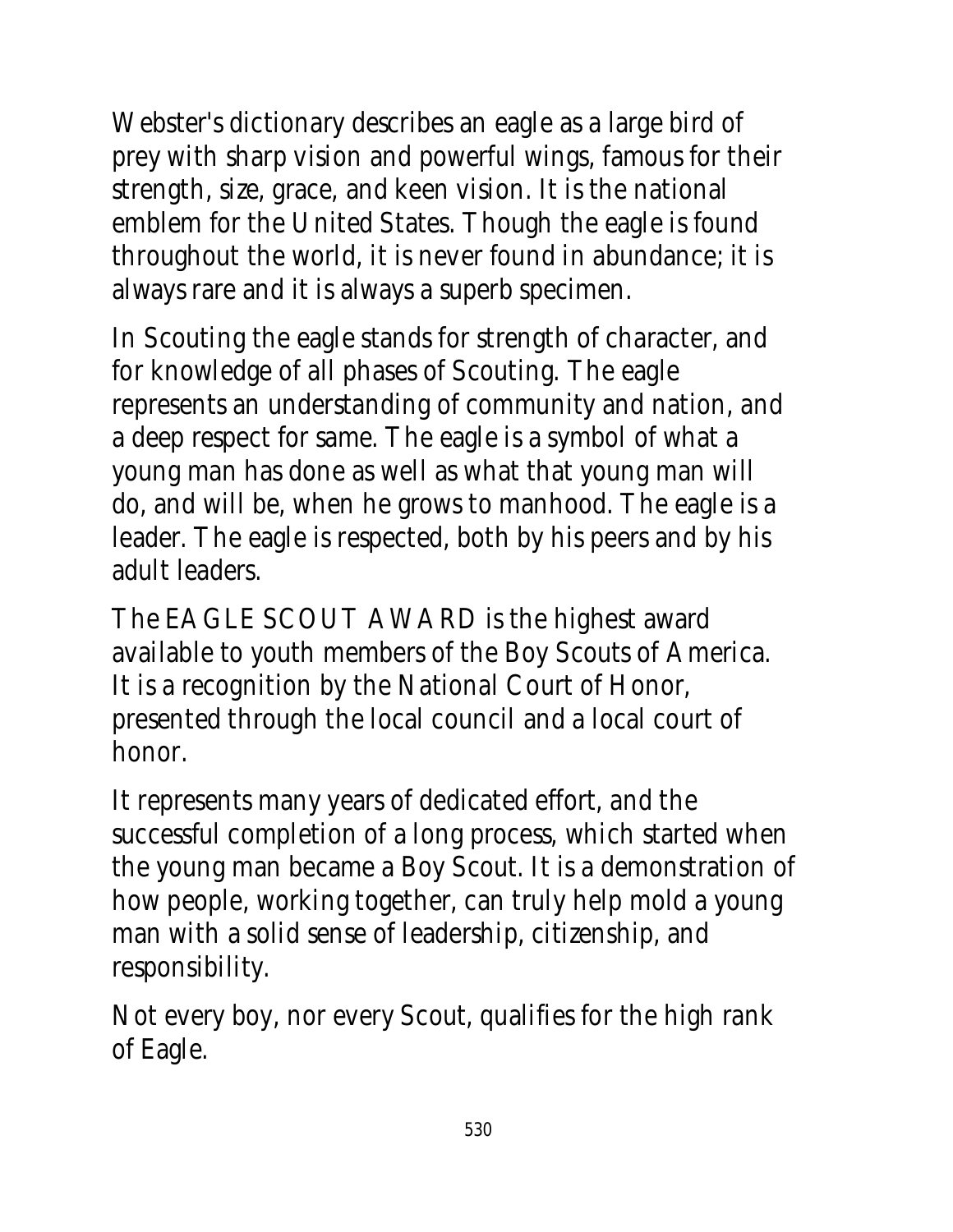1. The physical requirements are strenuous, as set forth in the required merit badges.

2. Mental requirements are unusual and require much more than average intelligence.

3. Perhaps an even more difficult and more important requirement for the Eagle rank is the personal character of the Scout as reflected in his right attitudes toward G-d and the ideals of Scouting, as reflected in his cooperation and service to others in church, the home, school and community. The applicant must have a high degree of the spirit of cheerful service to others, which is a basis of good citizenship.

The attainment of the Eagle Scout Rank is indeed the highest honor that a Scout may achieve.

When a boy enters Scouting, in the three parts of the Scout Oath, he promises upon his honor to do his best to do his duty

first to G-d and his country

second, to other people, by helping them at all times and third, to himself, by keeping himself physically strong, mentally awake, and morally straight.

Likewise, in the Scout Law his promise to obey is put into effect as the occasion may demand. He is trustworthy, loyal, helpful, friendly, courteous, kind, obedient, cheerful, thrifty, brave, clean, and reverent.

Each is an important foundation stone in the building of strong character.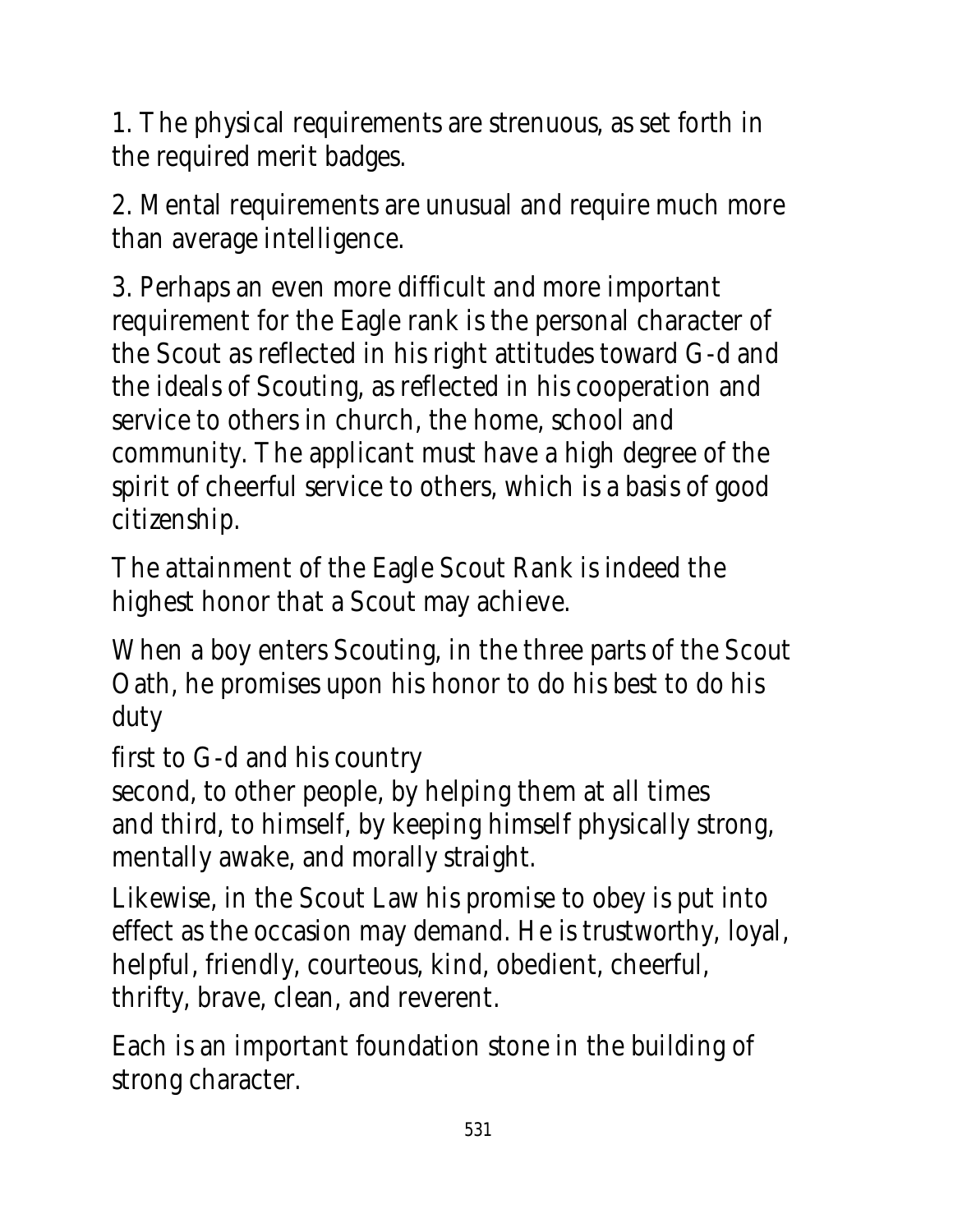An Eagle Scout is one who has taken the Scout Oath and Law, to which he has promised, and embodied them within his character. The Oath and Law have become a part of him, they guide and direct him.

Awarding the Eagle is an important and serious matter. It is the climax and goal toward which this Scout has been working for several years. It is the culmination of the efforts of the parents and leaders of this Scout. It is an occasion for pride and for joy.

Eagle is the highest and most coveted award in all of Scouting, and it is the last major step in the advancement program. It is, at this point, that Scouting has achieved its purpose in these Eagles:

in building participating citizenship in growth in moral strength and character in development in physical, mental, and emotional fitness

# Scouting Heritage

Very few Scouts make it this far, only about 2% of all scouts, and it is a great achievement for all parties involved: the Scout, his family, his community, his unit, and the Boy Scouts of America.

Many Eagle Scouts have gone on to assume important positions:

A previous survey of leaders revealed that seventeen of our United States Senators over 60 of our Congressmen eleven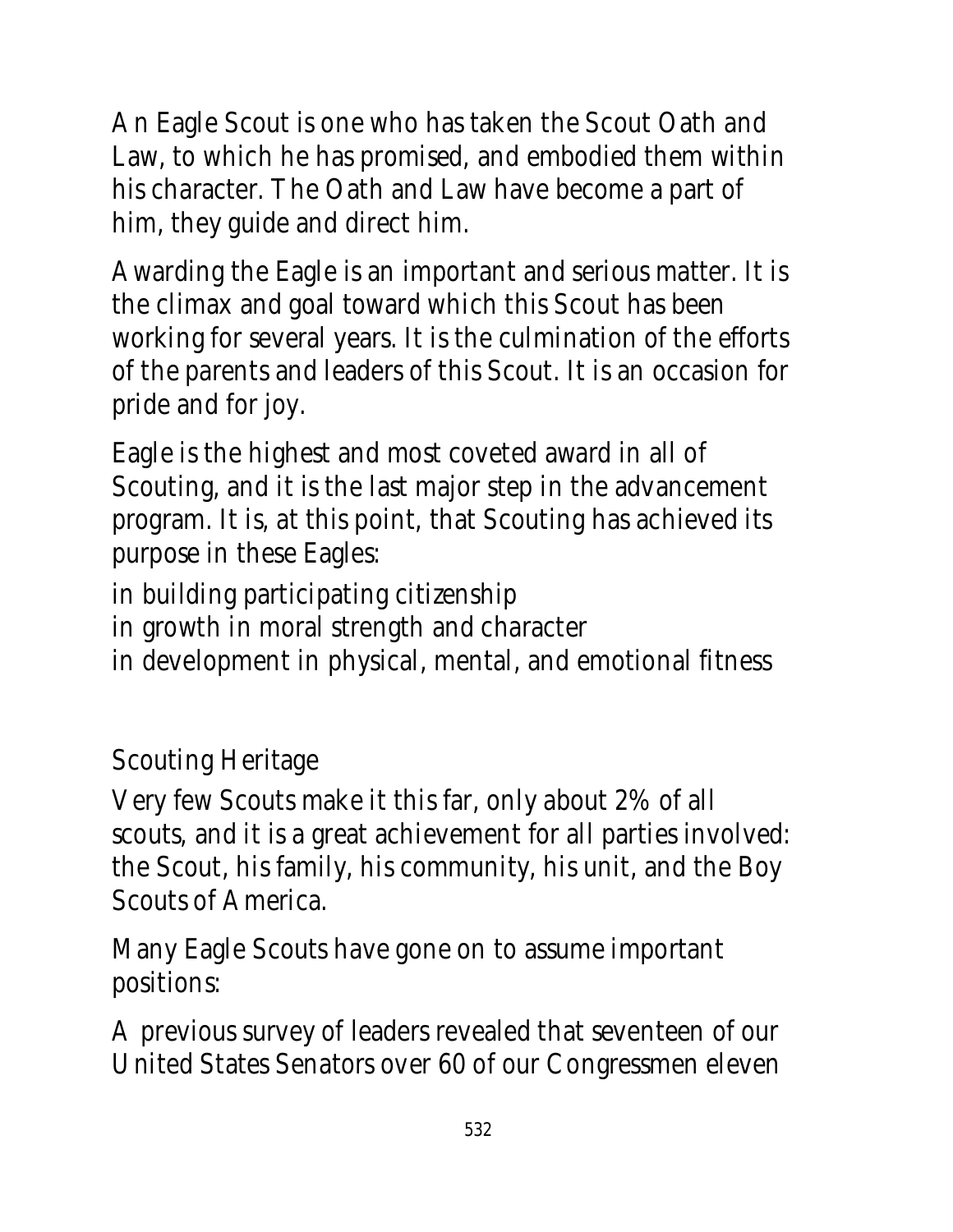of our state Governors fourteen of our senior military officers Over 1700 chief executive officers/presidents/heads of corporations are all Eagle Scouts.

Other Famous Eagles include

\* Steven Spielberg, Film Director/Producer

\* James Brady, Former Press Secretary to President Reagan

\* Walter Cronkite - Journalist, T.V. commentator

\* Daniel J. Evans, Former US Senator and Governor of Washington state

\* H Ross Perot

Of the 214 former and present astronauts, 142 have taken part in Scouting. 33 became Eagle Scouts, including Neil Armstrong, the first man to set foot on the moon.

A Look At 100 Boys That Join Scouting

12 will receive their first time religious contact

5 will earn their religious emblem

2 will enter the clergy

18 will develop hobbies which will last a lifetime

8 will enter a career based on Merit Badges work

17 will become Scout volunteers

1 will use Scouting skills to save the life of another person 1 will use Scouting skills to save this own life

28 will continue lifelong hobbies started in Scouting

2 will attain the rank of EAGLE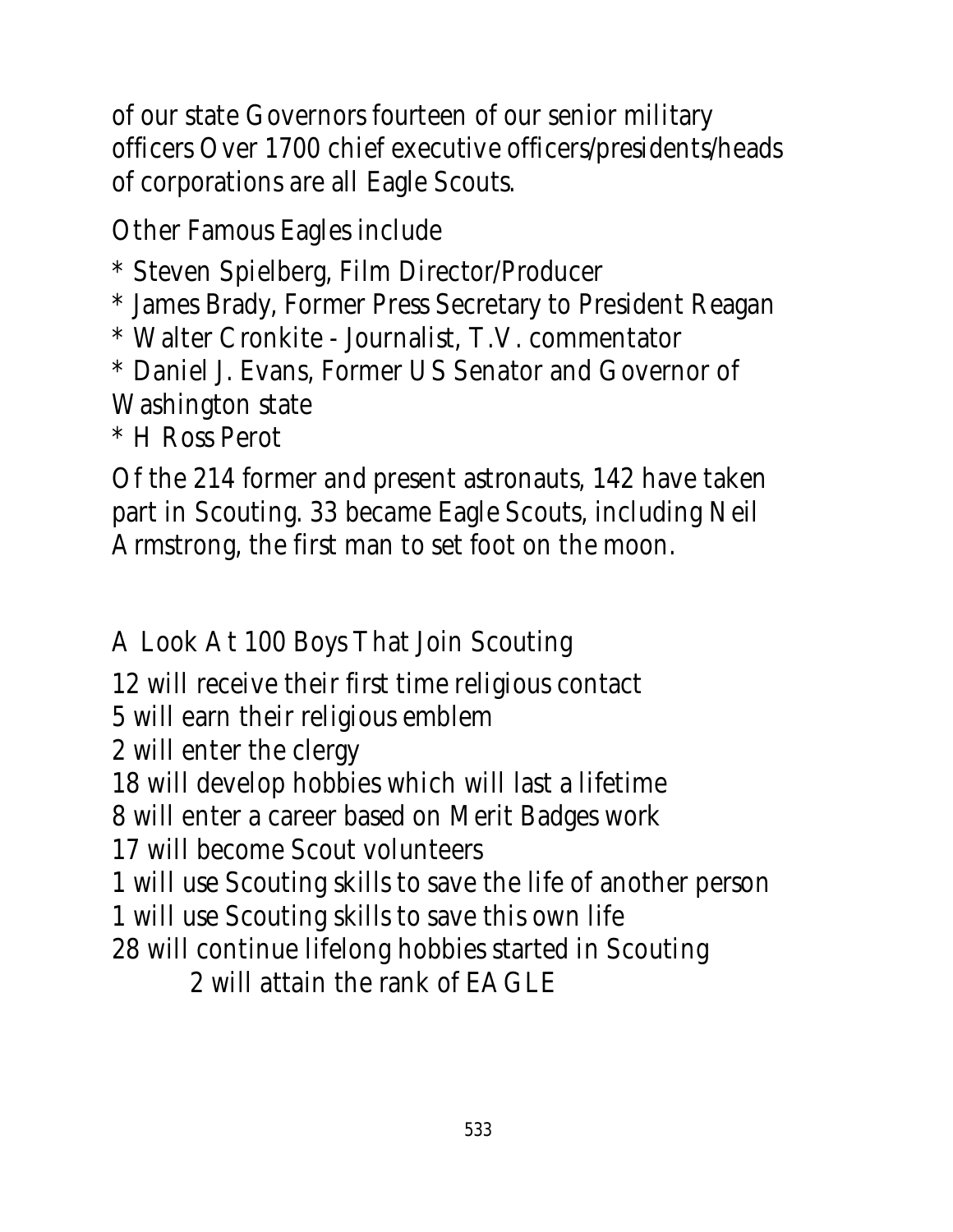Were you aware that Boy Scout Alumni include: 63% of Air Force Academy graduates 68% of West Point graduates 70% of Annapolis graduates 72% of Rhodes Scholars 85% of FBI agents 65% of college graduates 65% of US Congress 85% of airline pilots 85% of student council presidents 89% of senior class presidents 71% of football captains 65% of basketball captains 88% of school newspaper editors 77% of editors of school annuals 75% of business managers of school publications 80% of junior class presidents 26 of the first 29 astronauts were Boy Scouts. 11 of the 12 who walked on the moon were Scouts. 108 of 172 astronauts were Boy Scouts. Over half of the 108 Scout Astronauts attained Star, Life or Eagle ranks.

"Will all of those in the audience who have earned Boy Scouting's highest award, The Eagle Scout please stand.

Congratulations and Thank you. You may be seated.

[Speaker addresses the candidate]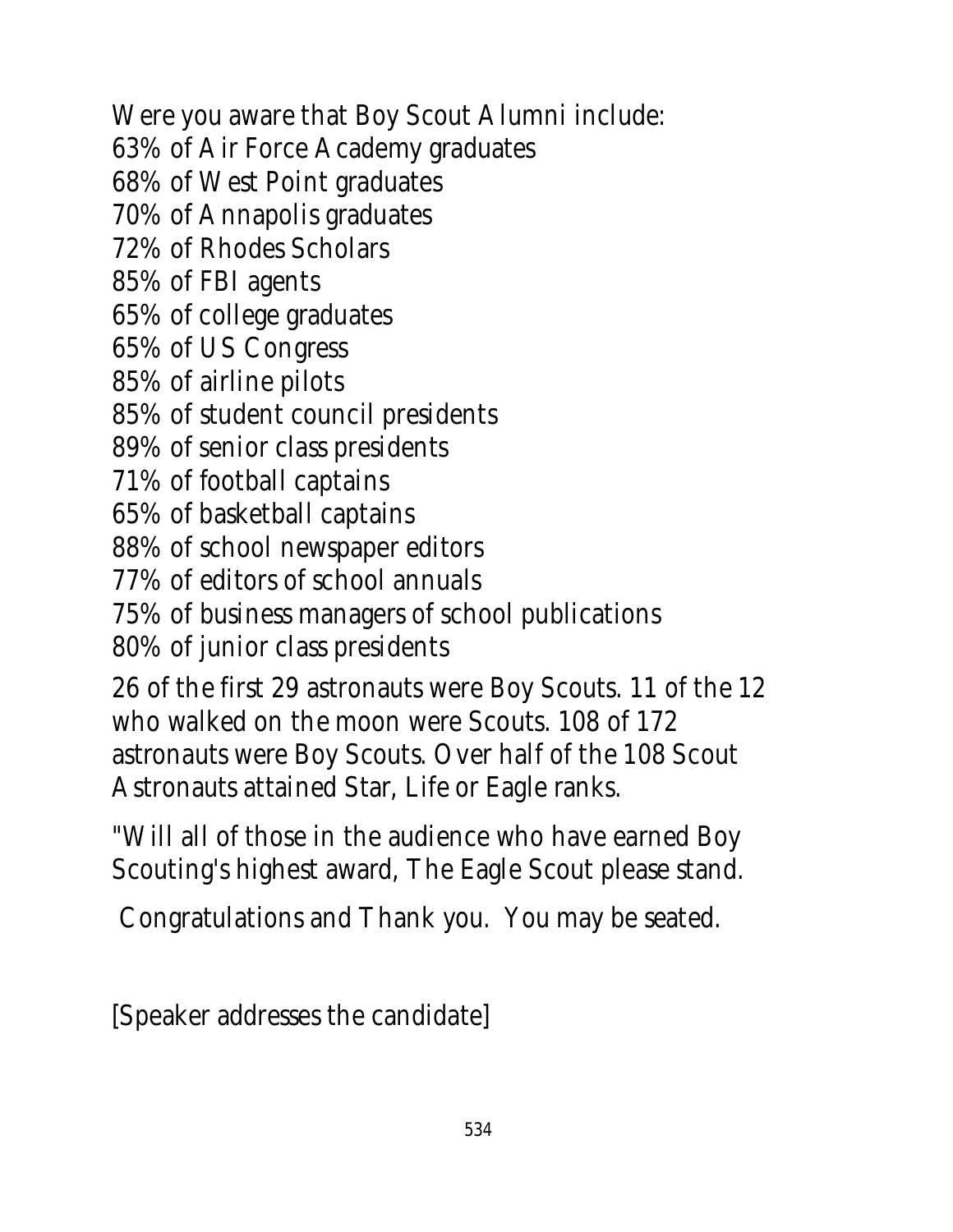Eagle Scout candidate [ Bryan Eubanks ], as a representative of the Eagle Scouts of the East Texas Area Council, I welcome you to the brotherhood of Eagle Scouts. Barely more than 2 percent of the boys who enter Scouting achieve what you have been recognized for tonight. The requirements are demanding, but fair, requiring perseverance and ability.

I am not here to talk of your past accomplishments, which are great, but of your future opportunities. The Eagle Award is now yours. When you attend Scouting functions, Scouters will recognize you as a doer, and you will be standing as an equal among leaders.

Your Eagle Award will go far beyond Scouting itself. When you apply to a college or apply for a good job, Eagle Scout on your application helps.

More than that, the things you have done, the leadership and character you have developed, will stand you in better than a certificate and a piece of ribbon in a frame. You will have opportunities to be of service to others, through your school, your work, and through Scouting, because you know what you can accomplish.

In the years to come, you will casually meet men who are Eagles too, there will be an instant bond of comradeship. For you have each shared a common experience. You each know the other can be trusted, as a friend and as a brother Scout. The comradeship among Eagles extends throughout the nation, yes even around the world. For the rest of your life Scout [\_ Bryan Eubanks \_ ] you travel as a marked man, an Eagle Scout!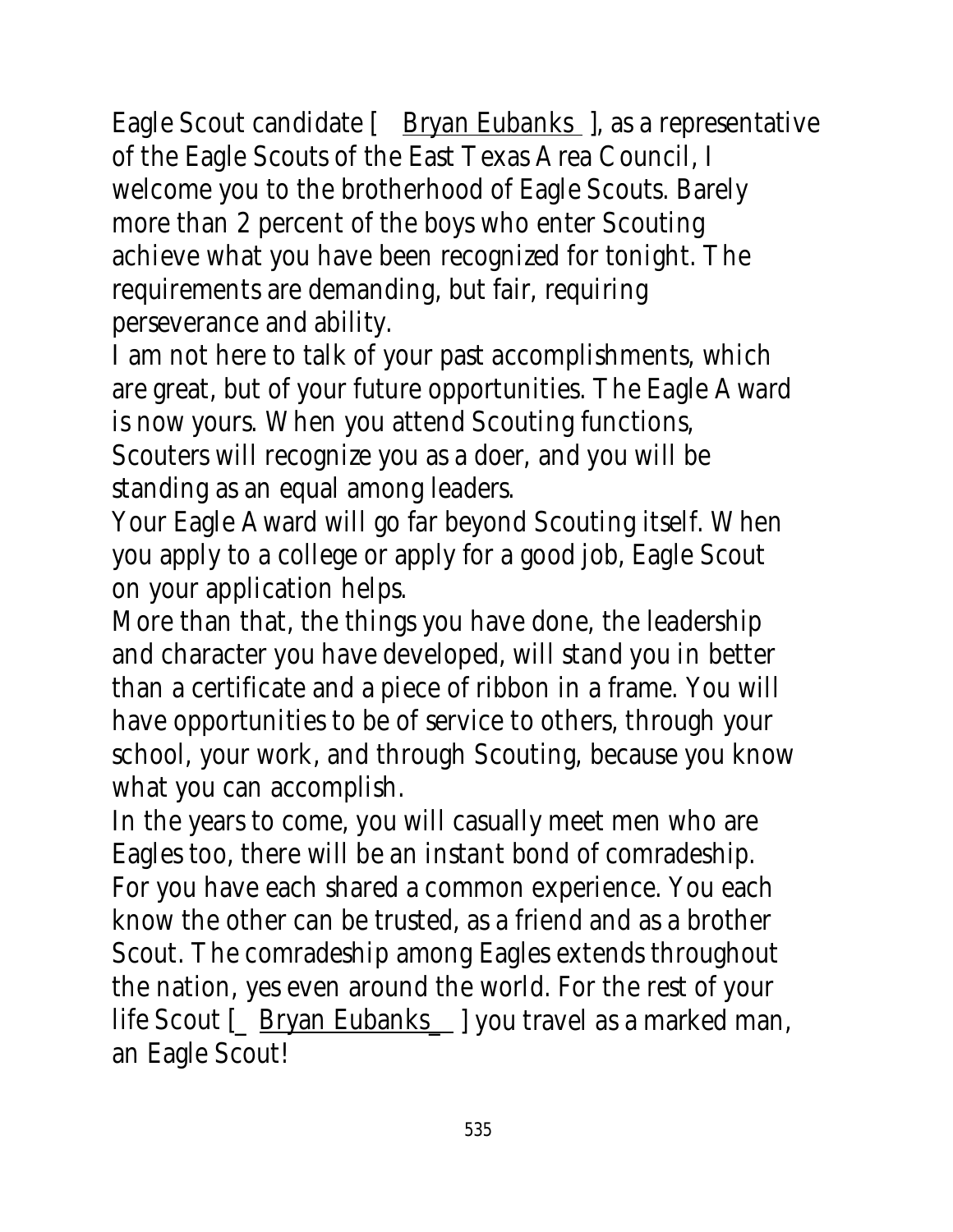# MASTER OF CEREMONIES: "Thank you \_\_ Mr. Morrow\_\_\_

What It Means To Be An Eagle Scout Or Gold Award Recipient by Greg Gough

It means that you have the ability to be a leader. Not of a gang or criminal organization but a leader of like minded individuals that uphold a creed, a sacred oath. A passion for life and the principals that founded the United States of America. Patriotism is a loyalty you will never break. If called on you would voluntarily give your life for your country. But more importantly, you will work to make it better. Duty to G-d is an ongoing learning and incorporating of similar moral values that ensure that you will be a compassionate and productive citizen. Eagle Scout or Gold Award is not a patch, an award or certificate to hang on the wall. It is a way to live your life. Although the trail to Eagle and Gold is hard work and fun; it is much more. The Eagle and Gold rank is an education. Each rank is a chapter. The conclusion is that by earning the Eagle or Gold rank the individual has the tools to be a responsible consciences citizen who would gladly advance the group before the individual.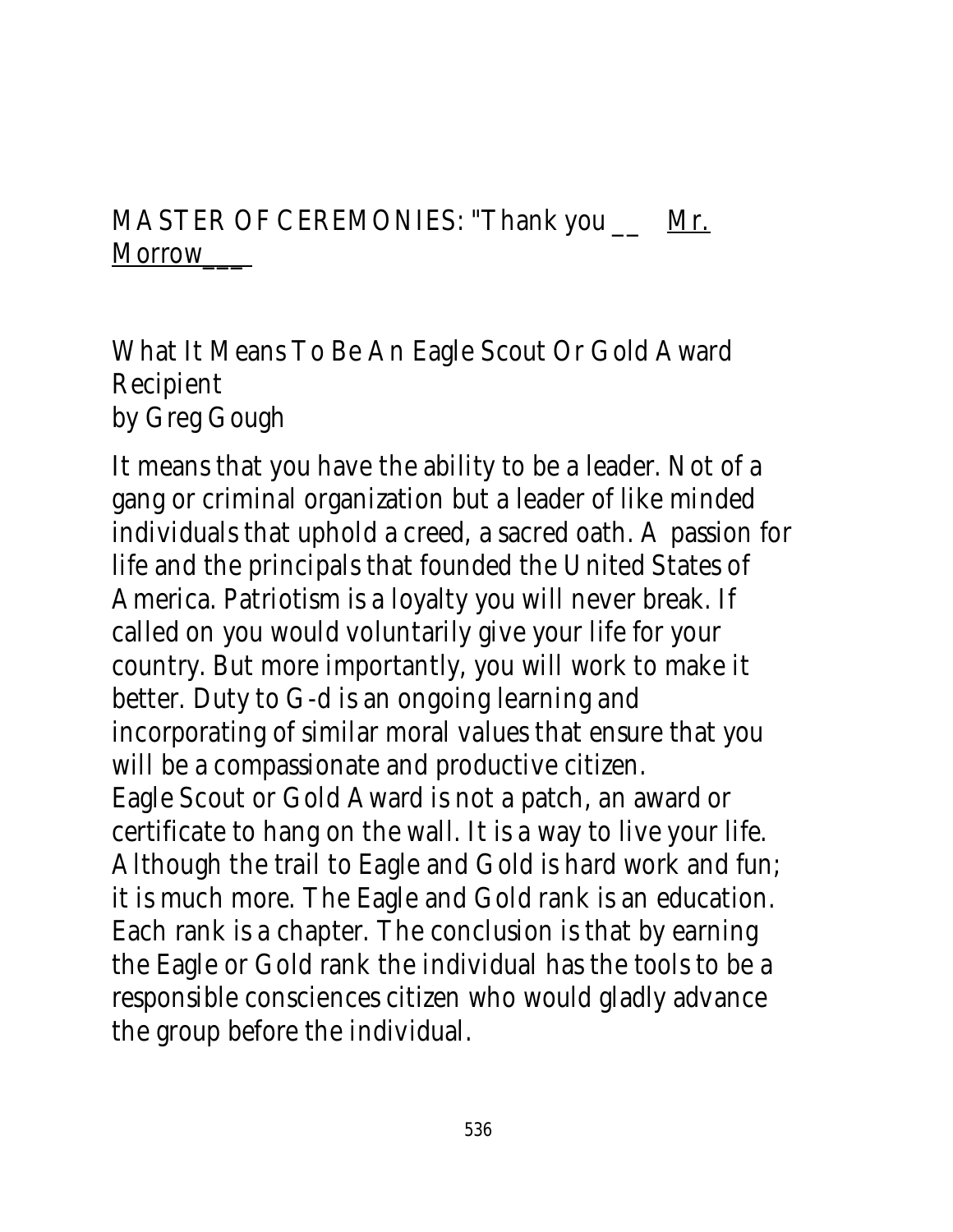### MASTER OF CEREMONIES: "We will now have a short slide show"

MASTER OF CEREMONIES: " I will now call upon Paul Eubanks \_\_\_\_ to give the Eagle and Gold Charge to our new candidates."

Will \_\_\_ Bryan Eubanks and Sara Eubanks \_\_\_\_\_ Please come forward.

# EAGLE CHARGE

: "I speak to you as an Eagle Scouts of this Council and as your older brother. I have the honor to give you the Eagle Scout, Gold Award Charge on the occasion of your elevation to the highest rank in Scouting.

The Boy Scouts and Girl Scouts of all nations constitute one of the most wholesome and significant influences in the world's history. You have been counted worthy of this high rank. All who know you rejoice in your achievement. As you live up to your obligations, you bring honor to yourself and your fellow Scouts.

Your responsibility extends to your country and your G-d. America has many good things to give you and your children after you, but these good things depend for the most part on the ability of her citizens. Our country has a great past, you can make the future still greater.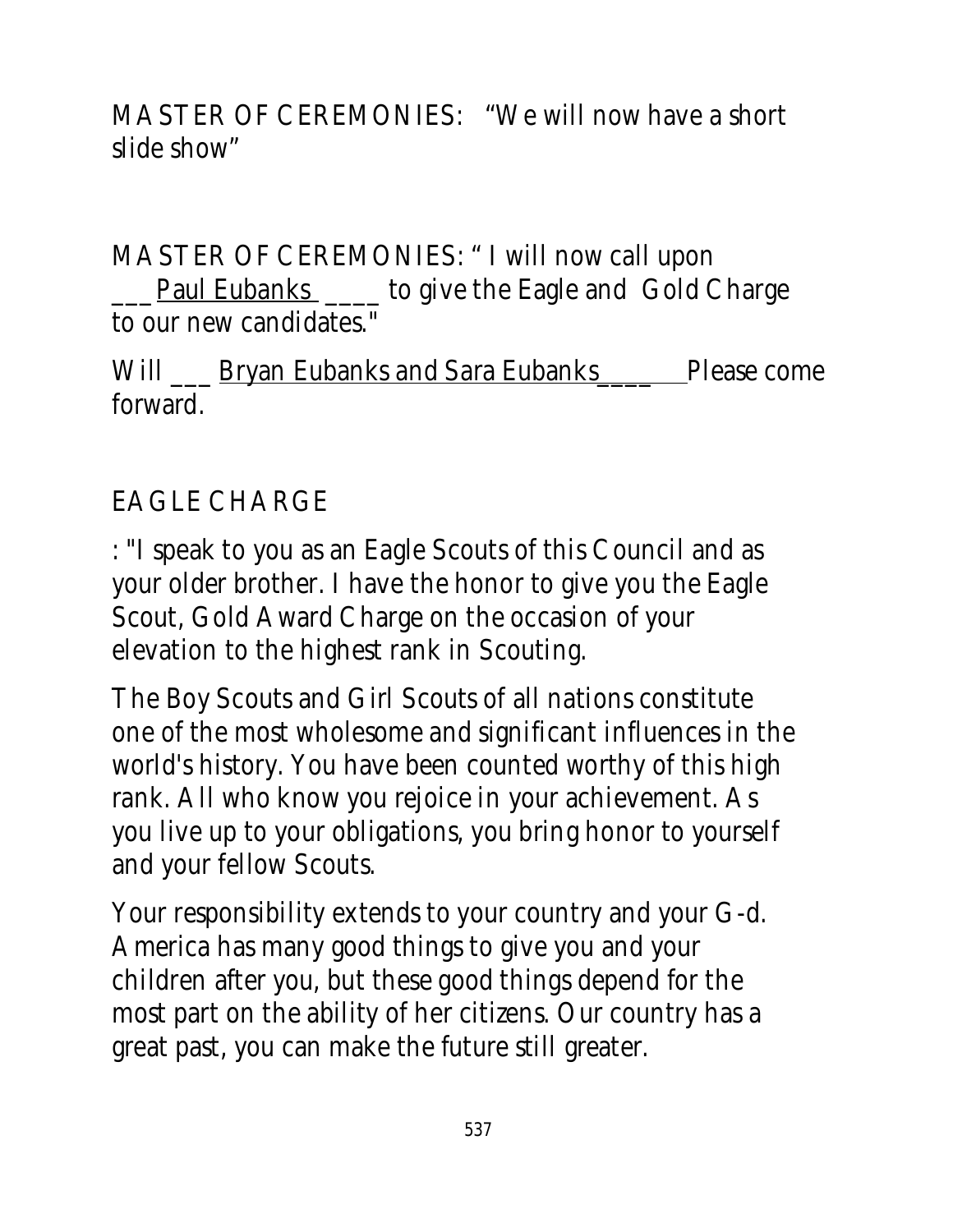I charge you to undertake your citizenship with solemn dedication. Be a leader, but lead only towards the best. Lift up every task you do and every office you hold to the high level of service to G-d and your fellow man.

So live and serve, that those who know you will be inspired to the finest living. We have too many who use their strength and their brains to exploit others and to gain selfish ends. I charge you to be among those who dedicate their hearts and hands to common good.

Build America on the solid foundation of clean living, honest work, unselfish citizenship, and reverence for G-d. Then, whatever others may do, you will leave behind you a record of which you may be justly proud.

Eagle Scout Candidate \_\_ Bryan Eubanks \_\_, and Gold Award Recipient \_\_\_\_\_\_ Sara Eubanks

I charge you to enter the Eagle Scout Brotherhood, and the Girl Scout Sisterhood holding without reservation ever before you, the ideals of honor and service. Do you promise to uphold the ideals of scouting, the Oath and the Law in your everyday life?

(Wait for Answer)

 When you pledge yourself on your sacred honor, you will be sealing your eternal loyalty to the code of the Eagle Scout, and the Gold Award

Will you give the Scout Sign and Repeat after me.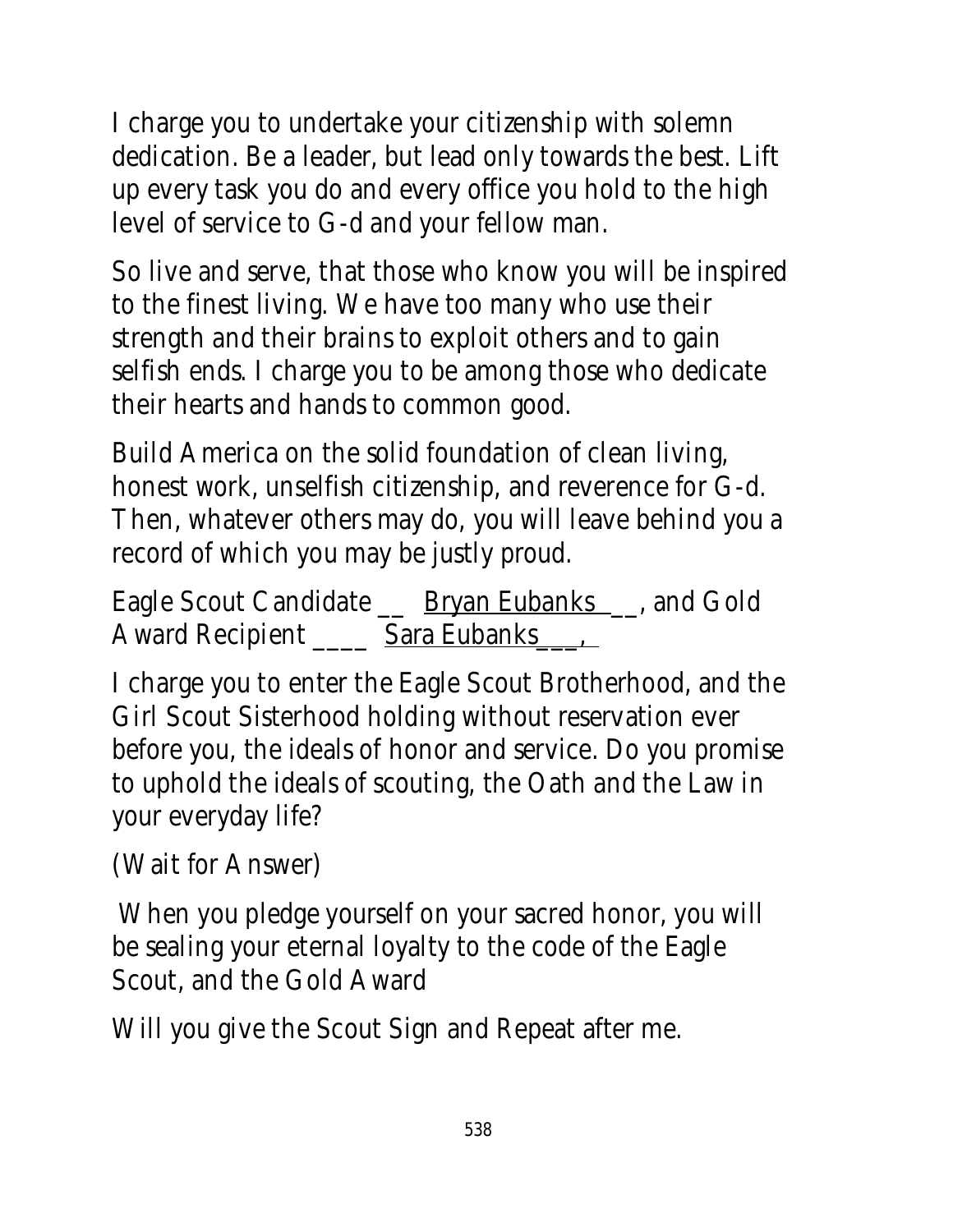I, [ and Say your name ] on my honor as an Eagle Scout or Gold Scout,

promise to work

to better Scouting in my Troop

and to influence all Scouts

for greater advancement and participation.

I will conduct myself in a manner

fitting and proper for one of this high rank.

I will do my best,

to give leadership in service whenever I can.

This I promise to do always.

(You may say Congratulations, Shake their hands, give them a hug)

(Candidates remain where they are)

#### PRESENTATION OF AWARD

MASTER OF CEREMONIES: "Will Mr. Burns please come forward and present the Eagle Award" and Will <u>Mrs. Hogan</u> please come forward to present the Gold Award

Mr Burns: "Will the parents of \_\_ Bryan & Sara Eubanks please come forward."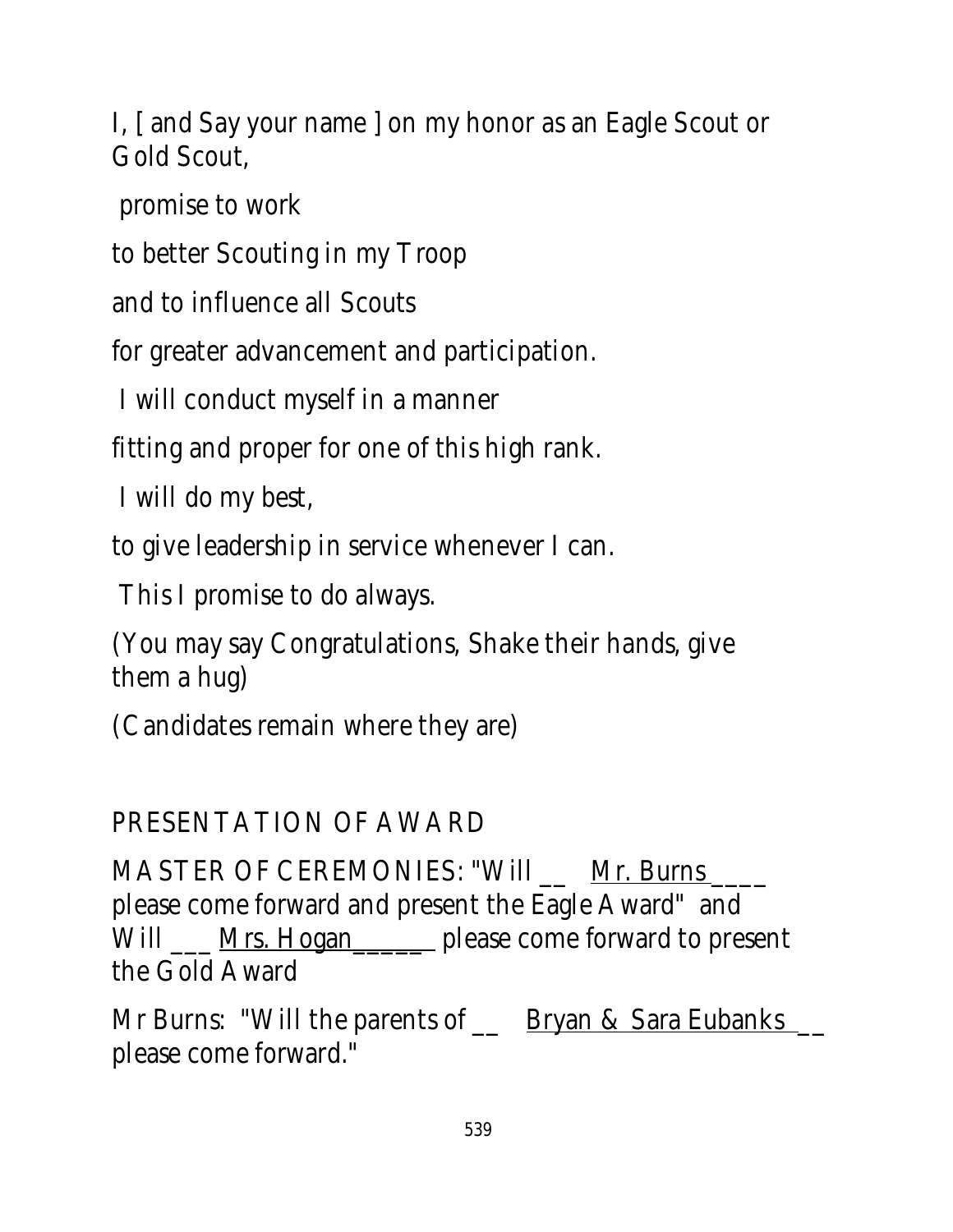(Mr Burns gives Eagle Medal to the Scout's mother to pin on her son.)

"Will you please pin the Eagle Medal on your son."

(Mrs Hogan gives Gold Award to Scouts mother to pin on her daughter)

"Will you please pin the Gold Award on your Daughter.

(Mr Burns gives Eagle pin for mother to Scout)

(Mrs Hogan gives Gold pin for mother to Scout)

"No one will ever know the unnumbered acts of selfsacrifice and helpfulness from the mother of this Eagle Scout and Gold Award Recipient which has led to this afternoon. As the symbol of what this mother has made possible, this Court now asks \_\_ Bryan & Sara \_\_\_ to present their mother the Eagle and Gold pins."

(Eagle Scout pins pin on mother)

(Gold Scout pins pin on mother)

"Eagle Scout, & Gold Recipient it is customary that you also give your mother an Eagle kiss."

"Eagle Scout, and Gold Award Recipient would you also present your Dad with the Eagle and Gold Pins."

(Mr Burns gives tie tack to Eagle Scout to present to his father.)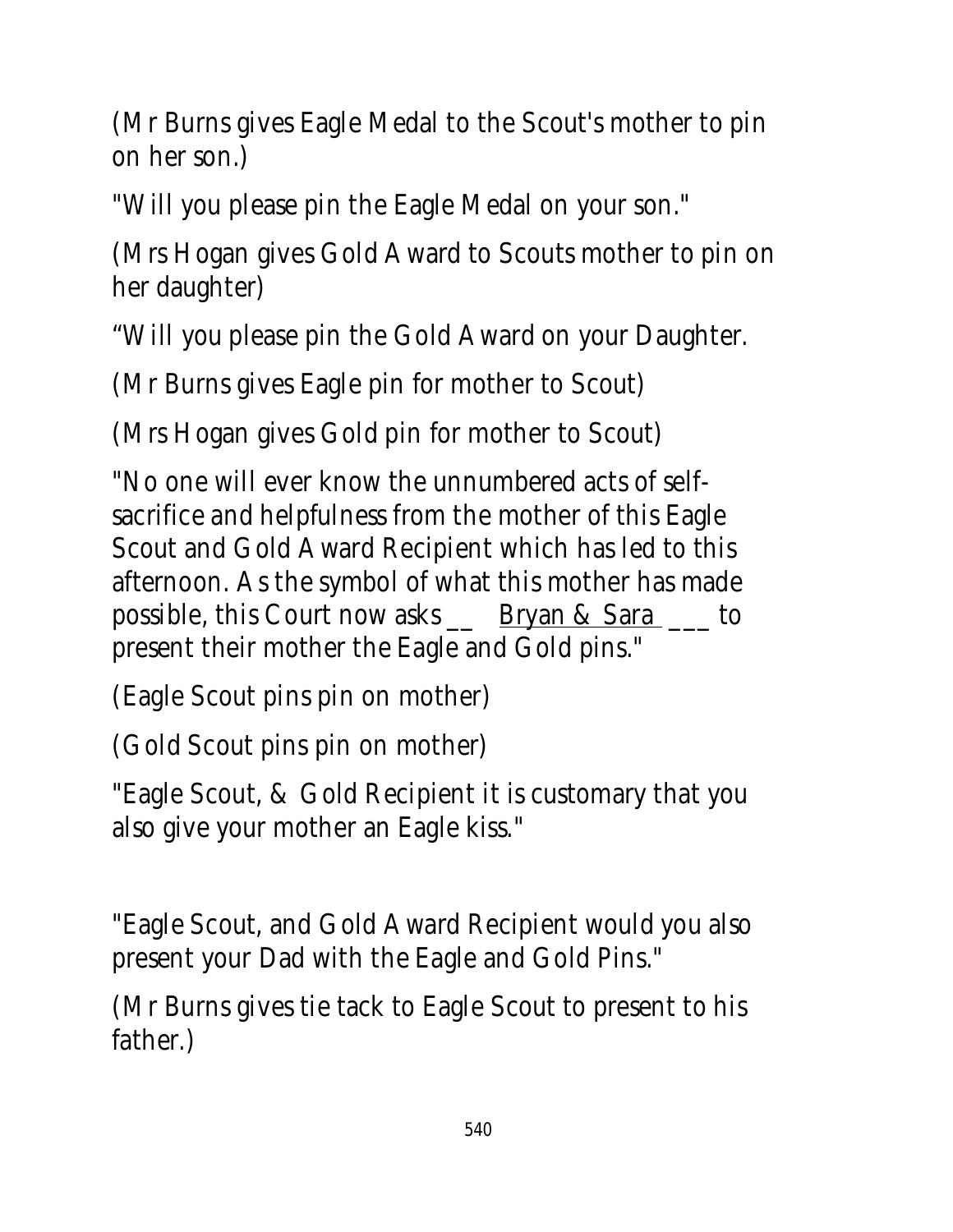(Mrs. Hogan gives Fathers pin to Gold recipient to present to her father

Master of Ceremonies: You may all may return to seats

MASTER OF CEREMONIES: Supersional Sara Sara MASTER OF CEREMONIES: Supersional Sara are few people here today that would like to congratulate you and say a few words.

|            | $\cdot$ 1. ___ Gary Duke     |
|------------|------------------------------|
|            | . 2. Neil Smith              |
| $\cdot$ 3. |                              |
|            |                              |
| $\cdot$ 5. |                              |
|            | MASTER OF CEREMONIES. "Thank |

MASTER OF CEREMONIES: "Thank you \_\_ Mr. Duke,

Mr. Smith\_\_

MASTER OF CEREMONIES: "Will Rep. Leo Berman please come forward to make a special presentation at this time."

MASTER OF CEREMONIES: "Thank you \_\_ Mr Berman\_\_\_

MASTER OF CEREMONIES: Will Karen Turner & Ed MacPherson \_\_\_\_\_ please come forward to make the presentations of Letters and Certificates.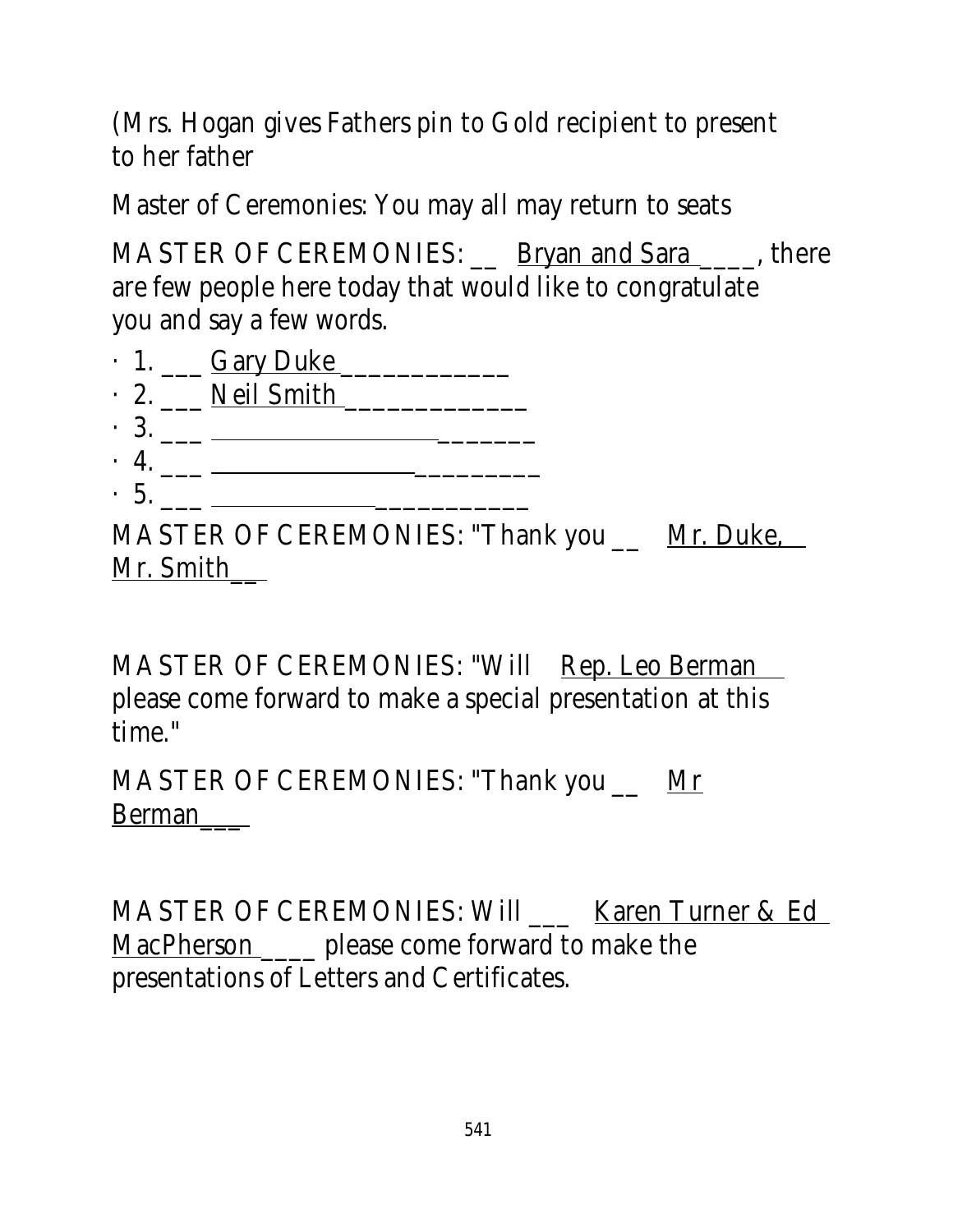"\_\_\_\_Bryan and Sara \_\_\_\_\_ you have each received many letters and certificates from dignitaries and friends who could not be here this afternoon. I would like to read a few of them."

(Reads letter from President and a few others)

MASTER OF CEREMONIES: "Thank you \_\_ Mrs. Turner & Mr. MacPherson\_\_

MASTER OF CEREMONIES: "Are there any others present who wish to make a presentation at this time."

MASTER OF CEREMONIES: "\_ Bryan and Sara \_ it is now time to hear from you"

(New Eagle Scout gives a few remarks)

(New Gold Award Recipient gives a few remarks)

MASTER OF CEREMONIES: "I declare this National Court of Honor Closed.

Rev Chuck Lightle \_\_\_\_ will you please deliver the Benediction:

MASTER OF CEREMONIES: "Thank you \_\_ Rev. Lightle